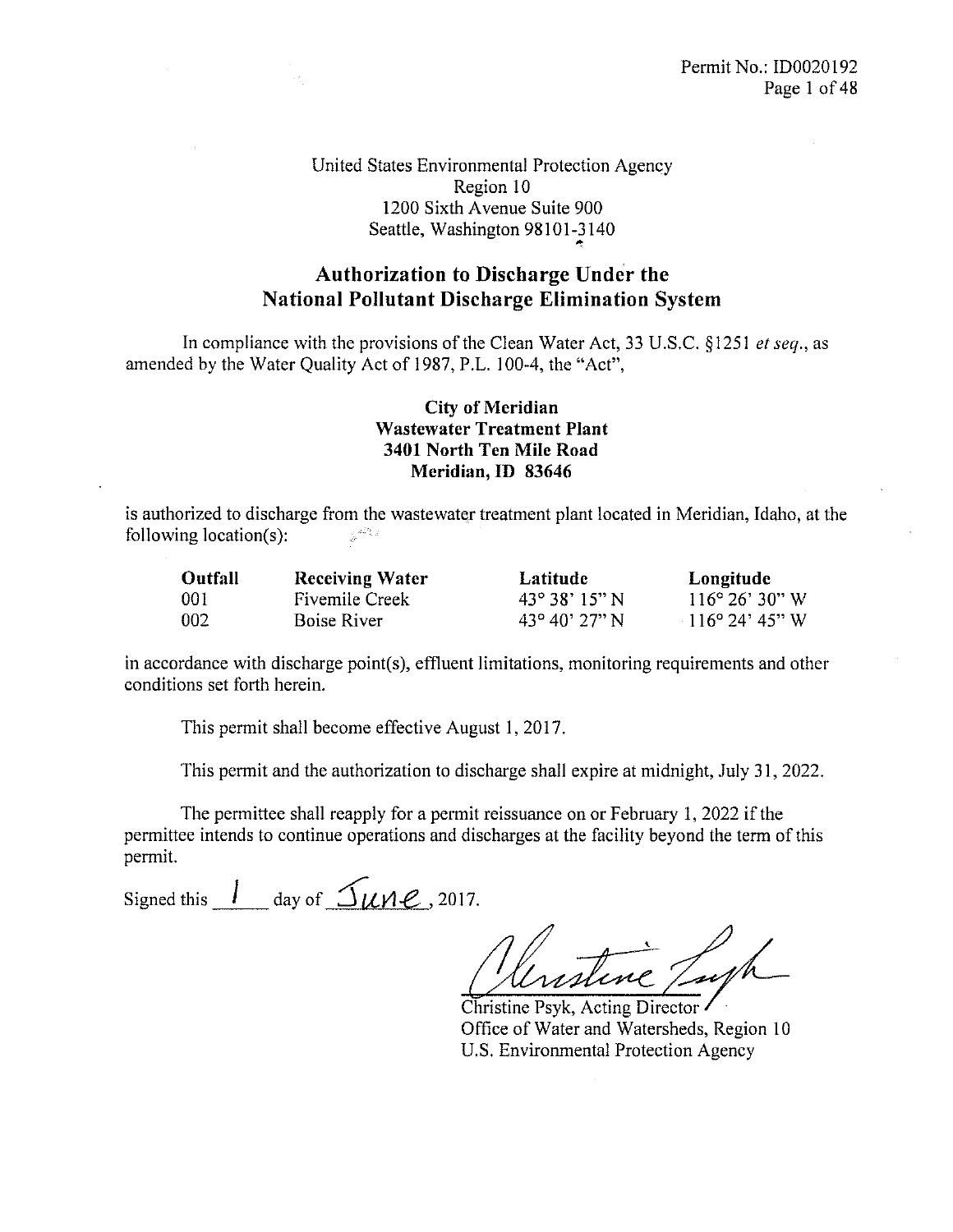## **Schedule of Submissions**

The following is a summary of some of the items the permittee must complete and/or submit to EPA during the term of this permit:

| <b>Item</b><br>1. Discharge Monitoring<br>Reports (DMR)     | <b>Due Date</b><br>DMRs are due monthly and must be submitted on or before the $20th$<br>day of the month following the monitoring month.                                                                                                                        |
|-------------------------------------------------------------|------------------------------------------------------------------------------------------------------------------------------------------------------------------------------------------------------------------------------------------------------------------|
| 2. Operation and<br>Maintenance (O&M) Plan                  | The permittee must provide EPA and IDEQ with written<br>notification that the Plan has been developed and implemented by<br>October 31, 2017 (see II.A). The Plan must be kept on site and<br>made available to EPA and IDEQ upon request.                       |
| 3. Quality Assurance Plan<br>(QAP)                          | The permittee must provide EPA and IDEQ with written<br>notification that the Plan has been developed and implemented by<br>October 31, 2017 (see II.B). The Plan must be kept on site and<br>made available to EPA and IDEQ upon request.                       |
| 4. NPDES Application<br>Renewal                             | The application must be submitted by February 1, 2022 (see V.B).                                                                                                                                                                                                 |
| 5. Compliance Schedule                                      | Reports of compliance or noncompliance with, or any progress<br>reports on, interim and final requirements contained in any<br>compliance schedule of this permit must be submitted no later than<br>14 days following each schedule date (see III.K).           |
| 6. Twenty-Four Hour<br>Notice of Noncompliance<br>Reporting | The permittee must report certain occurrences of noncompliance by<br>telephone within 24 hours from the time the permittee becomes<br>aware of the circumstances. (See III.G and I.B.2).                                                                         |
| 7. Emergency Response<br>and Public Notification<br>Plan    | The permittee must develop and implement an overflow emergency<br>response and public notification plan. The permittee must submit<br>written notice to EPA and IDEQ that the plan has been developed<br>and implemented by January 31, 2018 (See II.C).         |
| 8. List of Industrial Users                                 | The Permittee must submit a master list of the industrial users<br>introducing pollutants to the POTW, along with a summary<br>description of the sources and information gathering methods used<br>to develop this list, to EPA by January 31, 2018 (See II.D). |
| 9. Mercury Minimization<br>Plan                             | Written notice must be submitted to the EPA and the IDEQ that the<br>mercury minimization plan has been developed and implemented<br>by January 31, 2018. (See I.F).                                                                                             |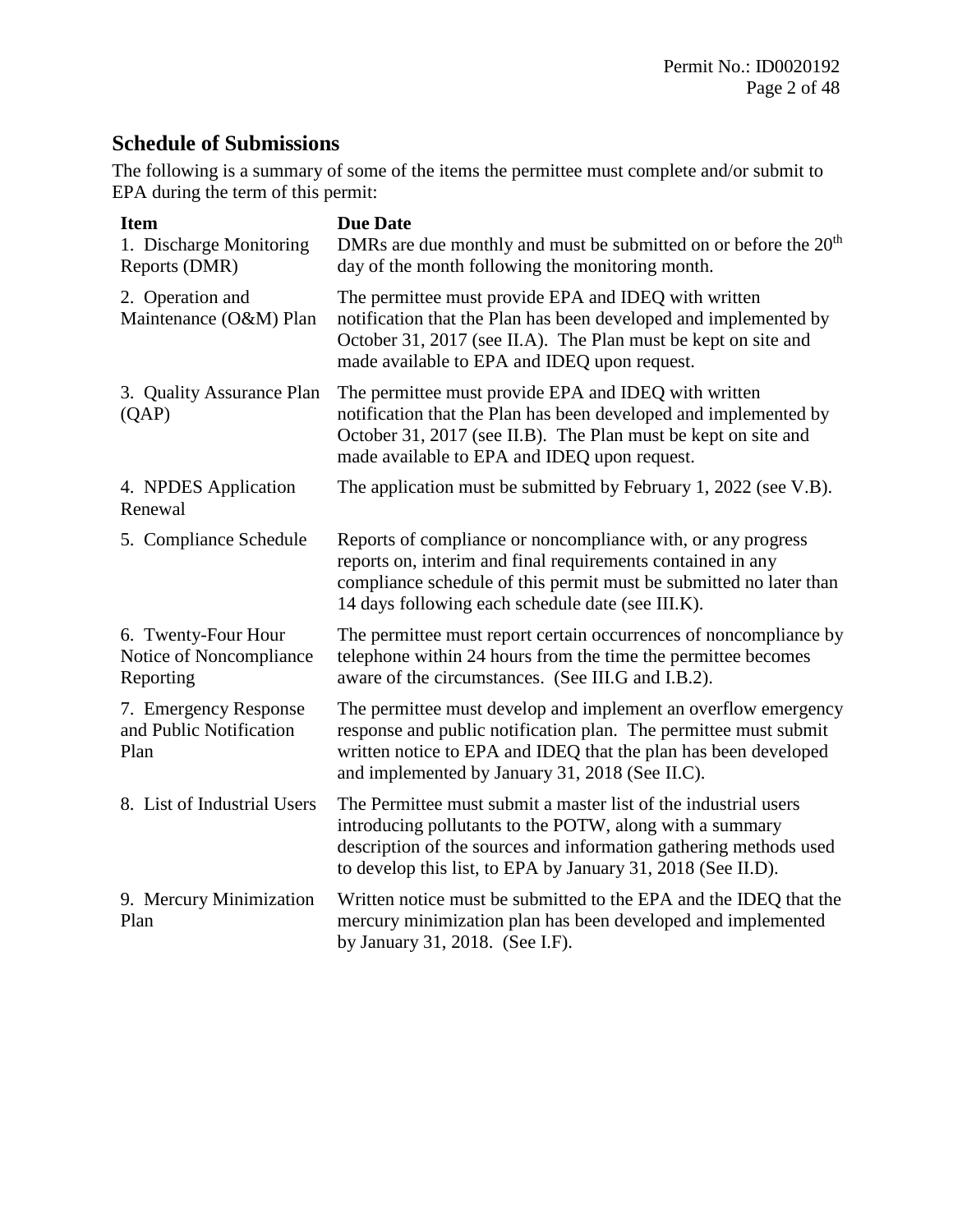## **Table of Contents**

| I.                                            |  |
|-----------------------------------------------|--|
| A.<br><b>B.</b><br>C.<br>D.<br>Е.<br>F.<br>G. |  |
| П.                                            |  |
| A.<br><b>B.</b><br>$\mathsf{C}$ .<br>D.       |  |
| Ш.                                            |  |
| A.<br><b>B.</b><br>C.<br>D.                   |  |
| Е.<br>F.<br>G.<br>Η.                          |  |
| I.<br>J.<br>K.                                |  |
| IV.                                           |  |
| A.<br><b>B.</b><br>C.<br>D.                   |  |
| Е.<br>F.<br>G.                                |  |
| H.<br>I.<br>J.<br>K.                          |  |
| V.                                            |  |
| A.                                            |  |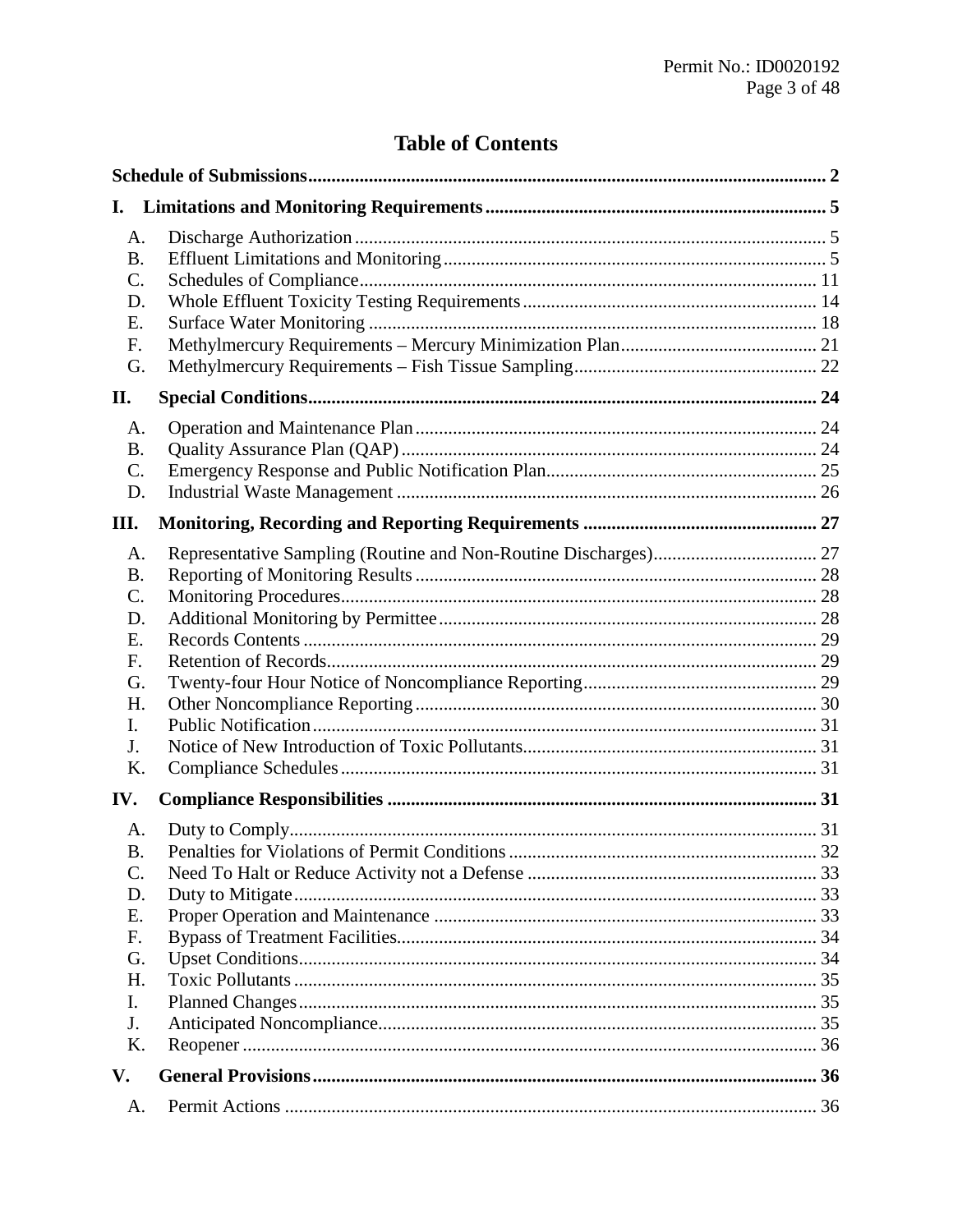| Β. |  |
|----|--|
|    |  |
|    |  |
| Е. |  |
| F. |  |
| G. |  |
| Н. |  |
|    |  |
| J. |  |
|    |  |
|    |  |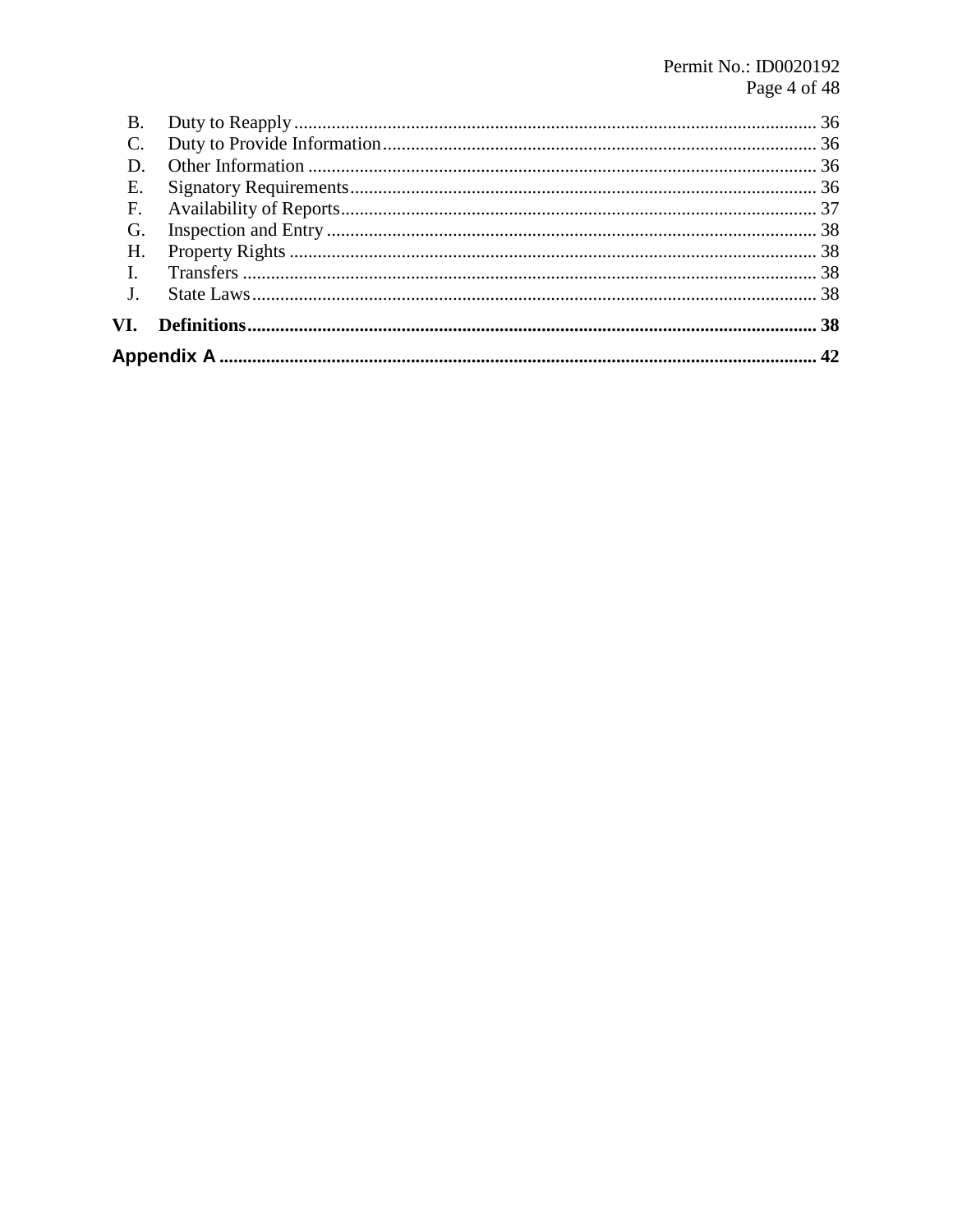## **I. Limitations and Monitoring Requirements**

#### **A. Discharge Authorization**

During the effective period of this permit, the permittee is authorized to discharge pollutants from Outfall 001 to Fivemile Creek, and from Outfall 002 to the Boise River, within the limits and subject to the conditions set forth herein. This permit authorizes the discharge of only those pollutants resulting from facility processes, waste streams, and operations that have been clearly identified in the permit application process.

#### **B. Effluent Limitations and Monitoring**

1. The permittee must limit and monitor discharges as specified in Tables 1 through 4, below. All figures represent maximum effluent limits unless otherwise indicated. The permittee must comply with the effluent limits in the tables at all times unless otherwise indicated, regardless of the frequency of monitoring or reporting required by other provisions of this permit.

| Table 1: Combined Loading Effluent Limitations and Monitoring Requirements for |              |                                     |                                |                            |                                         |  |  |
|--------------------------------------------------------------------------------|--------------|-------------------------------------|--------------------------------|----------------------------|-----------------------------------------|--|--|
|                                                                                |              | Outfalls 001 and 002                |                                |                            |                                         |  |  |
|                                                                                |              | $Effluent$ Limitations <sup>2</sup> |                                |                            | <b>Effluent Monitoring Requirements</b> |  |  |
| <b>Parameter</b>                                                               | <b>Units</b> | Average<br><b>Monthly Limit</b>     | Average<br><b>Weekly Limit</b> | Sample<br><b>Frequency</b> | <b>Sample Type</b>                      |  |  |
| Phosphorus, Total as P <sup>1</sup><br>(May – September)                       | lb/day       | 8.5                                 | Report                         | $2$ /week                  | calculation $3$                         |  |  |
| Phosphorus, Total as $P1$<br>(October – April)                                 | lb/day       | 29.8                                | Report                         | $2$ /week                  | $cal$ . calculation <sup>3</sup>        |  |  |
| Five-Day Biochemical Oxygen<br>Demand $(BOD5)$                                 | lb/day       | 2,552                               | 3.828                          | $2$ /week                  | calculation $3$                         |  |  |
| Total Suspended Solids (TSS)                                                   | lb/day       | 2.550                               | 3.820                          | $2$ /week                  | calculation $3$                         |  |  |
| These effluent limits are subject to a compliance schedule See LC              |              |                                     |                                |                            |                                         |  |  |

1. These effluent limits are subject to a compliance schedule. See I.C.

2. The combined loading from outfalls 001 and 002 must not exceed these limits.

3. Loading is calculated by multiplying the concentration in mg/L by the corresponding flow (in mgd) for the day of sampling and a conversion factor of 8.34. For more information on calculating, averaging, and reporting loads and concentrations see the NPDES Self-Monitoring System User Guide (EPA 833-B-85-100, March 1985).

| Table 2: Effluent Limitations and Monitoring Requirements for Outfall 001 |              |                                    |                             |                                       |                         |                                         |  |
|---------------------------------------------------------------------------|--------------|------------------------------------|-----------------------------|---------------------------------------|-------------------------|-----------------------------------------|--|
|                                                                           | <b>Units</b> |                                    | <b>Effluent Limitations</b> |                                       |                         | <b>Effluent Monitoring Requirements</b> |  |
| <b>Parameter</b>                                                          |              | Average<br><b>Monthly</b><br>Limit | Average<br>Weekly<br>Limit  | <b>Maximum</b><br><b>Daily Limit</b>  | <b>Sample Frequency</b> | <b>Sample Type</b>                      |  |
| Flow                                                                      | mgd          | Report                             |                             | Report                                | continuous              | recording                               |  |
| Temperature <sup>5,6,10</sup>                                             | $^{\circ}C$  | See notes 5 and 6.                 |                             |                                       | continuous              | recording                               |  |
|                                                                           | mg/L         | 20                                 | 30                          |                                       | $2$ /week               | 24-hr. comp.                            |  |
| Biochemical Oxygen                                                        | lb/day       | 1.701                              | 2,552                       |                                       |                         | calculation <sup>9</sup>                |  |
| Demand $(BOD5)$                                                           |              | See also Table 1.                  |                             |                                       |                         |                                         |  |
|                                                                           | % removal    | 85% min.                           |                             |                                       | 1/month                 | calculation                             |  |
|                                                                           | mg/L         | 30                                 | 45                          |                                       |                         | 24-hr. comp.                            |  |
|                                                                           | mg/L         | 4-month rolling average: 17.5.     |                             |                                       | $2$ /week               |                                         |  |
| <b>Total Suspended Solids</b><br>(TSS)                                    | lb/day       |                                    |                             | 4-month rolling average: 1489 lb/day. |                         | calculation <sup>9</sup>                |  |
|                                                                           |              | See also Table 1.                  |                             |                                       |                         |                                         |  |
|                                                                           | % removal    | 85% min.                           |                             |                                       | $1/m$ onth              | calculation                             |  |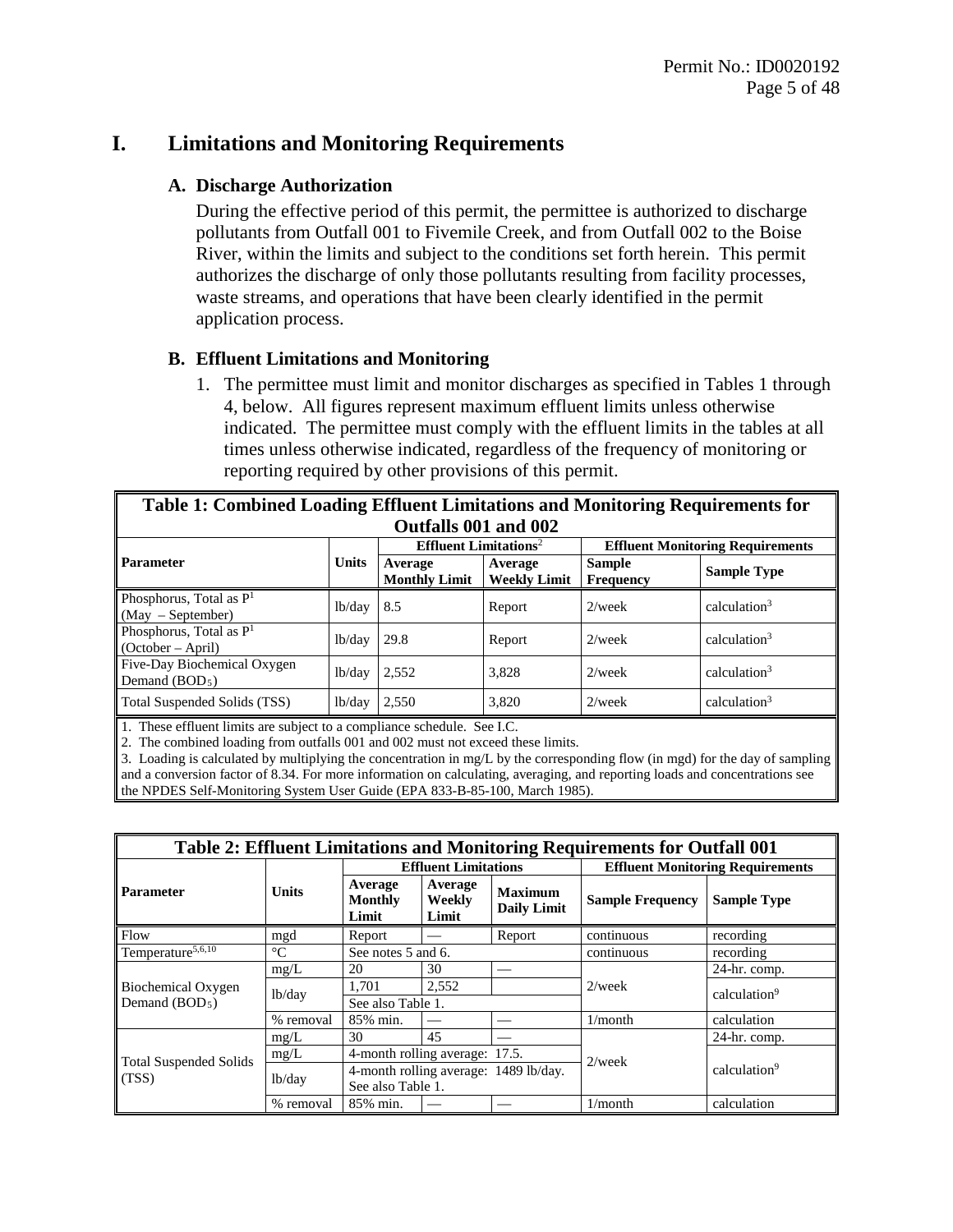| Table 2: Effluent Limitations and Monitoring Requirements for Outfall 001 |                                |                                    |                            |                                        |                                         |                                          |  |
|---------------------------------------------------------------------------|--------------------------------|------------------------------------|----------------------------|----------------------------------------|-----------------------------------------|------------------------------------------|--|
|                                                                           |                                | <b>Effluent Limitations</b>        |                            |                                        | <b>Effluent Monitoring Requirements</b> |                                          |  |
| Parameter                                                                 | <b>Units</b>                   | Average<br><b>Monthly</b><br>Limit | Average<br>Weekly<br>Limit | <b>Maximum</b><br><b>Daily Limit</b>   | <b>Sample Frequency</b>                 | <b>Sample Type</b>                       |  |
| pH <sub>8</sub>                                                           | s.u.                           |                                    | $6.5 - 9.0$ at all times   |                                        | $5$ /week                               | grab                                     |  |
| E. coli Bacteria <sup>1,2</sup>                                           | $#/100$ ml                     | 126<br>(geometric<br>mean)         |                            | 576<br><i>(instantaneous)</i><br>max.) | $2$ /week                               | grab                                     |  |
| Phosphorus, Total as P <sup>4</sup>                                       | $\mu$ g/L<br>lb/day            | Report<br>See Table 1              | Report                     |                                        | $2$ /week                               | 24-hr. comp.<br>calculation <sup>9</sup> |  |
| Ammonia, Total as $N^{2,4}$                                               | mg/L                           | 0.308                              |                            | 1.25                                   |                                         | 24-hr. comp.                             |  |
| (October - April)                                                         | lb/day                         | 26.2                               |                            | 106                                    | $5$ /week                               | calculation <sup>9</sup>                 |  |
| Ammonia, Total as N <sup>2,4</sup>                                        | mg/L                           | 0.406                              |                            | 1.65                                   |                                         | 24-hr. comp.                             |  |
| (May - September)                                                         | lb/day                         | 34.5                               |                            | 140                                    | $5$ /wee $k$                            | calculation <sup>9</sup>                 |  |
| Dissolved oxygen                                                          | mg/L                           |                                    | 6.0 minimum                |                                        | 5/week                                  | grab                                     |  |
| Copper, Total                                                             | $\mu$ g/L                      | 11.9                               |                            | 18.5                                   |                                         | 24-hr. comp.                             |  |
| Recoverable <sup>2,4,8</sup><br>(October - April)                         | lb/day                         | 1.01                               |                            | 1.57                                   | 1/month                                 | calculation <sup>9</sup>                 |  |
| Copper, Total                                                             | $\mu g/L$                      | 8.22                               |                            | 12.8                                   |                                         | 24-hr. comp.                             |  |
| $Recoverable^{2,4,8}$<br>(May - September)                                | lb/day                         | 0.699                              |                            | 1.09                                   | 1/month                                 | calculation <sup>9</sup>                 |  |
| Cyanide, Weak Acid                                                        | $\mu g/L$                      | $3.23^{7}$                         |                            | $9.62^{7}$                             |                                         | See I.B.8.                               |  |
| Dissociable <sup>2,4</sup><br>(October – April)                           | lb/day                         | $0.275^{7}$                        |                            | $0.818^{7}$                            | 1/month                                 | calculation <sup>9</sup>                 |  |
| Cyanide, Weak Acid                                                        | $\mu$ g/L                      | $4.95^{7}$                         |                            | 14.8                                   |                                         | See I.B.8.                               |  |
| Dissociable <sup>2,4</sup><br>(May - September)                           | lb/day                         | 0.421 <sup>7</sup>                 |                            | 1.26                                   | 1/month                                 | calculation <sup>9</sup>                 |  |
| Mercury, Total                                                            | $\mu$ g/L                      | 0.010                              | $\overline{\phantom{0}}$   | 0.022                                  |                                         | 24-hr. comp.                             |  |
| Recoverable <sup>2,4</sup><br>(October - April)                           | lb/day                         | 0.00085                            | and a                      | 0.00019                                | $1/m$ onth                              | calculation <sup>9</sup>                 |  |
| Mercury, Total<br>Recoverable<br>(May - September)                        | $\mu$ g/L                      | Report                             |                            | Report                                 | 1/month                                 | 24-hr. comp.                             |  |
| Zinc, Total Recoverable<br>$(October - April)10$                          | $\mu g/L$                      | Report                             |                            | Report                                 | 1/month                                 | 24-hr. comp.                             |  |
| Zinc, Total Recoverable                                                   | $\mu g/L$                      | 60.4                               |                            | 70.9                                   | 1/month                                 | 24-hr. comp.                             |  |
| $(May - September)^{2,4,10}$                                              | lb/day                         | 5.14                               |                            | 6.03                                   |                                         | calculation <sup>9</sup>                 |  |
| Floating, suspended, or<br>submerged matter                               |                                | See Part I.B.3.                    |                            |                                        | 1/month                                 | Visual observation                       |  |
| Orthophosphate as P,<br>dissolved                                         | $\mu$ g/L                      | Report                             |                            | Report                                 | $1/m$ onth                              | 24-hr. comp.                             |  |
| Nitrate + Nitrite as N                                                    | mg/L                           | Report                             |                            | Report                                 | 1/month                                 | 24-hr. comp.                             |  |
| <b>Total Kjeldahl Nitrogen</b>                                            | mg/L                           | Report                             |                            | Report                                 | 1/month                                 | 24-hr. comp.                             |  |
| Arsenic, total <sup>10</sup>                                              | $\mu$ g/L                      | Report                             |                            | Report                                 | $2$ /year <sup>3</sup>                  | 24-hr. comp.                             |  |
| Bis (2-Ethylhexyl)<br>Phthalate <sup>10</sup>                             | $\mu$ g/L                      | Report                             |                            | Report                                 | $2$ /year <sup>3</sup>                  | 24-hr. comp.                             |  |
| Cadmium, Total<br>Recoverable                                             | $\mu$ g/L                      | Report                             |                            | Report                                 | $2$ /year <sup>3</sup>                  | 24-hr. comp.                             |  |
| Chlorpyrifos <sup>10</sup>                                                | $\mu g/L$                      | Report                             | $\overline{\phantom{0}}$   | Report                                 | $2/\text{year}^3$                       | 24-hr. comp.                             |  |
| Chromium, Total<br>Recoverable                                            | $\mu$ g/L                      | Report                             |                            | Report                                 | 2/year <sup>3</sup>                     | 24-hr. comp.                             |  |
| Chromium VI, dissolved                                                    | $\mu$ g/L                      | Report                             | -                          | Report                                 | 2/year <sup>3</sup>                     | 24-hr. comp.                             |  |
| Conductivity <sup>8,10</sup>                                              | $\mu$ mhos/<br>cm              | Report                             |                            | Report                                 | 1/month                                 | 24-hr. comp.                             |  |
| Dissolved Organic<br>Carbon $(DOC)^{8,10}$                                | mg/L                           | Report                             |                            | Report                                 | 1/month                                 | 24-hr. comp.                             |  |
| Hardness, Total <sup>8</sup>                                              | $mg/L$ as<br>CaCO <sub>3</sub> | Report                             |                            | Report                                 | 1/month                                 | 24-hr. comp.                             |  |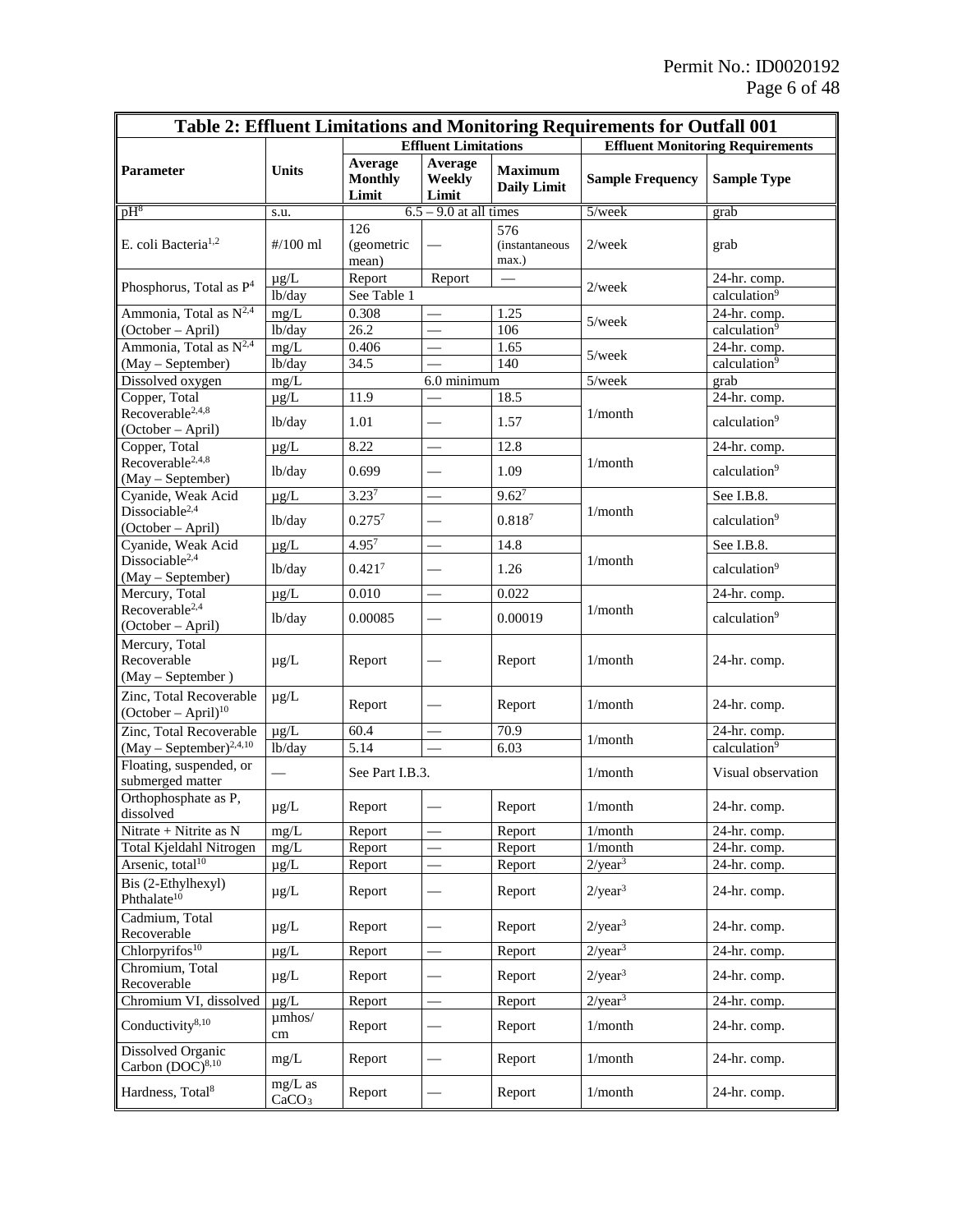| Table 2: Effluent Limitations and Monitoring Requirements for Outfall 001 |                 |                                    |                            |                                      |                                         |                            |  |
|---------------------------------------------------------------------------|-----------------|------------------------------------|----------------------------|--------------------------------------|-----------------------------------------|----------------------------|--|
|                                                                           | <b>Units</b>    | <b>Effluent Limitations</b>        |                            |                                      | <b>Effluent Monitoring Requirements</b> |                            |  |
| <b>Parameter</b>                                                          |                 | Average<br><b>Monthly</b><br>Limit | Average<br>Weekly<br>Limit | <b>Maximum</b><br><b>Daily Limit</b> | <b>Sample Frequency</b>                 | <b>Sample Type</b>         |  |
| Lead, Total Recoverable                                                   | $\mu$ g/L       | Report                             |                            | Report                               | $2$ /year <sup>3</sup>                  | $\overline{24}$ -hr. comp. |  |
| Molybdenum, Total<br>Recoverable $10$                                     | $\mu$ g/L       | Report                             |                            | Report                               | $2/$ year <sup>3</sup>                  | 24-hr. comp.               |  |
| Nickel, Total<br>Recoverable $10$                                         | $\mu$ g/L       | Report                             |                            | Report                               | $2$ /year <sup>3</sup>                  | $24-hr.$ comp.             |  |
| Selenium, Total<br>Recoverable $10$                                       | $\mu$ g/L       | Report                             |                            | Report                               | $2$ /year <sup>3</sup>                  | $24-hr.$ comp.             |  |
| Silver, Total<br>Recoverable                                              | $\mu$ g/L       | Report                             |                            | Report                               | $2$ /year <sup>3</sup>                  | 24-hr. comp.               |  |
| <b>Whole Effluent Toxicity</b>                                            | TU <sub>c</sub> | See I.D.4.                         |                            |                                      | See I.D.2.                              | 24-hr. comp.               |  |
| NPDES Application<br>Form 2A Expanded<br><b>Effluent Testing</b>          |                 | See $I.B.9.$                       |                            |                                      | $3x/5$ years                            |                            |  |

1. The average monthly E. Coli bacteria counts must not exceed a geometric mean of 126/100 ml based on samples taken every 3-7 days within a calendar month. See Part V for a definition of geometric mean.

2. Reporting is required within 24 hours from the time the permittee becomes aware of a maximum daily limit or instantaneous maximum limit violation. See Parts I.B.2. and III.G.

3. Sampling must be conducted twice per year, once during the period from April 1 through October 31, and once during the period from November 1 through March 31 each year. For each twice-per-year sampling event, the permittee must collect three 24-hour composite samples within a calendar week. The permittee must report the results of sampling for these parameters on the March and October DMRs.

4. These effluent limits are subject to a compliance schedule. See I.C.

5. Temperature data must be recorded using micro-recording temperature devices known as thermistors. Set the recording device to record at one-hour intervals. Report the following temperature monitoring data on the DMR: monthly

instantaneous maximum, maximum daily average, seven-day running average of the daily instantaneous maximum. 6. Use the temperature device manufacturer's software to generate (export) an Excel text or electronic ASCII text file. The file must be submitted annually to IDEQ by January 31 for the previous monitoring year along with the placement log. The placement logs should include the following information for both thermistor deployment and retrieval: date, time, temperature device manufacturer ID, location, depth, whether it measured air or water temperature, and any other details that may explain data anomalies.

7. See I.B.10.

8. Samples for dissolved organic carbon, pH, hardness, conductivity and copper must be collected on the same day.

9. Loading is calculated by multiplying the concentration in mg/L by the corresponding flow (in mgd) for the day of sampling and a conversion factor of 8.34. For more information on calculating, averaging, and reporting loads and concentrations see the NPDES Self-Monitoring System User Guide (EPA 833-B-85-100, March 1985).

10. Monitoring and reporting must begin by November 1, 2017.

| Table 3: Effluent Limitations and Monitoring Requirements for Outfall 002 |                 |                                    |                            |                                      |                         |                                         |
|---------------------------------------------------------------------------|-----------------|------------------------------------|----------------------------|--------------------------------------|-------------------------|-----------------------------------------|
|                                                                           | <b>Units</b>    | <b>Effluent Limitations</b>        |                            |                                      |                         | <b>Effluent Monitoring Requirements</b> |
| <b>Parameter</b>                                                          |                 | Average<br><b>Monthly</b><br>Limit | Average<br>Weekly<br>Limit | <b>Maximum</b><br><b>Daily Limit</b> | <b>Sample Frequency</b> | <b>Sample Type</b>                      |
| Flow                                                                      | mgd             | Report                             |                            | Report                               | continuous              | recording                               |
| Temperature <sup>5,6,10</sup>                                             | $\rm ^{\circ}C$ | See notes 5 and 6.                 |                            |                                      | continuous              | recording                               |
|                                                                           | mg/L            | 30                                 | 45                         |                                      |                         | 24-hr. comp.                            |
| <b>Biochemical Oxygen</b>                                                 | lb/day          | 2552                               | 3828                       |                                      | $2$ /week               | calculation <sup>9</sup>                |
| Demand $(BOD5)$                                                           |                 | See also Table 1.                  |                            |                                      |                         |                                         |
|                                                                           | % removal       | 85% min.                           |                            |                                      | 1/month                 | calculation                             |
| <b>Total Suspended Solids</b><br>(TSS)                                    | mg/L            | 30                                 | 45                         |                                      |                         |                                         |
|                                                                           |                 | 2550                               | 3820                       |                                      | $2$ /week               | 24-hr. comp.                            |
|                                                                           | lb/day          | See also Table 1.                  |                            |                                      |                         | calculation <sup>9</sup>                |
|                                                                           | % removal       | 85% min.)                          |                            |                                      | 1/month                 | calculation                             |
| $pH^8$                                                                    | s.u.            |                                    | $6.5 - 9.0$ at all times   |                                      | $5$ /week               | grab                                    |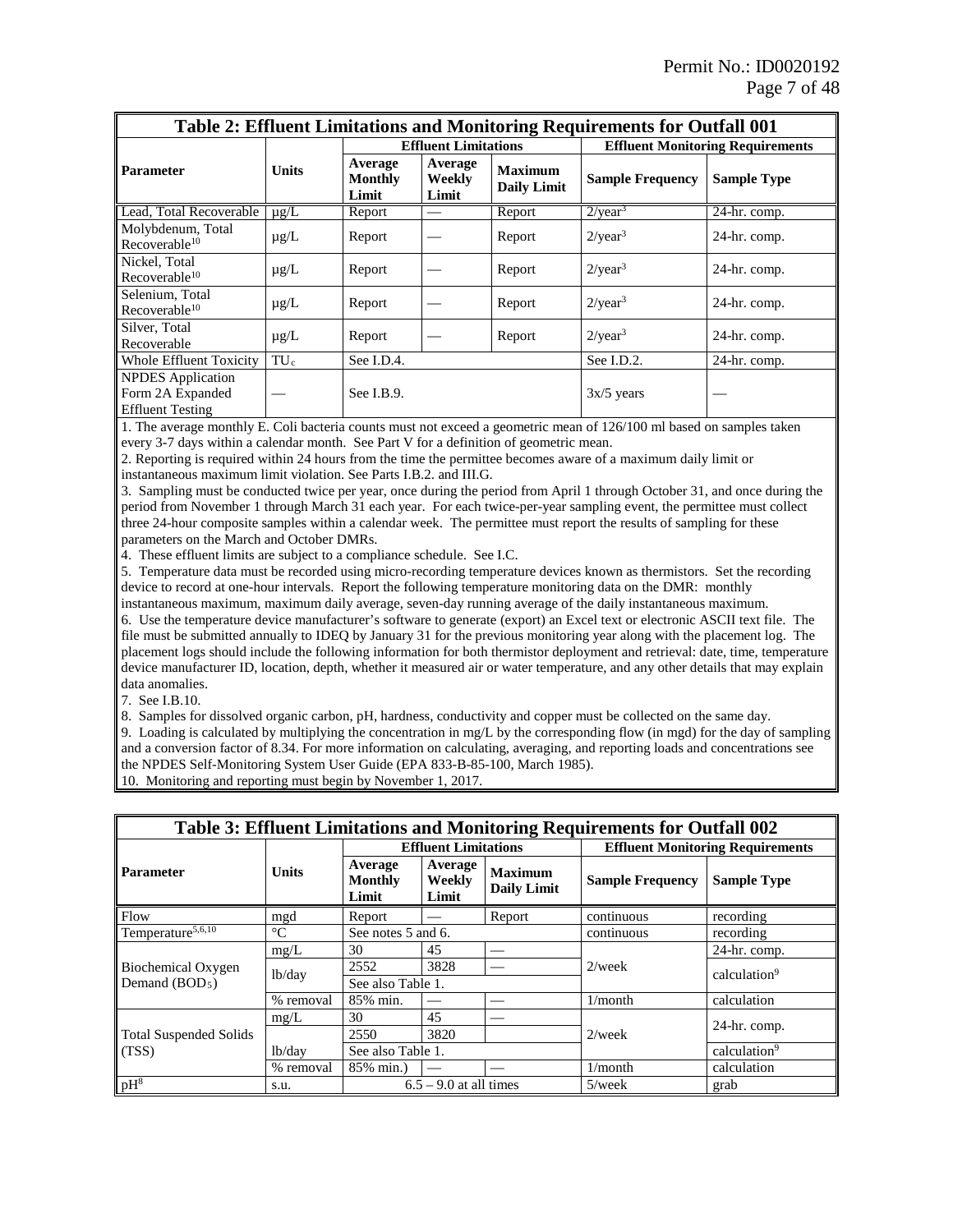| Table 3: Effluent Limitations and Monitoring Requirements for Outfall 002 |                                |                                    |                            |                                         |                              |                            |  |
|---------------------------------------------------------------------------|--------------------------------|------------------------------------|----------------------------|-----------------------------------------|------------------------------|----------------------------|--|
|                                                                           | <b>Effluent Limitations</b>    |                                    |                            | <b>Effluent Monitoring Requirements</b> |                              |                            |  |
| <b>Parameter</b>                                                          | <b>Units</b>                   | Average<br><b>Monthly</b><br>Limit | Average<br>Weekly<br>Limit | <b>Maximum</b><br><b>Daily Limit</b>    | <b>Sample Frequency</b>      | <b>Sample Type</b>         |  |
| E. coli Bacteria <sup>1,2</sup>                                           | $\frac{\#}{100}$ ml            | 126<br>(geometric<br>mean)         |                            | 406<br>(instantaneous<br>max.)          | $2$ /week                    | grab                       |  |
| Phosphorus, Total as P <sup>4</sup>                                       | $\mu$ g/L                      | Report                             | Report                     |                                         | $2$ /week                    | 24-hr. comp.               |  |
|                                                                           | lb/day                         | See Table 1                        |                            |                                         |                              | calculation <sup>9</sup>   |  |
| Ammonia, Total as $N^{2,4}$                                               | mg/L                           | 0.256                              |                            | 1.04                                    | $5$ /wee $k$                 | 24-hr. comp.               |  |
| (November – June)                                                         | lb/day                         | 21.8                               |                            | 88.5                                    |                              | calculation                |  |
| Ammonia, Total as $N^{2,4}$                                               | mg/L                           | 0.242                              |                            | 1.06                                    | $5$ /wee $k$                 | 24-hr. comp.               |  |
| (July - October)                                                          | lb/day                         | 20.6                               |                            | 90.2                                    |                              | calculation <sup>9</sup>   |  |
| Dissolved oxygen                                                          | mg/L                           |                                    | 6.0 minimum                |                                         | 5/week                       | grab                       |  |
| Cyanide, Weak Acid                                                        | $\%$ sat.                      | $6.47^{7}$                         | 75% minimum                |                                         |                              | calculation<br>See I.B.8.  |  |
| Dissociable                                                               | $\mu$ g/L                      |                                    |                            | 19.3                                    | 1/month                      |                            |  |
| (November – June) $^2$                                                    | lb/day                         | 0.550 <sup>7</sup>                 |                            | 1.64                                    |                              | calculation <sup>9</sup>   |  |
| Cyanide, Weak Acid                                                        | $\mu g/L$                      | 8.907                              |                            | 26.5                                    |                              | See I.B.8.                 |  |
| Dissociable<br>$(July - October)^2$                                       | lb/day                         | $0.757^{7}$                        |                            | 2.25                                    | $1/m$ onth                   | calculation <sup>9</sup>   |  |
| Floating, suspended, or<br>submerged matter                               |                                | See Part I.B.3.                    |                            |                                         | 1/month                      | Visual observation         |  |
| Orthophosphate as P,<br>dissolved                                         | $\mu$ g/L                      | Report                             |                            | Report                                  | 1/month                      | 24-hr. comp.               |  |
| Nitrate + Nitrite as N                                                    | mg/L                           | Report                             | $\overline{\phantom{0}}$   | Report                                  | 1/month                      | 24-hr. comp.               |  |
| Total Kjeldahl Nitrogen                                                   | mg/L                           | Report                             |                            | Report                                  | 1/month                      | 24-hr. comp.               |  |
| Arsenic, total <sup>10</sup>                                              | $\mu$ g/L                      | Report                             |                            | Report                                  | $2$ /year <sup>3</sup>       | 24-hr. comp.               |  |
| Bis (2-Ethylhexyl)<br>Phthalate <sup>10</sup>                             | $\mu$ g/L                      | Report                             |                            | Report                                  | $2$ /year <sup>3</sup>       | 24-hr. comp                |  |
| Cadmium, Total<br>Recoverable                                             | $\mu$ g/L                      | Report                             |                            | Report                                  | 2/year <sup>3</sup>          | 24-hr. comp.               |  |
| Chromium, Total<br>Recoverable                                            | $\mu$ g/L                      | Report                             | $\overline{\phantom{0}}$   | Report                                  | $2$ /year <sup>3</sup>       | 24-hr. comp.               |  |
| Chromium VI, dissolved                                                    | $\mu$ g/L                      | Report                             |                            | Report                                  | $2$ /year <sup>3</sup>       | 24-hr. comp.               |  |
| Conductivity <sup>8,10</sup>                                              | $\mu$ mhos/<br>cm              | Report                             |                            | Report                                  | $2$ /year <sup>3</sup>       | 24-hr. comp.               |  |
| Copper, Total<br>Recoverable <sup>8</sup>                                 | $\mu$ g/L                      | Report                             | $\overline{\phantom{0}}$   | Report                                  | $2$ /year <sup>3</sup>       | 24-hr. comp.               |  |
| <b>Dissolved Organic</b><br>Carbon $(DOC)^{8,10}$                         | mg/L                           | Report                             |                            | Report                                  | 2/year <sup>3</sup>          | 24-hr. comp.               |  |
| Hardness, Total <sup>8</sup>                                              | $mg/L$ as<br>CaCO <sub>3</sub> | Report                             |                            | Report                                  | $2/\text{year}^3$            | 24-hr. comp.               |  |
| Lead, Total Recoverable                                                   | $\mu$ g/L                      | Report                             |                            | Report                                  | $2/\overline{\text{year}^3}$ | 24-hr. comp.               |  |
| Mercury, Total<br>Recoverable                                             | $\mu$ g/L                      | Report                             |                            | Report                                  | 1/month                      | 24-hr. comp.               |  |
| Molybdenum, Total<br>Recoverable <sup>10</sup>                            | $\mu$ g/L                      | Report                             |                            | Report                                  | $2$ /year <sup>3</sup>       | 24-hr. comp.               |  |
| Nickel, Total<br>Recoverable <sup>10</sup>                                | $\mu$ g/L                      | Report                             |                            | Report                                  | $2$ /year <sup>3</sup>       | 24-hr. comp.               |  |
| Selenium, Total<br>Recoverable <sup>10</sup>                              | $\mu$ g/L                      | Report                             |                            | Report                                  | $2/\text{year}^3$            | 24-hr. comp.               |  |
| Silver, Total<br>Recoverable                                              | $\mu$ g/L                      | Report                             |                            | Report                                  | $2$ /year <sup>3</sup>       | 24-hr. comp.               |  |
| Zinc, Total<br>Recoverable <sup>10</sup>                                  | $\mu$ g/L                      | Report                             |                            | Report                                  | $2/\text{year}^3$            | 24-hr. comp.               |  |
| Whole Effluent Toxicity                                                   | $TU_c$                         | See I.D.4                          |                            |                                         | See I.D.2.                   | $\overline{24}$ -hr. comp. |  |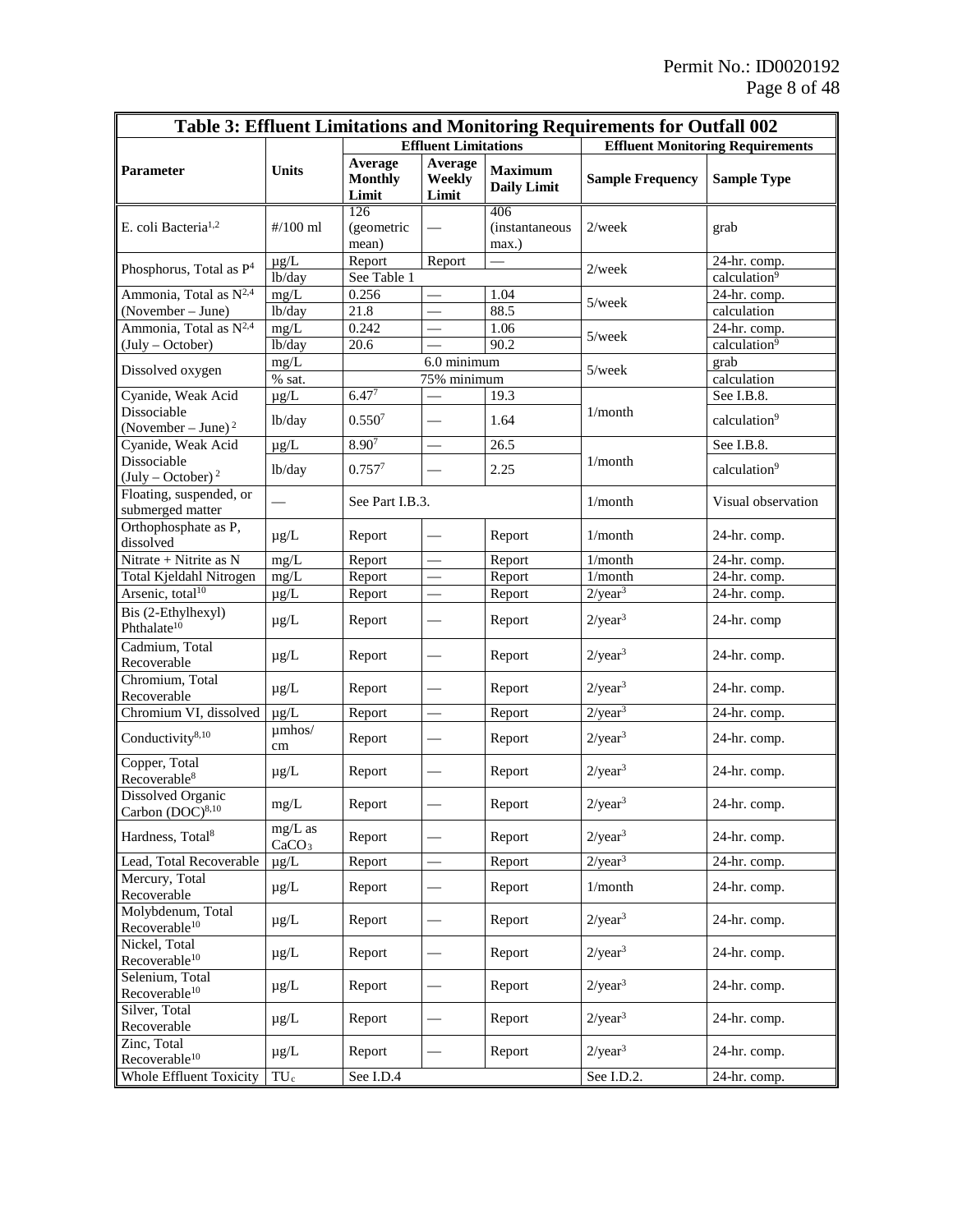| Table 3: Effluent Limitations and Monitoring Requirements for Outfall 002 |       |                                    |                            |                               |                                         |                    |
|---------------------------------------------------------------------------|-------|------------------------------------|----------------------------|-------------------------------|-----------------------------------------|--------------------|
|                                                                           |       | <b>Effluent Limitations</b>        |                            |                               | <b>Effluent Monitoring Requirements</b> |                    |
| <b>Parameter</b>                                                          | Units | Average<br><b>Monthly</b><br>Limit | Average<br>Weekly<br>Limit | <b>Maximum</b><br>Daily Limit | <b>Sample Frequency</b>                 | <b>Sample Type</b> |
| <b>NPDES</b> Application<br>Form 2A Expanded<br><b>Effluent Testing</b>   |       | See I.B.9.                         |                            |                               | $3x/5$ years                            |                    |

1. The average monthly E. Coli bacteria counts must not exceed a geometric mean of 126/100 ml based on samples taken every 3-7 days within a calendar month. See Part V for a definition of geometric mean.

2. Reporting is required within 24 hours from the time the permittee becomes aware of a maximum daily limit or instantaneous maximum limit violation. See Parts I.B.2. and III.G.

3. Sampling must be conducted twice per year, once during the period from April 1 through October 31, and once during the period from November 1 through March 31 each year. For each twice-per-year sampling event, the permittee must collect three 24-hour composite samples within a calendar week. The permittee must report the results of sampling for these parameters on the March and October DMRs.

4. These effluent limits are subject to a compliance schedule. See I.C.

5. Temperature data must be recorded using micro-recording temperature devices known as thermistors. Set the recording device to record at one-hour intervals. Report the following temperature monitoring data on the DMR: monthly

instantaneous maximum, maximum daily average, seven-day running average of the daily instantaneous maximum. 6. Use the temperature device manufacturer's software to generate (export) an Excel text or electronic ASCII text file. The file must be submitted annually to IDEQ by January 31 for the previous monitoring year along with the placement log. The placement logs should include the following information for both thermistor deployment and retrieval: date, time, temperature device manufacturer ID, location, depth, whether it measured air or water temperature, and any other details that may explain data anomalies.

7. See I.B.10.

8. Samples for dissolved organic carbon, pH, hardness, conductivity and copper must be collected on the same day.

9. Loading is calculated by multiplying the concentration in mg/L by the corresponding flow (in mgd) for the day of sampling and a conversion factor of 8.34. For more information on calculating, averaging, and reporting loads and concentrations see the NPDES Self-Monitoring System User Guide (EPA 833-B-85-100, March 1985).

10. Monitoring and reporting must begin by November 1, 2017.

| <b>Table 4: Influent Monitoring Requirements</b> |              |                                                                                                                           |                         |                    |  |  |
|--------------------------------------------------|--------------|---------------------------------------------------------------------------------------------------------------------------|-------------------------|--------------------|--|--|
| <b>Parameter</b>                                 | <b>Units</b> | <b>Statistics to Report on DMR</b>                                                                                        | <b>Sample Frequency</b> | <b>Sample Type</b> |  |  |
| <b>Biochemical Oxygen</b><br>Demand $(BOD5)$     | mg/L         | Monthly average                                                                                                           | $2$ /week               | 24-hr. comp.       |  |  |
| <b>Total Suspended Solids</b><br>(TSS)           | mg/L         | Monthly average                                                                                                           | $2$ /week               | $24-hr.$ comp.     |  |  |
| Phosphorus, Total as P                           | mg/L         | Monthly average, maximum weekly<br>average                                                                                | 1/month                 | $24-hr.$ comp.     |  |  |
| Bis (2-ethylhexyl)<br>Phthalate                  | $\mu$ g/L    | Monthly average, maximum daily                                                                                            | $2$ /year <sup>1</sup>  | $24-hr.$ comp.     |  |  |
| Copper, Total<br>Recoverable                     | $\mu$ g/L    | Monthly average, maximum daily                                                                                            | $2$ /year <sup>1</sup>  | 24-hr. comp.       |  |  |
| Cyanide, Weak Acid<br>Dissociable                | $\mu$ g/L    | Monthly average, maximum daily                                                                                            | $2$ /year <sup>1</sup>  | See $I.B.8$ .      |  |  |
| Mercury, Total<br>Recoverable                    | $\mu$ g/L    | Monthly average, maximum daily                                                                                            | $2$ /year <sup>1</sup>  | 24-hr. comp.       |  |  |
| Zinc, Total Recoverable                          | $\mu$ g/L    | Monthly average, maximum daily                                                                                            | $2$ /year <sup>1</sup>  | 24-hr. comp.       |  |  |
|                                                  |              | 1. Sampling must be conducted twice per year, once during the period from April 1 through October 31, and once during the |                         |                    |  |  |

1. Sampling must be conducted twice per year, once during the period from April 1 through October 31, and once during the period from November 1 through March 31 each year. For each twice-per-year sampling event, the permittee must collect three 24-hour composite samples within a calendar week. The permittee must report the results of sampling for these parameters on the March and October DMRs.

> 2. The permittee must report within 24 hours from the time the permittee becomes aware of any violation of the maximum daily or instantaneous maximum limits for the following pollutants: Total ammonia as N, total recoverable copper, weak acid dissociable cyanide, total recoverable mercury, total recoverable zinc, and E.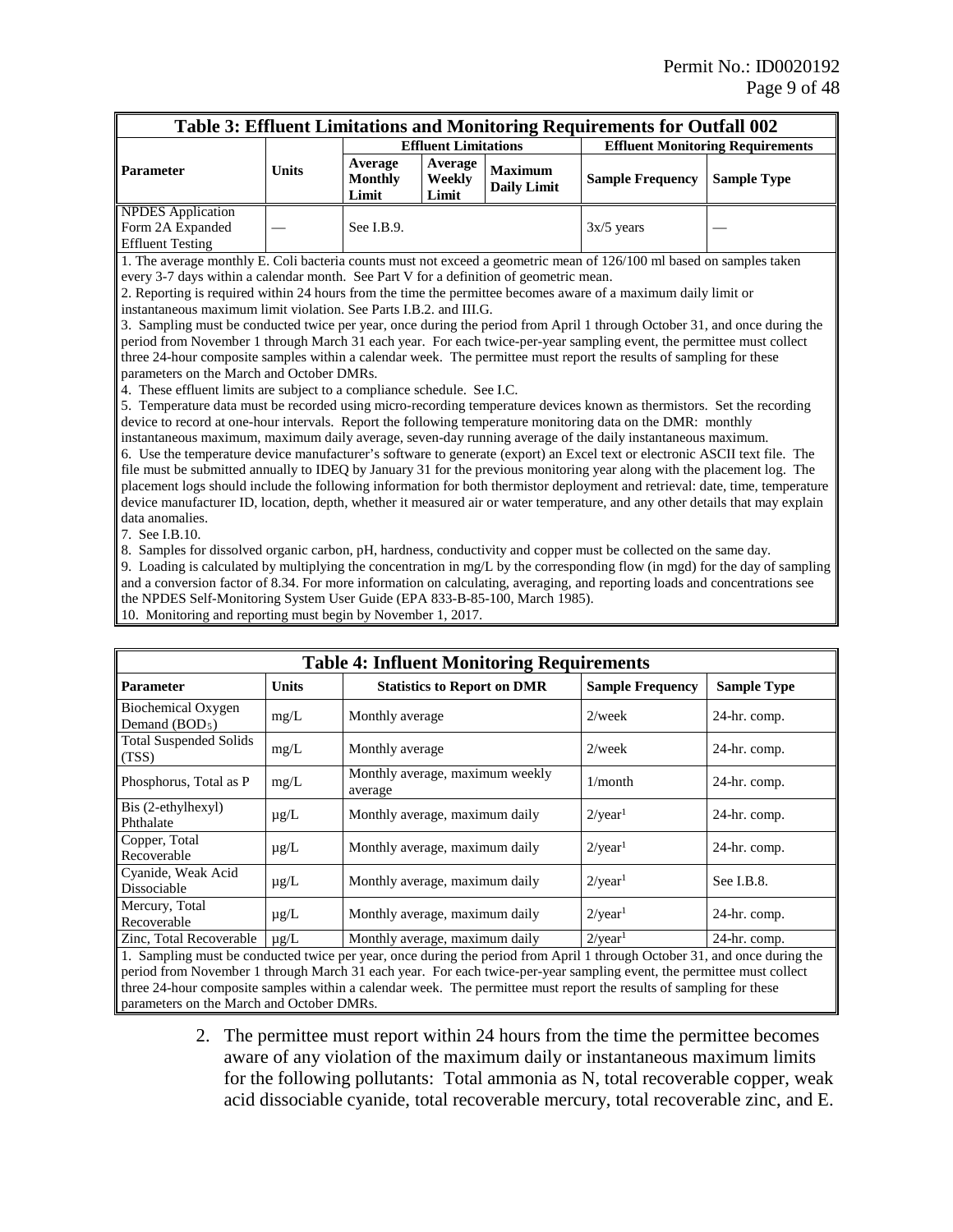coli. Violations of all other effluent limits are to be reported at the time that discharge monitoring reports are submitted (See III.B and III.H).

- 3. Narrative limitations for floating, suspended or submerged matter:
	- a) The permittee must not discharge floating, suspended, or submerged matter of any kind in amounts causing nuisance or objectionable conditions or that may impair designated beneficial uses of the receiving water.
	- b) The permittee must observe the surface of the receiving water in the vicinity of where the effluent enters the receiving water. The permittee must maintain a written log of the observation which includes the date, time, observer, and whether there is presence of floating, suspended or submerged matter. The log must be retained and made available to EPA or IDEQ upon request.
- 4. Removal Requirements for BOD5 and TSS: The monthly average effluent concentration must not exceed 15 percent of the monthly average influent concentration. Percent removal of BOD<sub>5</sub> and TSS must be reported on the Discharge Monitoring Reports (DMRs). For each parameter, the monthly average percent removal must be calculated from the arithmetic mean of the influent values and the arithmetic mean of the effluent values for that month. Influent and effluent samples must be taken over approximately the same time period.
- 5. The permittee must collect effluent samples from the effluent stream after the last treatment unit prior to discharge into the receiving waters.
- 6. For all effluent monitoring, the permittee must use sufficiently sensitive analytical methods which meet the following:
	- a) Parameters with an effluent limit: The method must achieve a minimum level (ML) less than the effluent limitation unless otherwise specified in Tables 1, 2, 3 and 4.
	- b) Parameters that do not have an effluent limit.
		- (i) The permittee must use a method that detects and quantifies the level of the pollutant, or
		- (ii) The permittee must use a method that can achieve a maximum ML less than or equal to those specified in Appendix A: Minimum Levels.
	- c) For parameters that do not have an effluent limit, the permittee may request different MLs. The request must be in writing and must be approved by EPA.
	- d) See also Part III.C *Monitoring Procedures*.
- 7. For purposes of calculating monthly averages, except for E. coli, zero may be assigned for values less than the MDL, and the {numeric value of the MDL} may be assigned for values between the MDL and the ML. If the average value is less than the MDL, the permittee must report "less than {numeric value of the MDL}" and if the average value is less than the ML, the permittee must report "less than {numeric value of the ML}." If a value is equal to or greater than the ML, the permittee must report and use the actual value.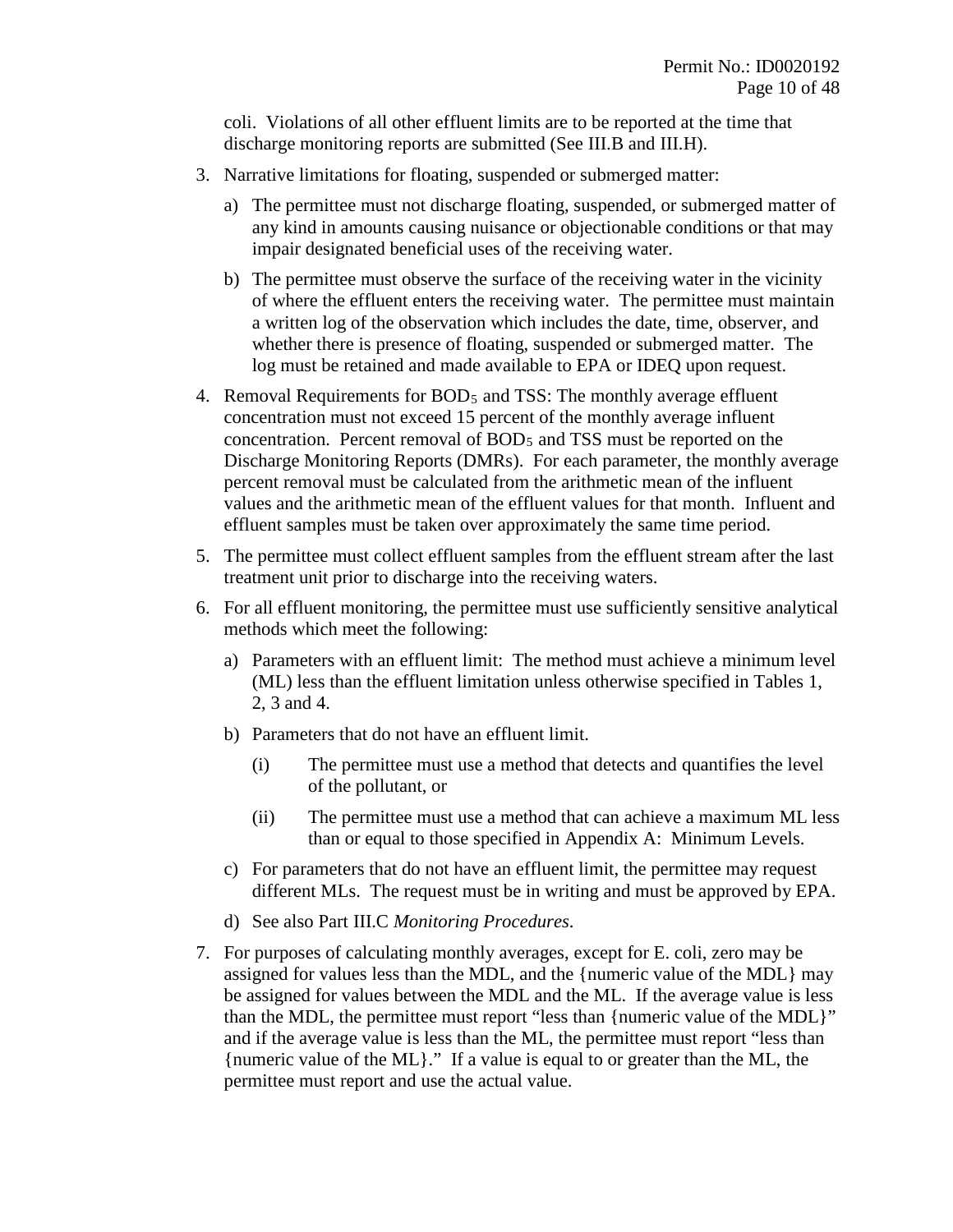- 8. Influent and effluent sampling for cyanide must be conducted as follows. Eight discrete grab samples must be collected over a 24-hour day. Each grab sample must be at least 100 ml. Prior to compositing, any interferences must be removed or suppressed and the individual grab samples must be preserved as specified in Table II of 40 CFR 136.3. The grab samples can then be composited into a larger container to allow for one analysis for the day. The composited sample must also be preserved as specified in Table II of 40 CFR 136.3.
- 9. The permittee must perform the effluent testing required by Part D of NPDES application Form 2A (EPA Form 3510-2A, revised 1-99). The permittee must submit the results of this testing with its application for renewal of this NPDES permit. To the extent that effluent monitoring required by other conditions of this permit satisfies this requirement, these samples may be used to satisfy the requirements of this paragraph.
- 10. Some of the effluent limits for weak acid dissociable cyanide are not quantifiable using EPA approved analytical methods. In cases where the effluent limits for weak acid dissociable cyanide concentration in Tables 2 and 3 are less than 10  $\mu$ g/L, the EPA will use 10  $\mu$ g/L (the Minimum Level) as the compliance evaluation level for weak acid dissociable cyanide. The permittee will be compliant with the weak acid dissociable cyanide limitations if the average monthly and maximum daily weak acid dissociable cyanide concentrations are less than 10 µg/L and the average monthly and maximum daily mass discharges of weak acid dissociable cyanide are less than 0.85 lb/day.

#### **C. Schedules of Compliance**

- 1. The permittee must comply with all effluent limitations and monitoring requirements in Part I.B beginning on the effective date of this permit, except those for which a compliance schedule is specified in Part I.C.2.
- 2. A schedule of compliance is authorized only for the following effluent limits:
	- a) Outfall 001
		- (i) Total phosphorus as P.
		- (ii) Total ammonia as N.
		- (iii) Total recoverable copper.
		- (iv) Weak acid dissociable cyanide.
		- (v) Total recoverable mercury.
		- (vi) Total recoverable zinc.
	- b) Outfall 002.
		- (i) Total phosphorus as P.
		- (ii) Total ammonia as N.
		- (iii) Weak acid dissociable cyanide.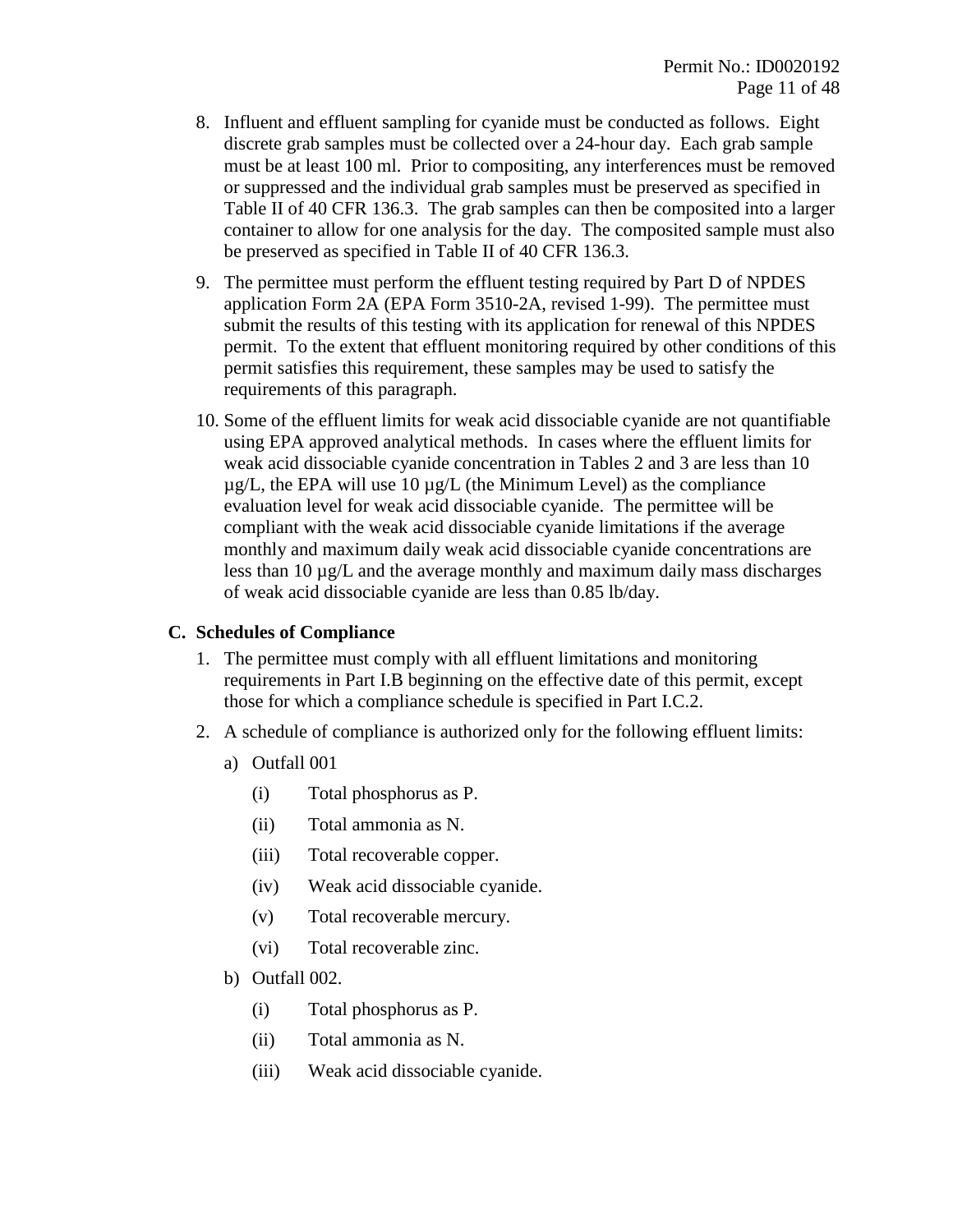- 3. While the schedules of compliance are in effect, the City of Meridian must comply with the following interim requirements:
	- a) The permittee must comply with the interim effluent limitations in Tables 5 and 6 and the monitoring requirements in Part I.B.
	- b) Until compliance with the final effluent limitations is achieved, the permittee must complete the tasks listed in Table 7.
	- c) In addition, the City of Meridian must submit an annual progress report outlining progress made towards reaching the final compliance dates for the effluent limitations. The annual progress report based on data gathered through December 31<sup>st</sup> must be submitted to the EPA and DEO annually by February  $15<sup>th</sup>$  of the subsequent year. The first report through December 31, 2017 is due on February 15, 2018 and annually thereafter, until compliance with effluent limitations is achieved. See also the Permit Part III.K., "Compliance Schedules." At a minimum, the annual progress report must include:
		- (i) An assessment of the previous year's TP, ammonia, copper, zinc, cyanide, and mercury effluent data and comparison to the final effluent limitations in the permit. This includes an evaluation of improvements in toxic pollutant concentrations that result from treatment process optimization and side-stream projects. Any improved treatment from these processes should be considered in decision making for final upgrades to meet final TP and ammonia effluent limits.
		- (ii) A description of progress made towards meeting the final effluent limitations, including the applicable deliverables required in Table 7. Include any exceedances of interim permit limits or anticipated challenges for compliance within the next year. This may include a technological explanation and/or a request to modify the permit.
		- (iii) A description of actions and milestones targeted for the upcoming year towards meeting the final effluent limitations.
	- d) The permittee must achieve compliance with the final effluent limits of the Permit (Part I.B.) by July 1, 2027.
	- e) No later than fourteen (14) days following each interim and final compliance deadline in this compliance schedule, the permittee must provide written notification to the EPA and the DEQ of its compliance or noncompliance with the interim or final requirement at the addresses provided in the Permit Part III.J (also See Part III.K).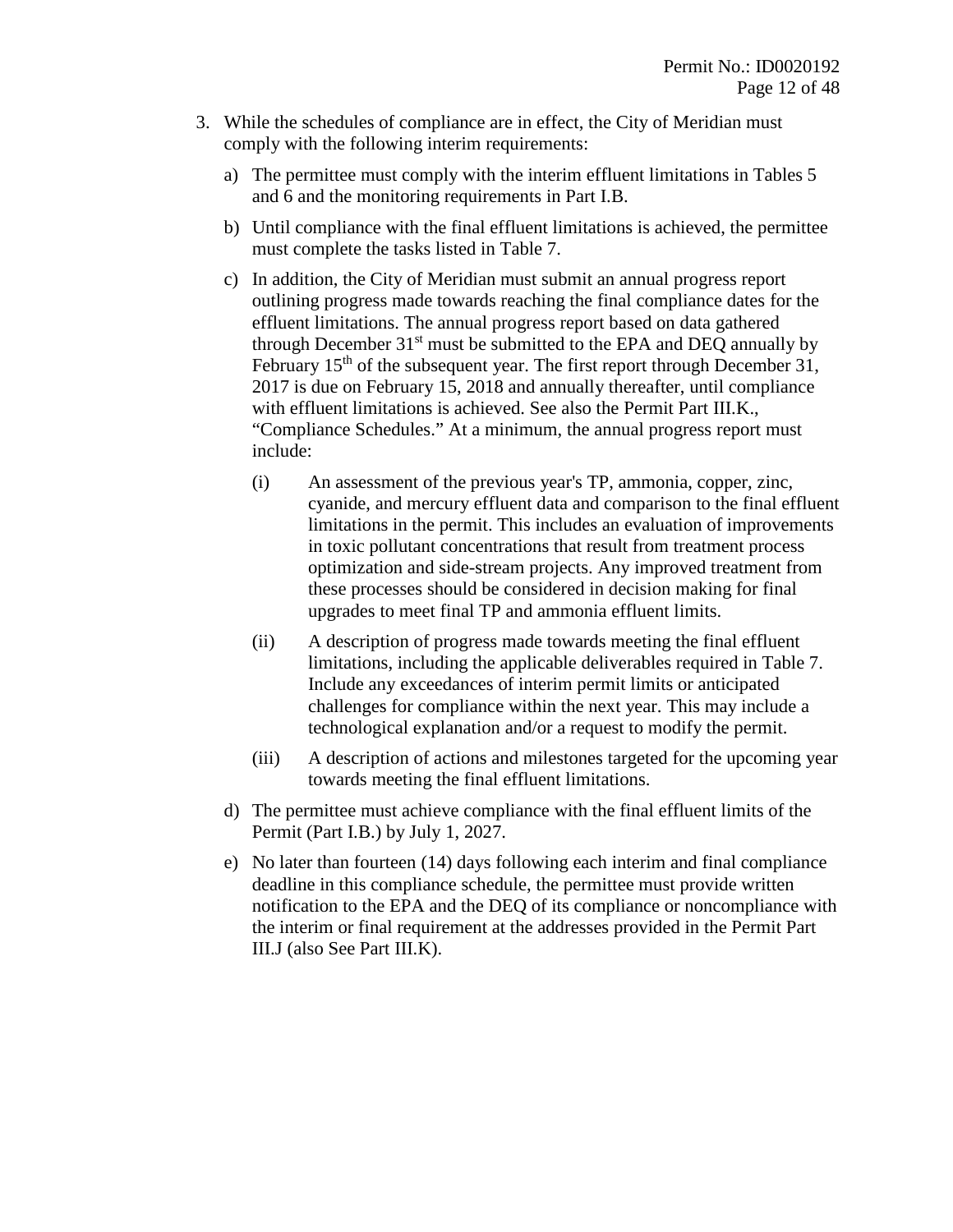| Table 5: Interim Effluent Limitations and Schedule for TP and Ammonia                                       |        |                                              |                                  |                          |                                             |  |
|-------------------------------------------------------------------------------------------------------------|--------|----------------------------------------------|----------------------------------|--------------------------|---------------------------------------------|--|
| for Outfalls 001 and 002                                                                                    |        |                                              |                                  |                          |                                             |  |
| <b>Parmeter</b>                                                                                             | Unit   | Average<br><b>Monthly</b><br>Limit           | <b>Maximum</b><br>Daily<br>Limit | <b>Season</b>            | Period                                      |  |
| Phosphorus,<br>Total as P                                                                                   | mg/L   | Annual Average<br>Limit <sup>1,2</sup> : 2.5 |                                  | Year-round<br>Year-round | Until July 31, 2022.                        |  |
|                                                                                                             | lb/day | Annual Average<br>Limit: 213                 |                                  |                          |                                             |  |
|                                                                                                             | mg/L   | Annual Average<br>Limit <sup>1,2</sup> : 1.0 |                                  |                          | From August 1, 2022 until June<br>30, 2027. |  |
|                                                                                                             | lb/day | Annual Average<br>Limit: 85                  |                                  |                          |                                             |  |
| Ammonia,                                                                                                    | mg/L   | 12                                           | 20                               | Year-round               |                                             |  |
| Total as N                                                                                                  | lb/day | 1021                                         | 1701                             |                          | Until June 30, 2027.                        |  |
| Notes:                                                                                                      |        |                                              |                                  |                          |                                             |  |
| $\parallel$ 1. The annual average total phosphorus concentration must be calculated as the sum of all daily |        |                                              |                                  |                          |                                             |  |
| discharges of total phosphorus measured at outfalls 001 and 002 during a calendar year, divided             |        |                                              |                                  |                          |                                             |  |

discharges of total phosphorus measured at outfalls 001 and 002 during a calendar year, divided by the number of daily discharges of total phosphorus measured at outfalls 001 and 002 during that year.

2. The annual average total phosphorus concentration must be reported on the December DMR.

| Table 6: Interim Effluent Limitations for Copper, Cyanide, Zinc, and Mercury |           |                                    |                                         |               |                |             |
|------------------------------------------------------------------------------|-----------|------------------------------------|-----------------------------------------|---------------|----------------|-------------|
| Parameter                                                                    | Unit      | Average<br><b>Monthly</b><br>Limit | <b>Maximum</b><br><b>Daily</b><br>Limit | <b>Season</b> | <b>Period</b>  | Outfall(s)  |
| Copper, total recoverable                                                    | $\mu$ g/L | 13.3                               | 18.5                                    | Year-round    |                | 001         |
|                                                                              | lb/day    | 1.13                               | 1.57                                    |               |                |             |
| Cyanide, weak acid dissociable                                               | $\mu$ g/L | Report                             | Report                                  | Year-round    | Until June 30, | 001 and 002 |
| Zinc, total recoverable                                                      | $\mu$ g/L | Report                             | Report                                  | $May -$       | 2027.          | 001         |
|                                                                              |           |                                    |                                         | September     |                |             |
|                                                                              | $\mu$ g/L | 0.015                              | 0.033                                   | October –     |                | 001         |
| Mercury, total recoverable                                                   | 1b/day    | 0.0013                             | 0.0028                                  | April         |                |             |

|                    | <b>Table 7: Tasks Required Under the Schedules of Compliance</b> |                                                                                                                                                                                                                         |  |  |  |
|--------------------|------------------------------------------------------------------|-------------------------------------------------------------------------------------------------------------------------------------------------------------------------------------------------------------------------|--|--|--|
| <b>Task</b><br>No. | <b>Deadline</b>                                                  | <b>Task Activity</b>                                                                                                                                                                                                    |  |  |  |
|                    | Feb 15, 2018 and<br>annually thereafter                          | Annual Progress Report including an assessment of the previous calendar year's<br>treatment performance and comparison to the final effluent limitations for TP,<br>ammonia, copper, zinc, cyanide, and mercury.        |  |  |  |
| $\overline{2}$     | July 31, 2019                                                    | <b>Amended Facility Planning:</b><br>Evaluate treatment options to achieve both final TP and ammonia limits.<br>Deliverable: Permittee must provide DEQ with an amended facility plan for<br>approval by July 31, 2019. |  |  |  |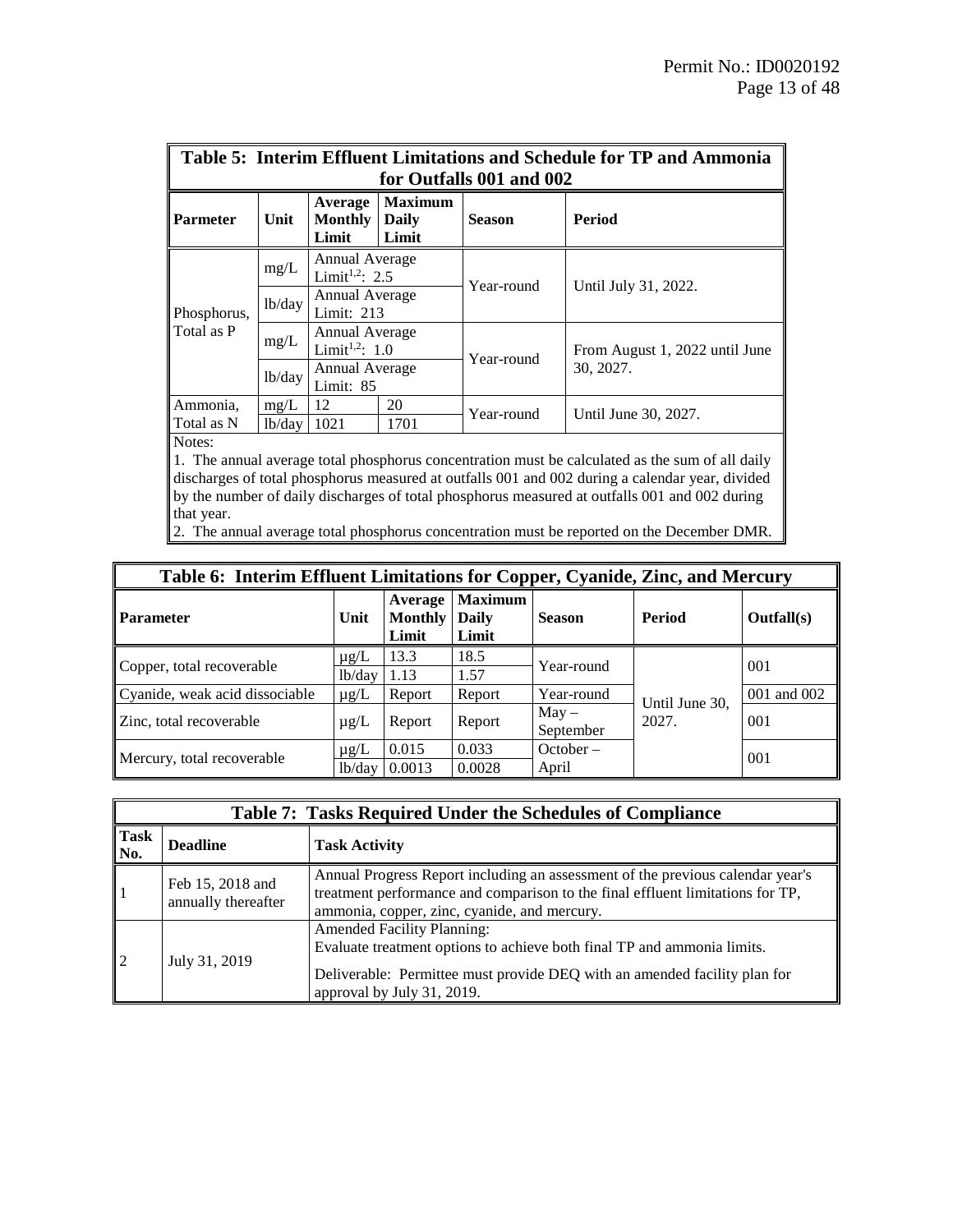|                    | Table 7: Tasks Required Under the Schedules of Compliance |                                                                                                                                                                                                                                                                                                                                                                                                                                                                                                                      |  |  |  |
|--------------------|-----------------------------------------------------------|----------------------------------------------------------------------------------------------------------------------------------------------------------------------------------------------------------------------------------------------------------------------------------------------------------------------------------------------------------------------------------------------------------------------------------------------------------------------------------------------------------------------|--|--|--|
| <b>Task</b><br>No. | <b>Deadline</b>                                           | <b>Task Activity</b>                                                                                                                                                                                                                                                                                                                                                                                                                                                                                                 |  |  |  |
| $\overline{3}$     | July 31, 2022                                             | <b>Implementation of Treatment Enhancements:</b><br>Process optimizations for ammonia removal<br>Centrate equalization and side-stream treatment design and construction<br>$\bullet$<br>Evaluation of recycled water program<br>$\bullet$<br>Phase 2 fermentation evaluation<br>$\bullet$<br>Evaluation of tertiary filtration enhancements<br>$\bullet$<br>And/or other viable options identified in the facility plan.<br>$\bullet$<br>Deliverable: Provide DEQ and EPA a schedule of design upgrades required to |  |  |  |
| $\overline{4}$     | July 31, 2022                                             | achieve compliance with final limits.<br>Achieve TP interim limit not to exceed 1.0 mg/L (annual average).                                                                                                                                                                                                                                                                                                                                                                                                           |  |  |  |
| 5                  | July 31, 2023                                             | BNR Design Phase: The Permittee will have completed the detailed design for<br>upgrades to the BNR process to meet the final ammonia and TP limitations.<br>Deliverable: Permittee must provide EPA with written notice that the final design<br>report has been completed by July 31, 2023.                                                                                                                                                                                                                         |  |  |  |
| 6                  | July 31, 2025                                             | BNR Construction Phase: The Permittee will have completed the construction for<br>the BNR to meet the final ammonia and TP limitations.<br>Deliverable: Permittee must provide DEQ and EPA with written notice that the<br>facility construction has been completed by July 31, 2025.                                                                                                                                                                                                                                |  |  |  |
| $\overline{7}$     | July 31, 2026                                             | Tertiary Filtration Construction and Process Optimization: The Permittee will<br>have completed the construction of tertiary filtration and begun process<br>optimization to meet the final ammonia and TP limitations.<br>Deliverable: Permittee must provide DEQ and EPA with written notice that the<br>facility construction has been completed by July 31, 2026.                                                                                                                                                |  |  |  |
| 8                  | June 30, 2027                                             | Process optimization and achieve final effluent limitations in Part I.B of this<br>permit (by June 30, 2027).<br>Deliverable: Permittee must achieve compliance with the final effluent limitations<br>in Part I.B of this permit by June 30, 2027 and must submit written notice of<br>compliance to DEQ and EPA.                                                                                                                                                                                                   |  |  |  |

#### **D. Whole Effluent Toxicity Testing Requirements**

The permittee must conduct chronic toxicity tests on effluent samples from outfall 001 and 002. Testing must be conducted in accordance with subsections 1 through 7, below.

- 1. Toxicity testing must be conducted on 24-hour composite samples of effluent. In addition, a split of each sample collected must be analyzed for the chemical and physical parameters required in Part I.B, above, with a required sampling frequency of once per month or more frequently, using the sample type required in Part I.B. For parameters for which grab samples are required in Part I.B, grab samples must be taken during the same 24-hour period as the 24-hour composite sample used for the toxicity tests. When the timing of sample collection coincides with that of the sampling required in Part I.B, analysis of the split sample will fulfill the requirements of Part I.B as well.
- 2. Chronic Test Species and Methods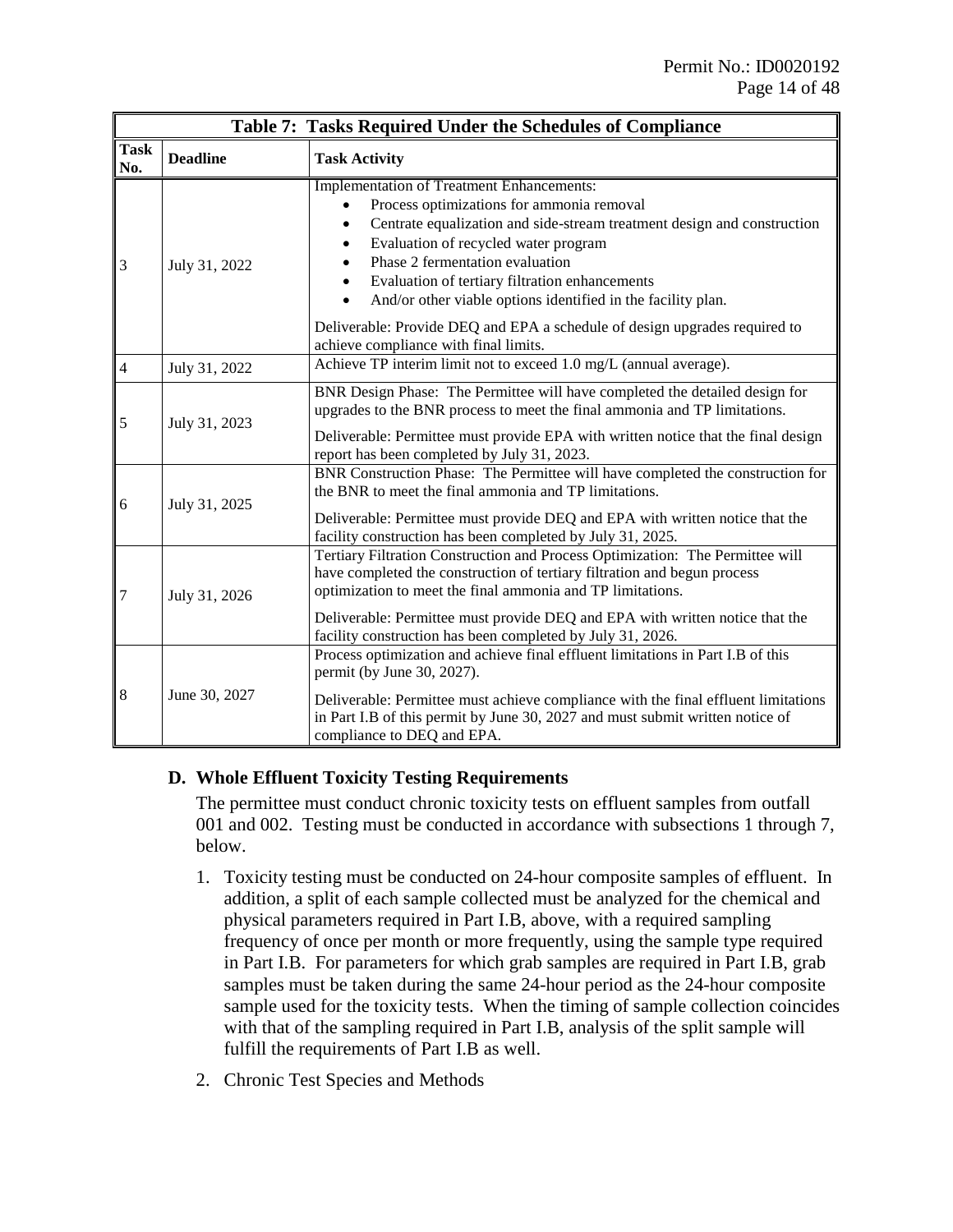- a) Beginning November 1, 2017, chronic tests must be conducted twice per year for each outfall if a discharge from the outfall occurs during the seasons specified below.
	- (i) For Outfall 001, tests must be conducted at least once from October April and once from May – September.
	- (ii) For Outfall 002, tests must be conducted at least once from November – June and once from July – October.
- b) The permittee must conduct short-term chronic tests with the water flea, *Ceriodaphnia dubia* (survival and reproduction test<sup>[1](#page-14-0)</sup>), the fathead minnow, Pimephales promelas (larval survival and growth test<sup>[2](#page-14-1)</sup>), and a green alga, Selenastrum capricornutum (growth test<sup>[3](#page-14-2)</sup>) for the first three suites of tests. After this screening period, monitoring must be conducted using the most sensitive species, which is defined below.
	- (i) The most sensitive species is the species which, during the screening period, produces the greatest maximum toxicity result in chronic toxic units  $(TU_c)$ , which is defined in Part I.D.2.d, below.
	- (ii) If all three species produce the identical maximum toxicity result (including no toxicity in 100% effluent) the permittee must use *Ceriodaphnia dubia* for subsequent tests.
	- (iii) If two species produce the identical maximum toxicity result, which is greater than  $1.0 \, \text{TU}_c$  and also greater than the maximum toxicity result of the third species, the permittee may use either of the two species producing the greater maximum toxicity result for subsequent tests.
- c) The presence of chronic toxicity must be determined as specified in *Short-Term Methods for Estimating the Chronic Toxicity of Effluents and Receiving Waters to Freshwater Organisms*, Fourth Edition, EPA/821-R-02-013, October 2002.
- d) Results must be reported in  $TU_c$ , which is defined as follows:
	- (i) For survival endpoints,  $TU_c = 100/NOEC$ .
	- (ii) For all other test endpoints,  $TU_c = 100/IC_{25}$ .
	- (iii) IC<sub>25</sub> means "25% inhibition concentration." The IC<sub>25</sub> is a point estimate of the toxicant concentration, expressed in percent effluent, that causes a 25% reduction in a non-quantal biological measurement (e.g., reproduction or growth) calculated from a continuous model (e.g., Interpolation Method).
	- (iv) NOEC means "no observed effect concentration." The NOEC is the highest concentration of toxicant, expressed in percent effluent, to which organisms are exposed in a chronic toxicity test [full life-cycle

 $\overline{a}$ <sup>1</sup> Method 1002.0 in EPA/821-R-02-013

<span id="page-14-1"></span><span id="page-14-0"></span><sup>&</sup>lt;sup>2</sup> Method 1000.0 in EPA/821-R-02-013

<span id="page-14-2"></span><sup>3</sup> Method 1003.0 in EPA/821-R-02-013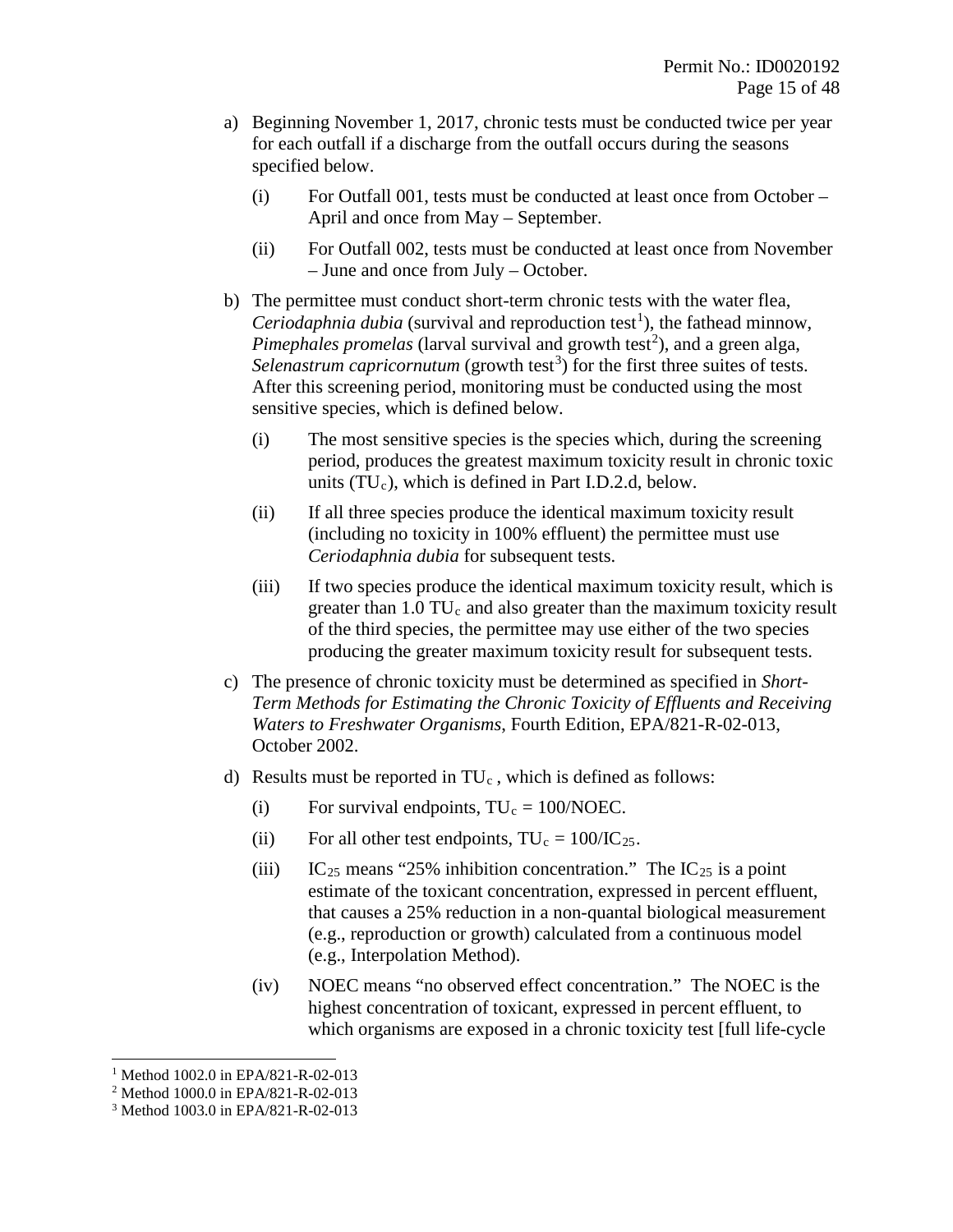or partial life-cycle (short term) test], that causes no observable adverse effects on the test organisms (i.e., the highest concentration of effluent in which the values for the observed responses are not statistically significantly different from the controls).

- 3. Quality Assurance
	- a) The toxicity testing on each organism must include a series of five test dilutions and a control.
		- (i) For Outfall 001 testing between October April, the dilution series must include 100%, 50%, 25%, 12.5% and 6.25% effluent.
		- (ii) For all Outfall 002 testing, and for Outfall 001 testing between May September, the dilution series must include the receiving water concentration (RWC), which is the dilution associated with the chronic toxicity trigger, two dilutions above the RWC, and two dilutions below the RWC. The RWCs are:
			- (a) Outfall 001:
				- (i) 63% effluent for May September
			- (b) Outfall 002:
				- (i) 48% effluent for November June
				- (ii) 35% effluent for July October
	- b) All quality assurance criteria and statistical analyses used for chronic tests and reference toxicant tests must be in accordance with *Short-Term Methods for Estimating the Chronic Toxicity of Effluents and Receiving Waters to Freshwater Organisms*, Fourth Edition, EPA/821-R-02-013, October 2002, and individual test protocols.
	- c) In addition to those quality assurance measures specified in the methodology, the following quality assurance procedures must be followed:
		- (i) If organisms are not cultured in-house, concurrent testing with reference toxicants must be conducted. If organisms are cultured inhouse, monthly reference toxicant testing is sufficient. Reference toxicant tests must be conducted using the same test conditions as the effluent toxicity tests.
		- (ii) If either of the reference toxicant tests or the effluent tests do not meet all test acceptability criteria as specified in the test methods manual, the permittee must re-sample and re-test within 14 days of receipt of the test results.
		- (iii) Control and dilution water must be receiving water or lab water, as appropriate, as described in the manual. If the dilution water used is different from the culture water, a second control, using culture water must also be used. Receiving water may be used as control and dilution water upon notification of EPA and IDEQ. In no case shall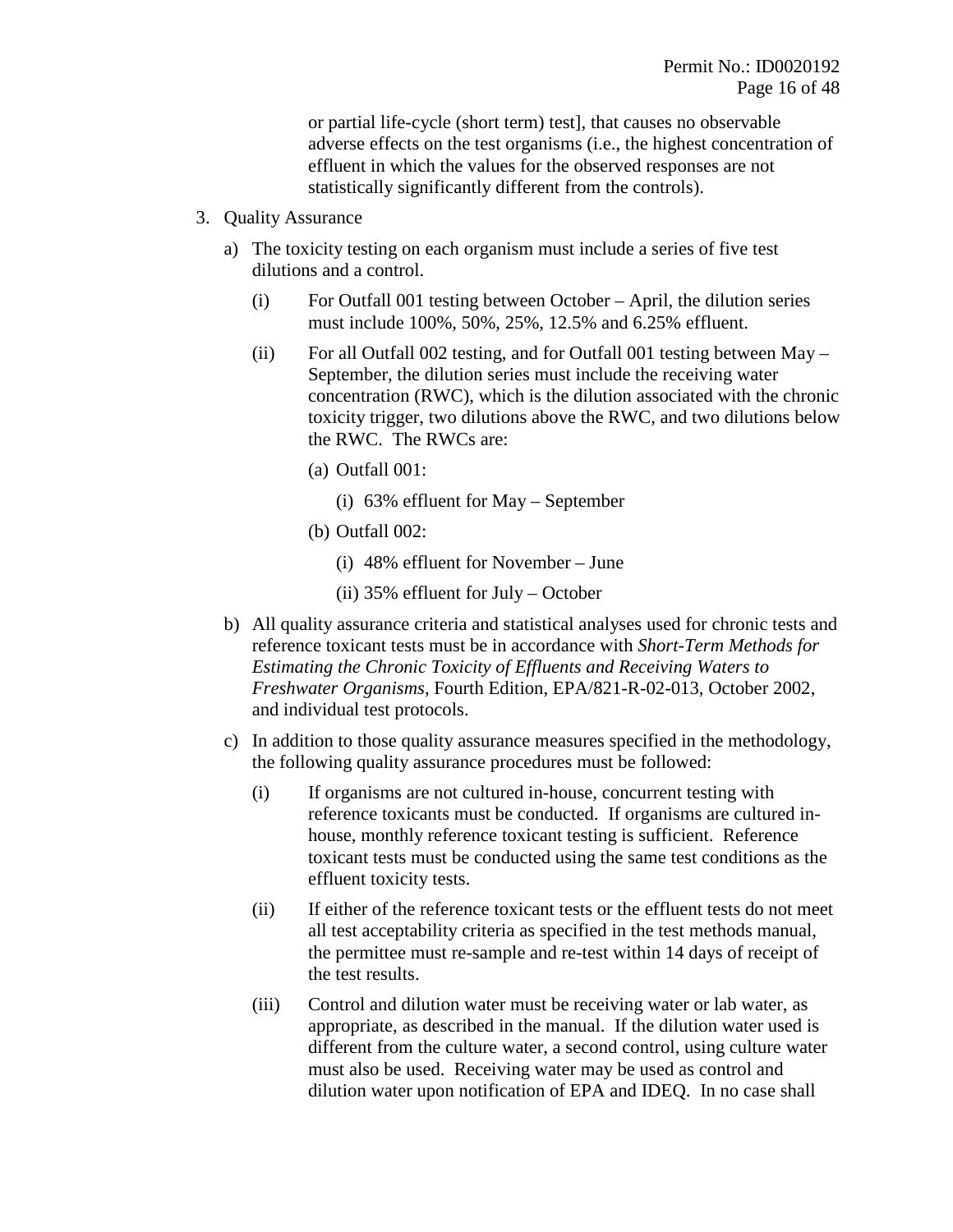water that has not met test acceptability criteria be used for either dilution or control.

- 4. Reporting
	- a) The permittee must submit the results of the toxicity tests with the discharge monitoring reports (DMRs). Results must be reported on the DMRs for the last month of the season in which the samples were taken. If more than one WET sample is taken during the season, the permittee must report both the maximum and average results for the season on the DMR (see also Part III.D).
	- b) The report of toxicity test results must include all relevant information outlined in Section 10, Report Preparation, of *Short-Term Methods for Estimating the Chronic Toxicity of Effluents and Receiving Waters to Freshwater Organisms*, Fourth Edition, EPA/821-R-02-013, October 2002. In addition to toxicity test results, the permittee must report: dates of sample collection and initiation of each test; 24-hour average effluent flow rate at the time of sample collection; and the results of the monitoring required in Part I.B of this permit, for parameters with a required monitoring frequency of once per month or more frequently.
- 5. Preparation of initial investigation toxicity reduction evaluation (TRE) workplan: By October 31, 2017, the permittee must submit to EPA a copy of the permittee's initial investigation TRE workplan. This plan shall describe the steps the permittee intends to follow in the event that chronic toxicity is detected a at levels greater than the triggers in Part I.D.6 of this permit, and must include at a minimum:
	- a) A description of the investigation and evaluation techniques that would be used to identify potential causes/sources of toxicity, effluent variability, treatment system efficiency;
	- b) A description of the facility's method of maximizing in-house treatment efficiency, good housekeeping practices, and a list of all chemicals used in operation of the facility; and
	- c) If a toxicity identification evaluation (TIE) is necessary, who will conduct it (i.e., in-house or other).
	- d) The initial investigation TRE workplan must be sent to the following address:

US EPA Region 10 Attn: NPDES WET Coordinator 1200 Sixth Avenue Suite 900 OWW-191 Seattle, WA 98101-3140

- 6. Accelerated testing
	- a) The chronic toxicity triggers are:
		- (i) Outfall 001
			- (a)  $1.03$  TU<sub>c</sub> for October April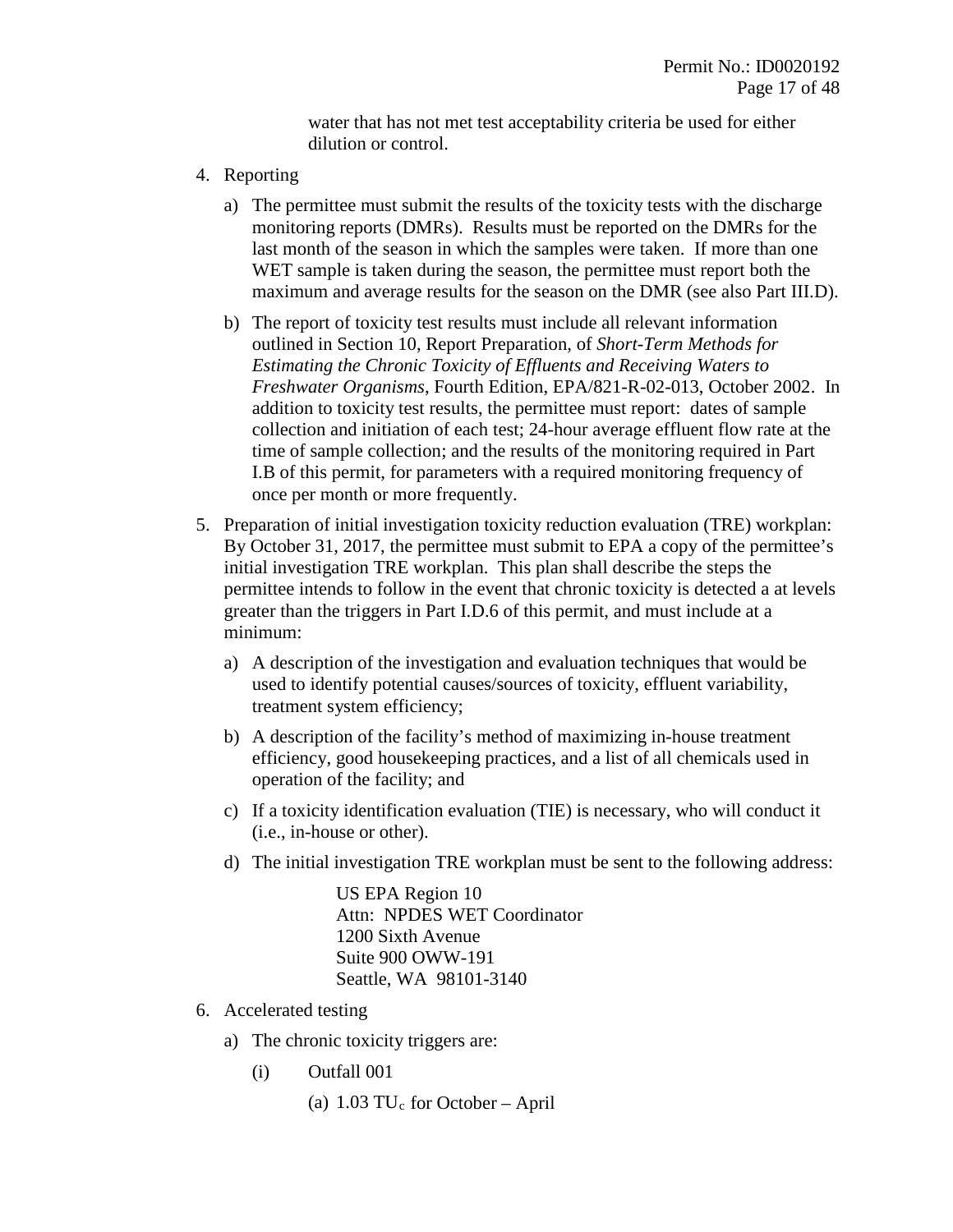- (b) 1.58 TUc for May September
- (ii) Outfall 002
	- (a)  $2.06 \text{ TU}_c$  for November June
	- (b)  $2.84 \text{ TU}_c$  for July October
- b) If chronic toxicity is detected above the triggers in Part I.D.6.a, the permittee must implement the initial investigation TRE workplan. If implementation of the initial investigation TRE workplan indicates the source of toxicity (for instance, a temporary plant upset), then only one additional whole effluent toxicity test is necessary.
- c) If chronic toxicity is detected above the triggers in Part I.D.6.a in the test required under Part I.D.6.b, above, then the permittee shall conduct six more whole effluent toxicity tests, bi-weekly (every two weeks), over a twelveweek period. Testing shall commence within two weeks of receipt of the sample results of the exceedance.
- 7. Toxicity Reduction Evaluation (TRE)
	- a) If chronic toxicity is detected above the triggers in Part I.D.6.a in any of the six additional tests required under Part I.D.6.c, then, in accordance with the permittee's initial investigation TRE workplan and EPA manual EPA 833- B-99-002 (*Toxicity Reduction Evaluation Guidance for Municipal Wastewater Treatment Plants*), the permittee shall initiate a TRE within fifteen (15) days of receipt of the sample results of the exceedance. The permittee will develop as expeditiously as possible a more detailed TRE workplan, which includes:
		- (i) Further actions to investigate and identify the cause of toxicity;
		- (ii) Actions the permittee will take to mitigate the impact of the discharge and to prevent the recurrence of toxicity; and
		- (iii) A schedule for these actions.
	- b) The permittee may initiate a TIE as part of the overall TRE process described in the EPA acute and chronic TIE manuals EPA/600/6-91/005F (Phase I), EPA/600/R-92/080 (Phase II), and EPA-600/R-92/081 (Phase III).
	- c) If a TIE is initiated prior to completion of the accelerated testing, the accelerated testing schedule may be terminated, or used as necessary in performing the TIE.

#### **E. Receiving Water Monitoring**

The permittee must conduct receiving water monitoring. Receiving water monitoring must start by January 1, 2018 and continue for as long as this permit remains in effect. The program must meet the following requirements:

- 1. Monitoring stations must be established at the following locations:
	- a) Fivemile Creek:
		- (i) Upstream of the discharge and downstream of Ninemile Creek.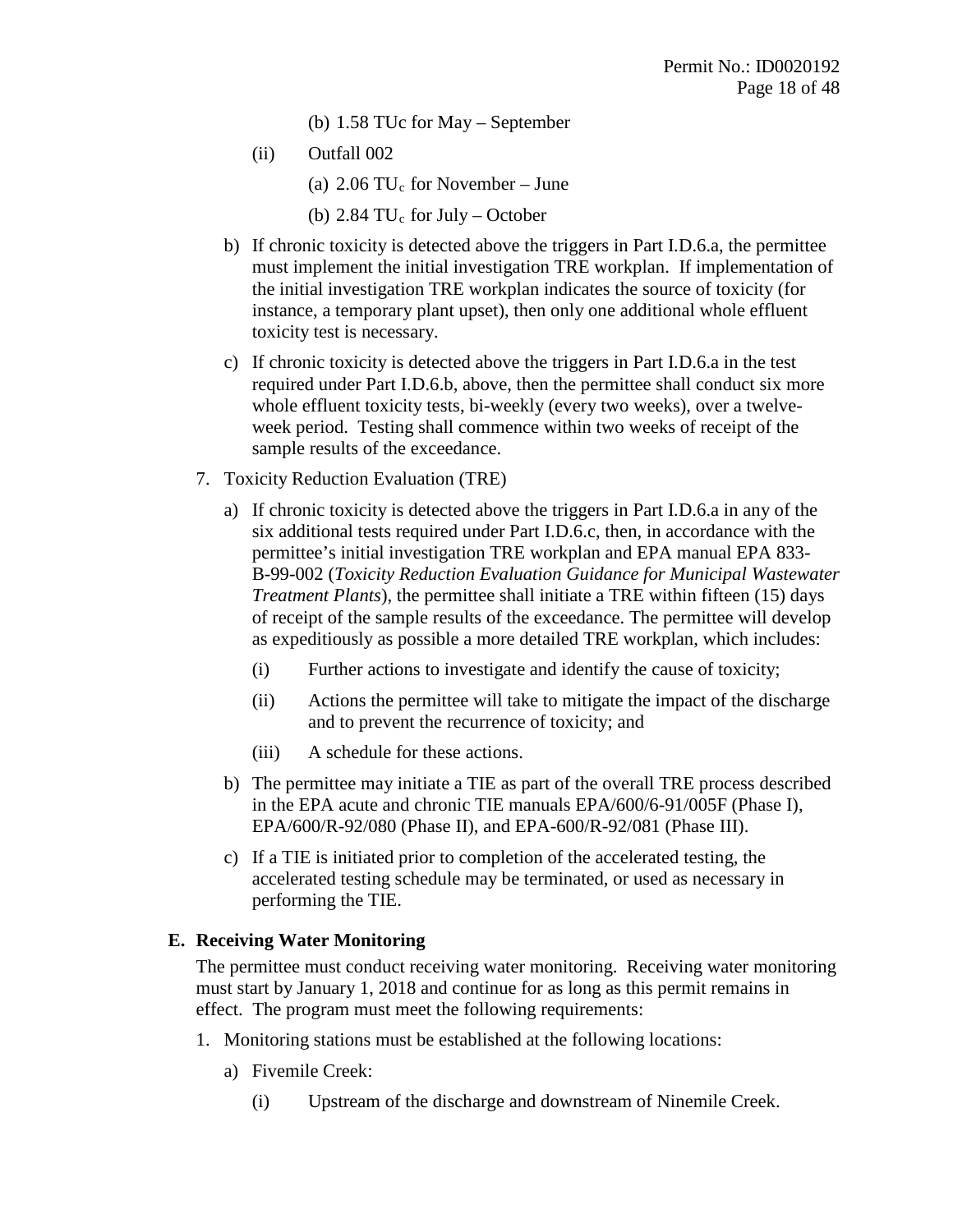- (ii) Downstream of the discharge at a point where the effluent and Fivemile Creek are completely mixed.
- b) South channel of the Boise River:
	- (i) Upstream of the discharge and downstream of the Phyllis Canal diversion.
	- (ii) Downstream of the discharge and upstream of the confluence of the north and south channels of the Boise River.
- c) Sampling at the downstream locations is required only at times when the City is discharging from the corresponding outfall.
- 2. To the extent practicable, receiving water sample collection must occur on the same day as effluent sample collection.
- 3. All receiving water samples must be grab samples, except for temperature and for dissolved oxygen in the Boise River, which must be monitored continuously.
- 4. For all receiving water monitoring, the permittee must use sufficiently sensitive analytical methods which meet the following:
	- a) The method must detect and quantify the level of the pollutant, or
	- b) The permittee must use a method that can achieve MLs less than or equal to those specified in Appendix A. The permittee may request different MLs. The request must be in writing and must be approved by EPA.
- 5. Quality assurance/quality control plans for all the monitoring must be documented in the Quality Assurance Plan required under Part II.B., "Quality Assurance Plan".
- 6. Samples for copper, pH, Dissolved Organic Carbon, conductivity and hardness must be collected on the same day.
- 7. Submission of SW Monitoring
	- a) Receiving water monitoring results must be reported on the monthly DMR.

The permittee must submit all receiving water monitoring results for the previous calendar year for all parameters in an annual report to EPA and IDEQ by January  $31<sup>st</sup>$  of the following year and with the application (see Part V.B of this permit, *Duty to Reapply*). The file must be in the format of one analytical result per row and include the following information: name and contact information of laboratory, sample identification number, sample location in latitude and longitude (decimal degrees format), or other realworld coordinate system (e.g., State Plane), method of location determination (i.e., GPS, survey etc.), date and time of sample collection, water quality parameter (or characteristic being measured), analysis result, result units, detection limit and definition (i.e., MDL etc.), analytical method, date completed, and any applicable notes.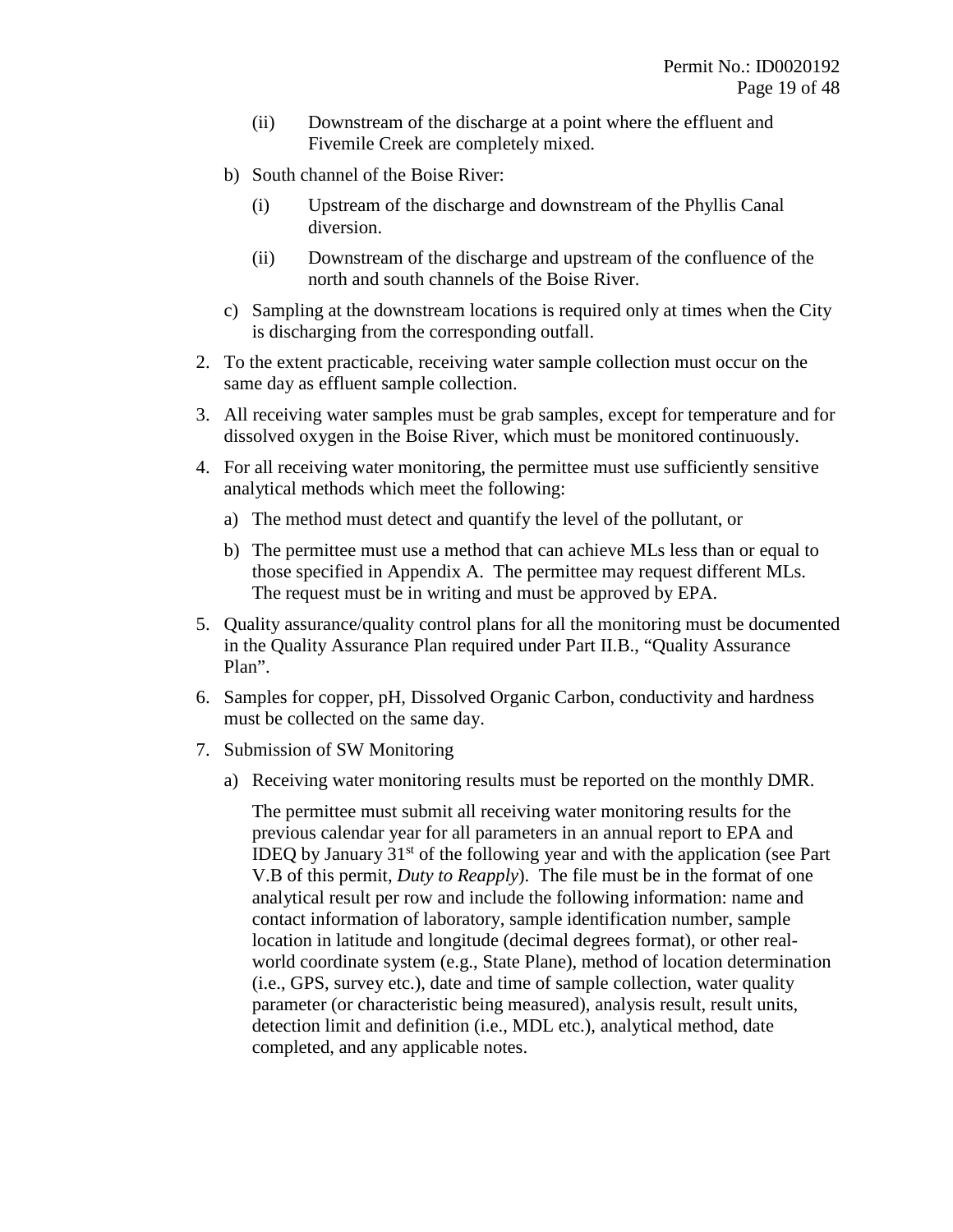| <b>Table 8: Receiving Water Monitoring Requirements -</b>       |                           |                           |  |  |  |
|-----------------------------------------------------------------|---------------------------|---------------------------|--|--|--|
| <b>Fivemile Creek</b>                                           |                           |                           |  |  |  |
| <b>Parameter and Units</b>                                      | <b>Upstream Sampling</b>  | <b>Downstream</b>         |  |  |  |
|                                                                 | <b>Frequency</b>          | <b>Sampling Frequency</b> |  |  |  |
| Flow, CFS                                                       | $1$ /week                 |                           |  |  |  |
| $BOD_5$ , mg/L                                                  | $1/m$ onth                |                           |  |  |  |
| Dissolved Oxygen, mg/L                                          | 1/month                   |                           |  |  |  |
| Ammonia, mg/L                                                   | $1$ /quarter              |                           |  |  |  |
| Total Phosphorus, µg/L                                          | 1/month                   | 1/month                   |  |  |  |
| Total Nitrogen, mg/L                                            | 1/month                   | 1/month                   |  |  |  |
| Chlorophyll a, µg/L                                             | 1/month                   | 1/month                   |  |  |  |
| Temperature, °C                                                 | Continuous <sup>2</sup>   | Continuous <sup>2</sup>   |  |  |  |
| pH, standard units                                              | 1/month                   | 1/month                   |  |  |  |
| Turbidity, NTU                                                  | 1/month                   | 1/month                   |  |  |  |
| Hardness as CaCO <sub>3</sub> , mg/L                            |                           | 1/month                   |  |  |  |
| Arsenic, total, µg/L                                            | $1$ /quarter <sup>1</sup> |                           |  |  |  |
| Chromium, all oxidation                                         | $1$ /quarter <sup>1</sup> |                           |  |  |  |
| states, dissolved, µg/L                                         |                           |                           |  |  |  |
| Chromium VI, dissolved,                                         | $1$ /quarter <sup>1</sup> |                           |  |  |  |
| $\mu$ g/L                                                       |                           |                           |  |  |  |
| Conductivity, umhos/cm                                          |                           | $1$ /quarter <sup>1</sup> |  |  |  |
| Copper, dissolved, µg/L                                         | $1$ /quarter <sup>1</sup> |                           |  |  |  |
| Dissolved organic carbon,                                       |                           | $1$ /quarter <sup>1</sup> |  |  |  |
| mg/L                                                            |                           |                           |  |  |  |
| Lead, dissolved, µg/L                                           | $1$ /quarter <sup>1</sup> |                           |  |  |  |
| Mercury, total recoverable,                                     | $1$ /quarter <sup>1</sup> |                           |  |  |  |
| ng/L                                                            |                           |                           |  |  |  |
| Nickel, dissolved, µg/L                                         | $1$ /quarter <sup>1</sup> |                           |  |  |  |
| Silver, dissolved, µg/L                                         | $1$ /quarter <sup>1</sup> |                           |  |  |  |
| $1$ /quarter <sup>1</sup><br>Zinc, dissolved, µg/L              |                           |                           |  |  |  |
| 1 Overtors are defined as Janu<br>Morah April through Lung Iuly |                           |                           |  |  |  |

1. Quarters are defined as January – March, April through June, July – September, and October – December. Monitoring results for pollutants with a sample frequency of quarterly must be reported on the March, June, September and December DMRs.

2. Temperatures must be recorded at an interval no greater than 1 hour. Report the following temperature monitoring data on the DMR: monthly instantaneous maximum, maximum daily average, seven-day running average of the daily instantaneous maximum.

| <b>Table 9: Receiving Water Monitoring Requirements -</b>               |                                              |                                                |  |  |  |
|-------------------------------------------------------------------------|----------------------------------------------|------------------------------------------------|--|--|--|
| <b>Boise River</b>                                                      |                                              |                                                |  |  |  |
| Parameter                                                               | <b>Upstream Sampling</b><br><b>Frequency</b> | <b>Downstream</b><br><b>Sampling Frequency</b> |  |  |  |
| $BOD_5$ , mg/L                                                          | $1/m$ onth                                   |                                                |  |  |  |
| Dissolved Oxygen, mg/L                                                  |                                              | Continuous <sup>1</sup>                        |  |  |  |
| Dissolved Oxygen, % sat.                                                |                                              | Continuous <sup>1</sup>                        |  |  |  |
| Ammonia, mg/L                                                           | $1$ /quarter                                 |                                                |  |  |  |
| Total Phosphorus, µg/L                                                  |                                              | $1/m$ onth                                     |  |  |  |
| Total Nitrogen,<br>$1/m$ onth<br>$1/m$ onth<br>mg/L                     |                                              |                                                |  |  |  |
| Chlorophyll a, µg/L<br>$1/m$ onth<br>$1/m$ onth                         |                                              |                                                |  |  |  |
| Temperature, °C<br>Continuous <sup>3,4</sup><br>Continuous <sup>3</sup> |                                              |                                                |  |  |  |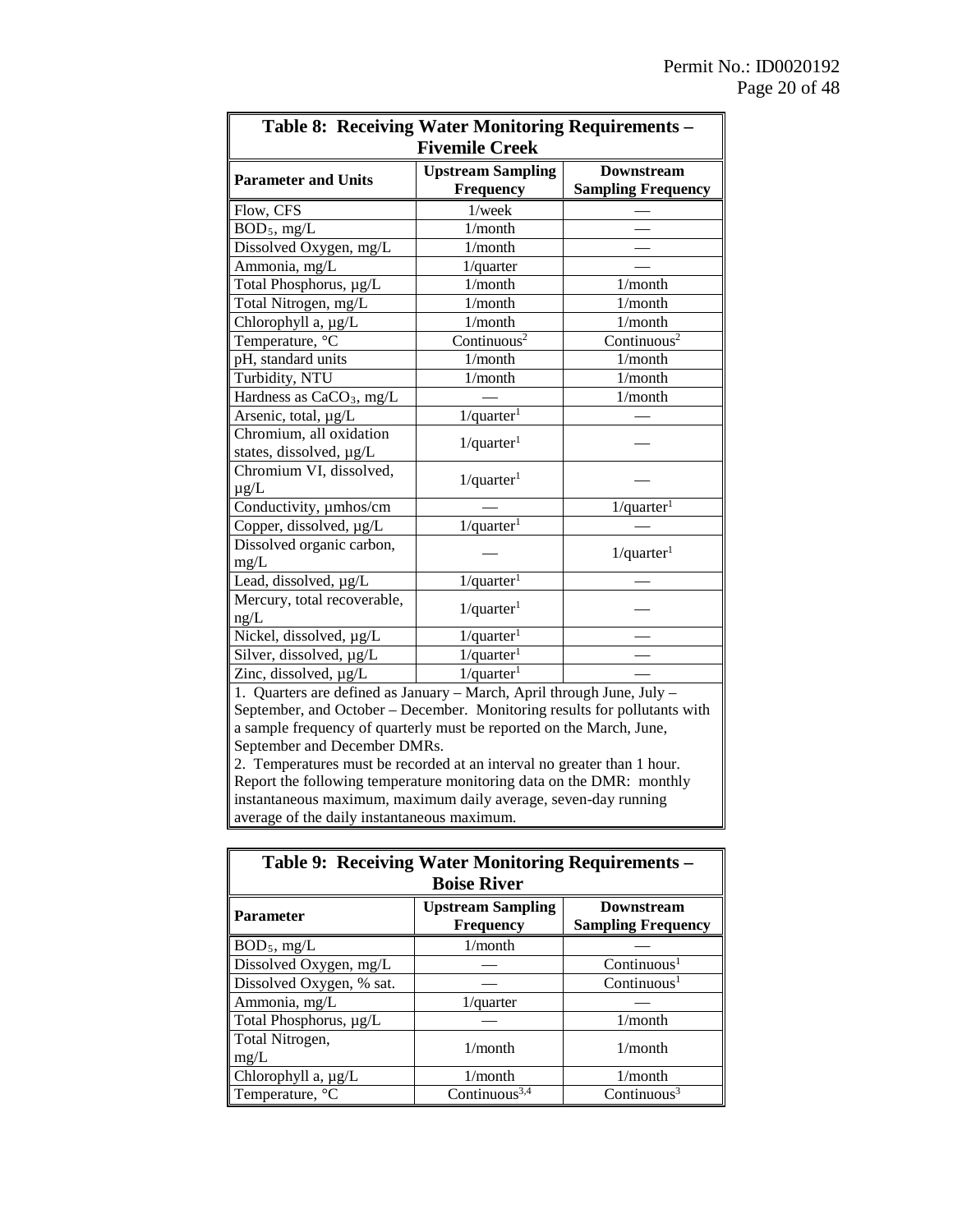| Table 9: Receiving Water Monitoring Requirements -<br><b>Boise River</b> |                                              |                                                |  |  |  |
|--------------------------------------------------------------------------|----------------------------------------------|------------------------------------------------|--|--|--|
| <b>Parameter</b>                                                         | <b>Upstream Sampling</b><br><b>Frequency</b> | <b>Downstream</b><br><b>Sampling Frequency</b> |  |  |  |
| pH, standard units                                                       | $1$ /wee $k$                                 | $1$ /wee $k$                                   |  |  |  |
| Turbidity, NTU                                                           | $1$ /wee $k$                                 | $1$ /week                                      |  |  |  |
| Hardness as $CaCO3$ , mg/L                                               |                                              | $1/m$ onth                                     |  |  |  |
| Arsenic, total, µg/L                                                     | $1$ /quarter <sup>2</sup>                    |                                                |  |  |  |
| Conductivity, umhos/cm                                                   |                                              | $1$ /quarter <sup>2</sup>                      |  |  |  |
| Dissolved organic carbon,<br>$1$ /quarter <sup>2</sup><br>mg/L           |                                              |                                                |  |  |  |
| Nickel, dissolved, $\mu$ g/L                                             | $1$ /quarter <sup>2</sup>                    |                                                |  |  |  |

Notes:

1. Continuous monitoring of dissolved oxygen is required for the final full calendar year of the effective period of the permit. Dissolved oxygen concentrations must be recorded at an interval no greater than 15 minutes. 2. Quarters are defined as January – March, April through June, July – September, and October – December. Monitoring results for pollutants with a sample frequency of quarterly must be reported on the March, June, September and December DMRs.

3. Temperatures must be recorded at an interval no greater than 1 hour. When continuous dissolved oxygen monitoring is occurring, temperatures at the downstream monitoring station must be recorded concurrently with the dissolved oxygen concentrations. Report the following temperature monitoring data on the DMR: monthly instantaneous maximum, maximum daily average, seven-day running average of the daily instantaneous maximum.

4. Upstream monitoring for temperature is required only when the City is discharging from outfall 002.

#### **F. Methylmercury Requirements – Mercury Minimization Plan**

The permittee must develop and implement a mercury minimization plan that identifies potential sources of mercury and the measures to reduce or eliminate mercury loading. Written notice must be submitted to the EPA and the IDEQ that the plan has been developed and implemented by January 31, 2018. Any existing mercury minimization plan may be modified for compliance with this section. The mercury minimization plan must include the following:

- 1. A Program Plan which includes the City's commitments for:
	- a) Identification of potential sources of mercury that contribute to discharge concentrations;
	- b) Reasonable, cost-effective activities to reduce or eliminate mercury loadings from identified sources;
	- c) Tracking mercury source reduction implementation and mercury source monitoring;
	- d) Monthly monitoring of POTW effluent;
	- e) Twice per year monitoring of POTW influent;
	- f) Resources and staffing.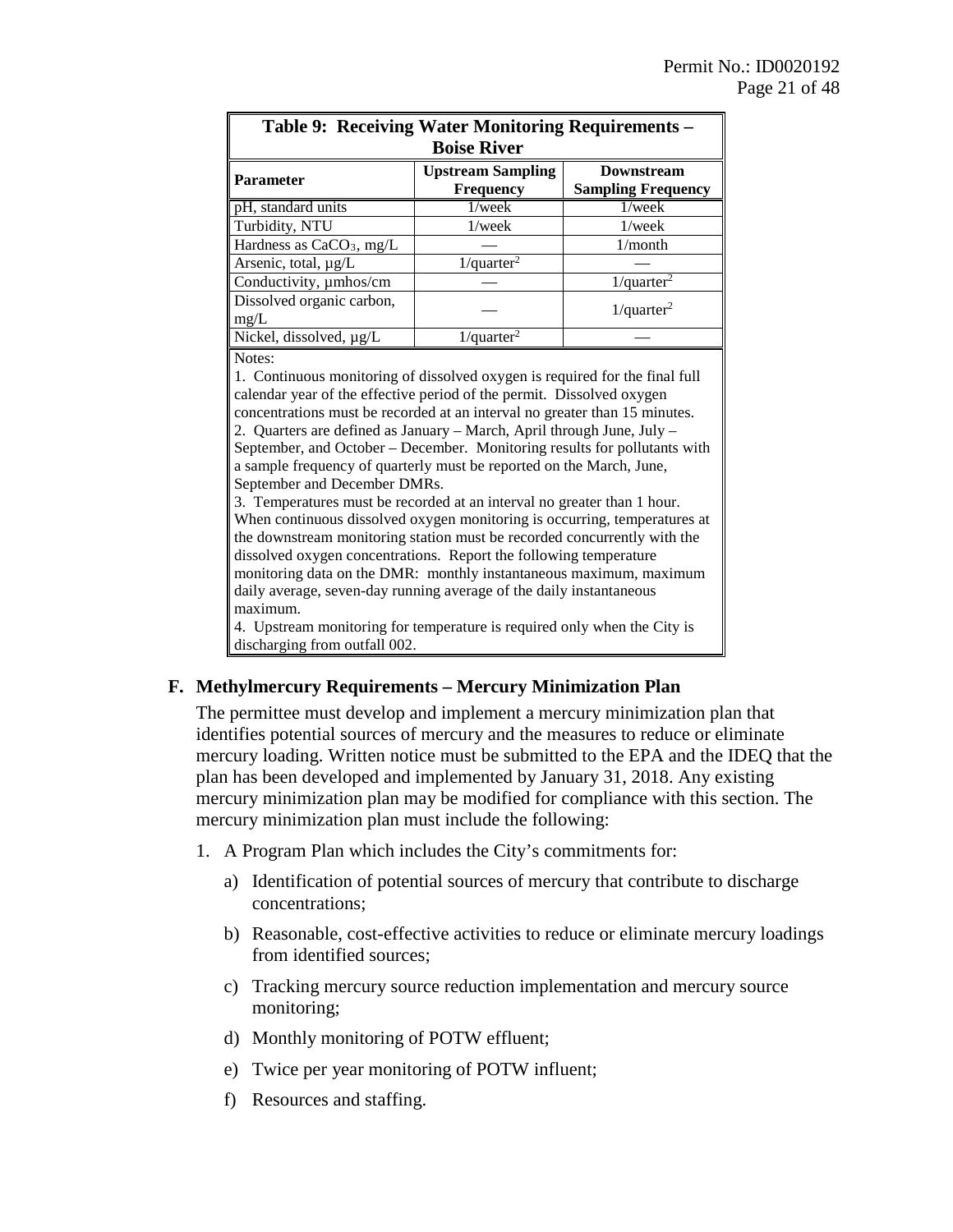- 2. Implementation of cost-effective control measures for direct and indirect contributors, and
- 3. An annual status report submitted to the US EPA, which includes:
	- a) A list of potential mercury sources;
	- b) A summary of actions taken to reduce or eliminate mercury discharges, with a goal of meeting water quality standards for methylmercury in fish tissue;
	- c) Mercury source reduction implementation, mercury source monitoring results, and influent and effluent mercury monitoring results for the previous year;
	- d) Proposed adjustments to the Program Plan based on findings from the previous year.
	- e) The first annual report is due July 31, 2018. Subsequent annual reports are due annually thereafter.

#### **G. Methylmercury Requirements – Fish Tissue Sampling**

- 1. Applicability: The Permittee may satisfy the requirements of the Methylmercury Fish Tissue Monitoring program by arranging to participate in a cooperative effort with other NPDES permitted facilities or by developing and submitting an individual Methylmercury Monitoring Plan to the EPA and IDEQ
	- a) Cooperative Fish Tissue Monitoring: The objective of the cooperative fish tissue monitoring is to collect reliable and more strategically located methylmercury fish tissue data, within a specific geographic area, to determine if fish tissue concentrations of methylmercury are compliant with Idaho's methylmercury fish tissue criterion of 0.3 mg/kg. The monitoring program may also be used to advise the public on safe levels of fish consumption. The requirements for participation are as follows:
		- (i) Participation: Arrange to participate in a cooperative effort with other NPDES permitted facilities discharging to the Lower Boise River or to tributaries of the Lower Boise River. For more information, contact the City of Boise Public Works Department.
		- (ii) Express interest in participating in the cooperative effort, in writing, to the City of Boise Public Works Department by July 31, 2018. The City of Boise is required to identify all participants (e.g., NPDES permitted facilities) funding the fish tissue monitoring program to the EPA. The USGS Monitoring Plan for Mercury in Fish Tissue (Monitoring Plan) must be updated each time a municipality or industrial facility joins the cooperative monitoring program, and the City of Boise must provide notice to the EPA and IDEQ each time each time a new NPDES permitted facility becomes part of the cooperative monitoring program.
		- (iii) Follow the USGS Monitoring Plan, developed for the City of Boise and previously approved by the EPA and IDEQ, for the location and number of monitoring stations. Additional NPDES permitted facilities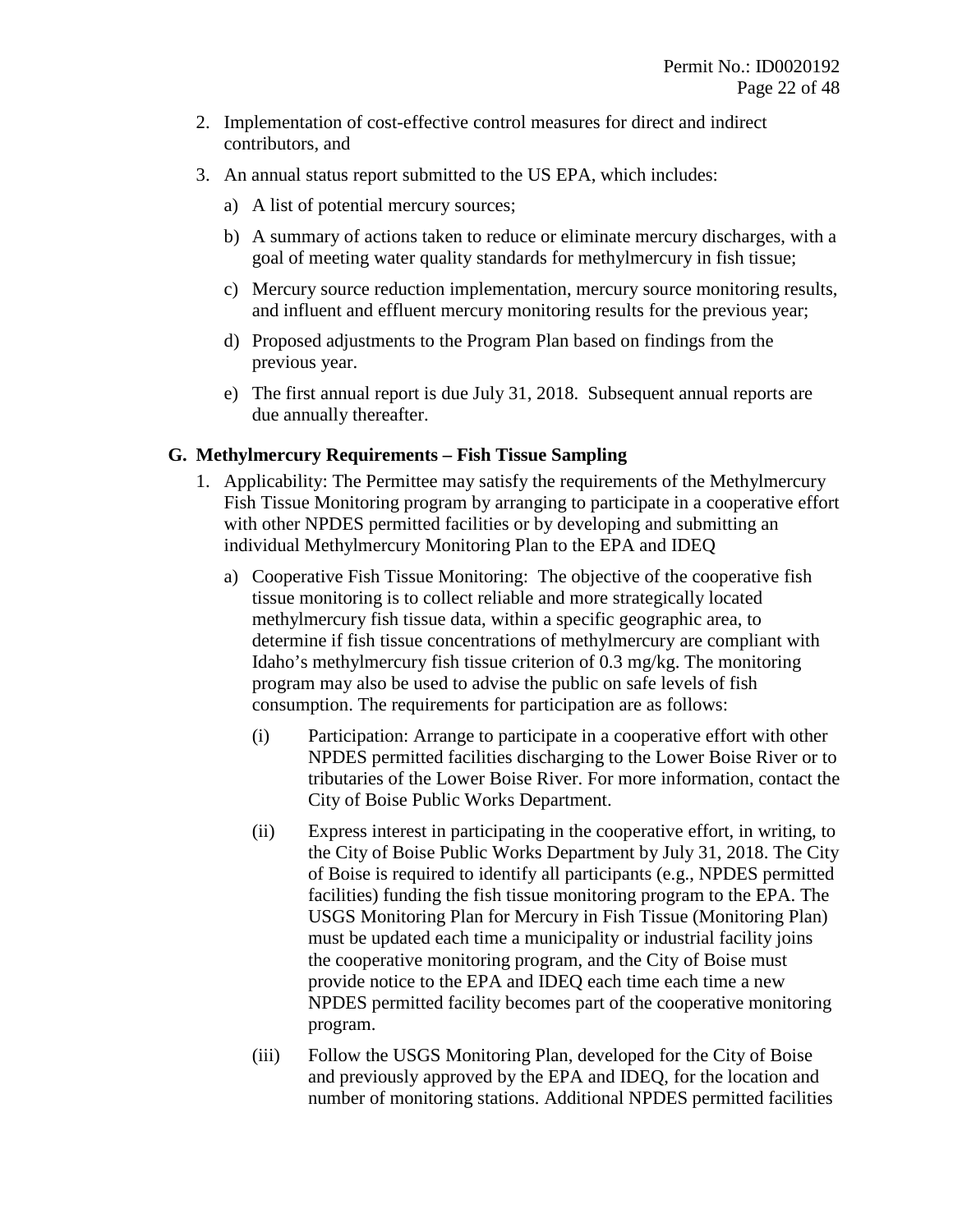joining this effort can merge with the existing approved sampling schedule. One sample taken at each of the stations on the schedule in the Monitoring Plan will satisfy the monitoring requirements of any individual NPDES permitted facility involved in the cooperative effort.

- (iv) All participating NPDES permitted facilities must be named on the required report submitted to the EPA, the IDEQ and the Idaho Fish Consumption Advisory Board, as outlined in the City of Boise NPDES Permit, ID0023981.
- b) Individual Methylmercury Monitoring Plan: The objective of an individual facility's Methylmercury Monitoring Plan is to measure the NPDES discharger's compliance with Idaho's methylmercury fish tissue criterion. A permitted facility may develop and submit an individual Methylmercury Monitoring Plan in lieu of joining the cooperative effort described in 1.a. above. The requirements for the individual Methylmercury Monitoring Plan are as follows:
	- (i) Participation: Develop and submit a Methylmercury Fish Tissue Monitoring Plan to the Director of the EPA Region 10 Office of Water and Watersheds and to IDEQ for review and approval by July 31, 2018. A failure to obtain approval of the Methylmercury Fish Tissue Monitoring Plan from the IDEQ or the Director of the Office of Water and Watersheds does not relieve the Permittee of the fish tissue monitoring requirements of this Permit.
	- (ii) Plan Requirements: At a minimum the plan must include the following elements:
		- (a) Monitoring stations where fish tissue samples will be collected: At least one monitoring station must be located in the Boise River upstream from the discharge and at least one monitoring station must be located in the Boise River downstream from the discharge;
		- (b) Name, address of organization collecting and analyzing fish tissue samples. The organization must have experience in the collection and analysis of methylmercury fish tissue samples.
		- (c) Develop a sampling plan that specifies sample target species, sample number and size, timing of sample collection, and all essential fish collection, handling, and shipping information for field sampling teams collecting fish. The plan must include a project description, detailed standard operating procedures (SOPs) for fish collection, and instructions for completing field forms and labels and for shipping fish samples. Protocols must be consistent with Chapter 4 of *Implementation Guidance for the Idaho Mercury Water Quality Criteria* (Idaho Department of Environmental Quality, 2005).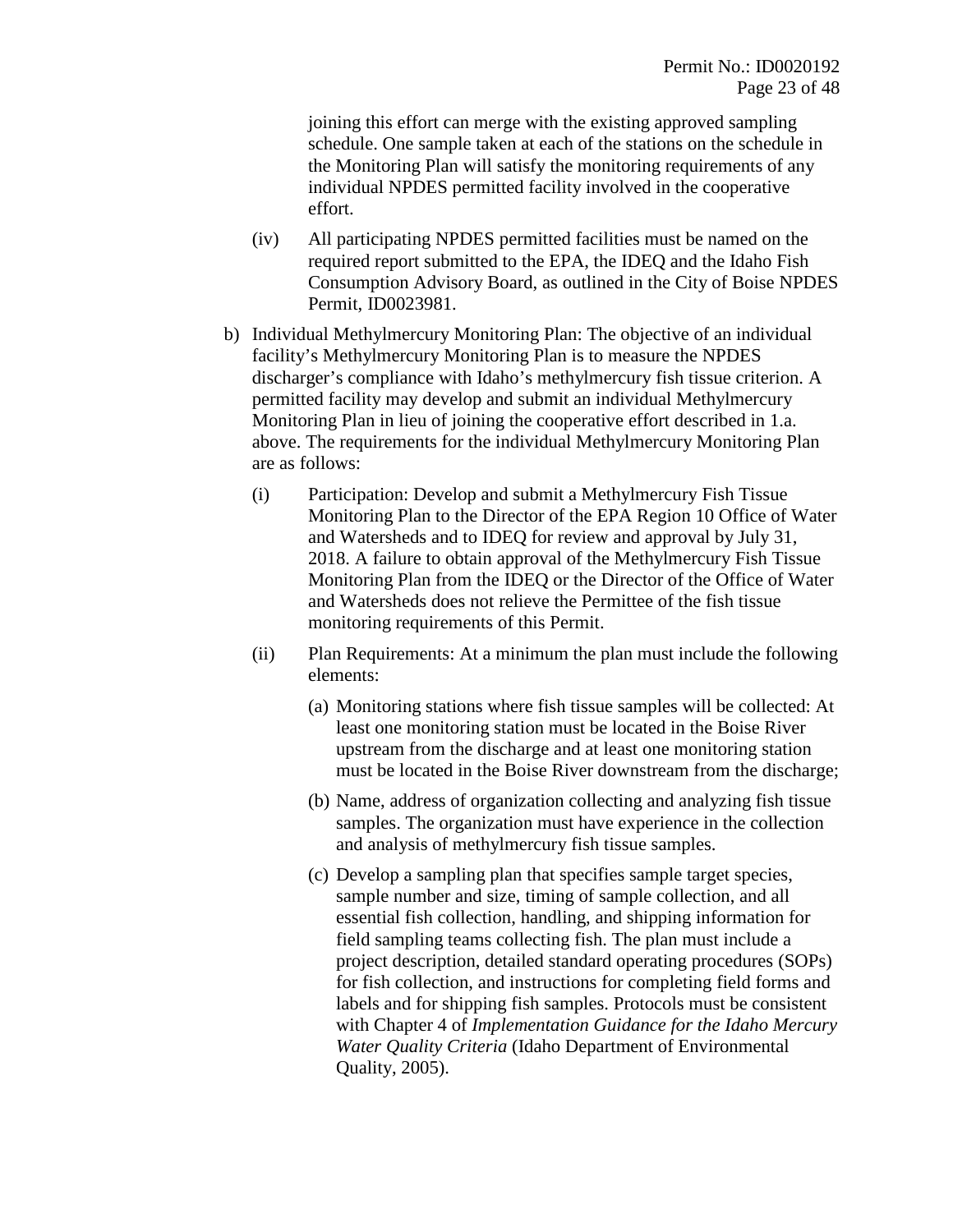- (d) Identify all protocols related to sample preparation methods and analytical methods to be used on samples.
- (e) Identify data quality goals for all sample collection and handling activities and describe the Quality Assurance/Quality Control (QA/QC) techniques employed by field teams to support those goals.
- (iii) Sample Frequency: Initial sampling must occur by July 31, 2019. Following the initial sampling event, monitoring must occur at least once every 2 years. After three (3) sampling cycles, locations should be sampled once every 5 years. Sample sites will be determined in consultation with IDEQ.
- (iv) Water Column Mercury Sampling: At each sample location where fish are collected a receiving water sample must be collected and analyzed for total recoverable mercury using an analytical method which achieves a ML of  $0.5$  ng/L  $(0.0005 \mu g/L)$  or lower. EPA Guidance recommends Methods 1631E or 245.7 for analyzing mercury in water. This water column mercury sampling is required in addition to the receiving water mercury monitoring required in Part I.E of this Permit.
- (v) Reporting Requirements: The Permittee must submit a report which lists the name, address and phone number of the entity collecting and analyzing samples; sample locations; target species used; sample size; time samples were collected; analytical methods used; results, and any other information relevant to the monitoring program. The Permittee must submit the report to the EPA, the IDEQ and the Idaho Fish Consumption Advisory Board by March 31st of the year following sampling.
- (vi) Revisions to the Methylmercury Monitoring Plan: Any revisions to the Methylmercury Monitoring Plan must be approved by the IDEQ and the Director of the Office of Water and Watersheds.

## **II. Special Conditions**

#### **A. Operation and Maintenance Plan**

In addition to the requirements specified in Section IV.E. of this permit (Proper Operation and Maintenance), by October 31, 2017, the permittee must provide written notice to EPA and IDEQ that an operations and maintenance plan for the current wastewater treatment facility has been developed and implemented by October 31, 2017. The plan shall be retained on site and made available on request to EPA and IDEQ. Any changes occurring in the operation of the plant shall be reflected within the Operation and Maintenance plan.

#### **B. Quality Assurance Plan (QAP)**

The permittee must develop a quality assurance plan (QAP) for all monitoring required by this permit. The permittee must submit written notice to EPA and IDEQ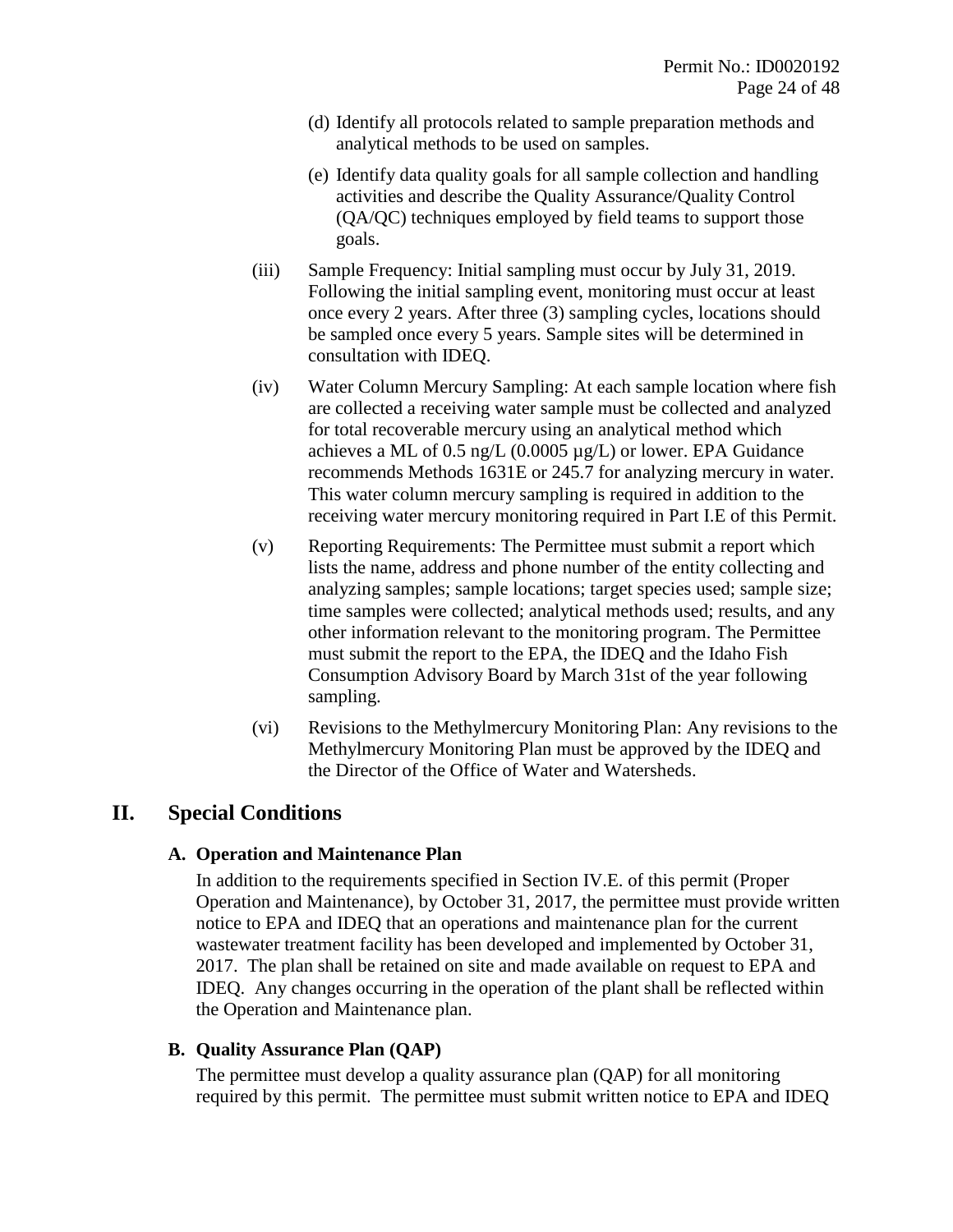that the Plan has been developed and implemented by October 31, 2017. Any existing QAPs may be modified for compliance with this section.

- 1. The QAP must be designed to assist in planning for the collection and analysis of effluent and receiving water samples in support of the permit and in explaining data anomalies when they occur.
- 2. Throughout all sample collection and analysis activities, the permittee must use the EPA-approved QA/QC and chain-of-custody procedures described in *EPA Requirements for Quality Assurance Project Plans* (EPA/QA/R-5) and *Guidance for Quality Assurance Project Plans* (EPA/QA/G-5). The QAP must be prepared in the format that is specified in these documents.
- 3. At a minimum, the QAP must include the following:
	- a) Details on the number of samples, type of sample containers, preservation of samples, holding times, analytical methods, analytical detection and quantitation limits for each target compound, type and number of quality assurance field samples, precision and accuracy requirements, sample preparation requirements, sample shipping methods, and laboratory data delivery requirements.
	- b) Map(s) indicating the location of each sampling point.
	- c) Qualification and training of personnel.
	- d) Name(s), address(es) and telephone number(s) of the laboratories used by or proposed to be used by the permittee.
- 4. The permittee must amend the QAP whenever there is a modification in sample collection, sample analysis, or other procedure addressed by the QAP.
- 5. Copies of the QAP must be kept on site and made available to EPA and/or IDEQ upon request.

#### **C. Emergency Response and Public Notification Plan**

- 1. The permittee must develop and implement an overflow emergency response and public notification plan that identifies measures to protect public health from overflows that may endanger health and unanticipated bypasses or upsets that exceed any effluent limitation in the permit. At a minimum the plan must include mechanisms to:
	- a) Ensure that the permittee is aware (to the greatest extent possible) of all overflows from portions of the collection system over which the permittee has ownership or operational control and unanticipated bypass or upset that exceed any effluent limitation in the permit;
	- b) Ensure appropriate responses including assurance that reports of an overflow or of an unanticipated bypass or upset that exceed any effluent limitation in the permit are immediately dispatched to appropriate personnel for investigation and response;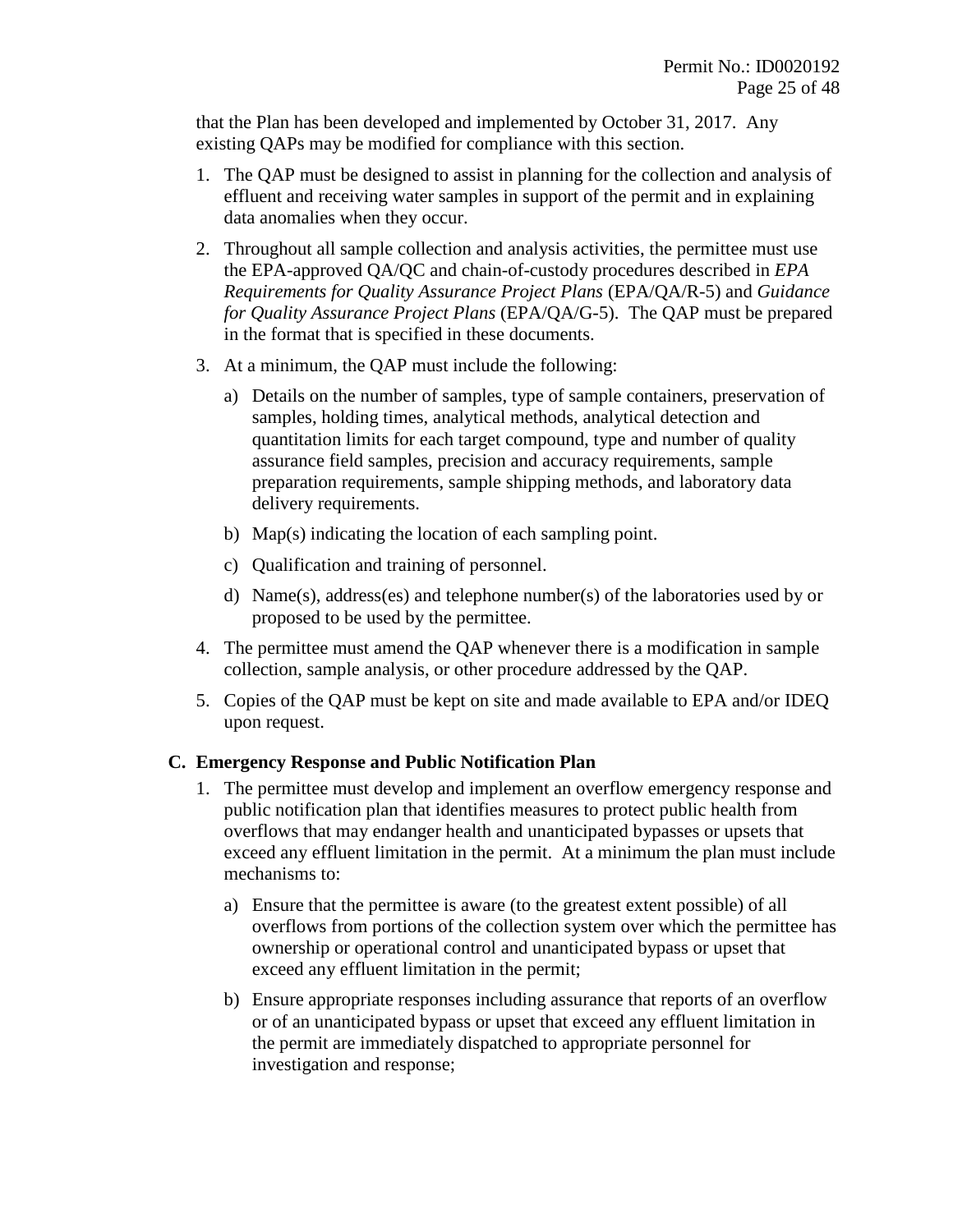- c) Ensure immediate notification to the public, health agencies, and other affected public entities (including public water systems). The overflow response plan must identify the public health and other officials who will receive immediate notification;
- d) Ensure that appropriate personnel are aware of and follow the plan and are appropriately trained; and
- e) Provide emergency operations.
- 2. The permittee must submit written notice to EPA and IDEQ that the plan has been developed and implemented by January 31, 2018. Any existing emergency response and public notification plan may be modified for compliance with this section.

#### **D. Industrial Waste Management**

- 1. In accordance with 40 CFR 122.44(j)(1), the Permittee must develop and maintain a master list of the industrial users introducing pollutants to the POTW. This list must identify which industrial users are significant industrial users (SIUs), including which are subject to categorical Pretreatment Standards (see 40 CFR 405-471) and specify which Standards are applicable to each industrial user, and which industrial users are subject to local standards that are more stringent than the categorical Pretreatment Standards. The list must also identify the industrial users that are subject only to local requirements. The Permittee must submit this list, along with a summary description of the sources and information gathering methods used to develop this list, to EPA by January 31, 2018. For the purposes of this list development, the term SIU means:
	- a) All industrial users subject to Categorical Pretreatment Standards under 40 CFR 403.6 and 40 CFR chapter I, subchapter N; and
	- b) Any other industrial user that:
		- (i) discharges an average of 25,000 gallons per day or more of process wastewater to the POTW (excluding sanitary, noncontact cooling and boiler blowdown wastewater);
		- (ii) contributes a process waste stream which makes up 5 percent or more of the average dry weather hydraulic or organic capacity of the POTW treatment plant; or
		- (iii) is designated as a significant industrial user by EPA or the Permittee on the basis that the industrial user has a reasonable potential for adversely affecting the POTW's operation or for violation any Pretreatment Standard or requirement in accordance with 40 CFR 403.8(f)(6).
- 2. The Permittee must not authorize the introduction of pollutants that would inhibit, interfere, or otherwise be incompatible with operation of the treatment works including interference with the use or disposal of municipal sludge.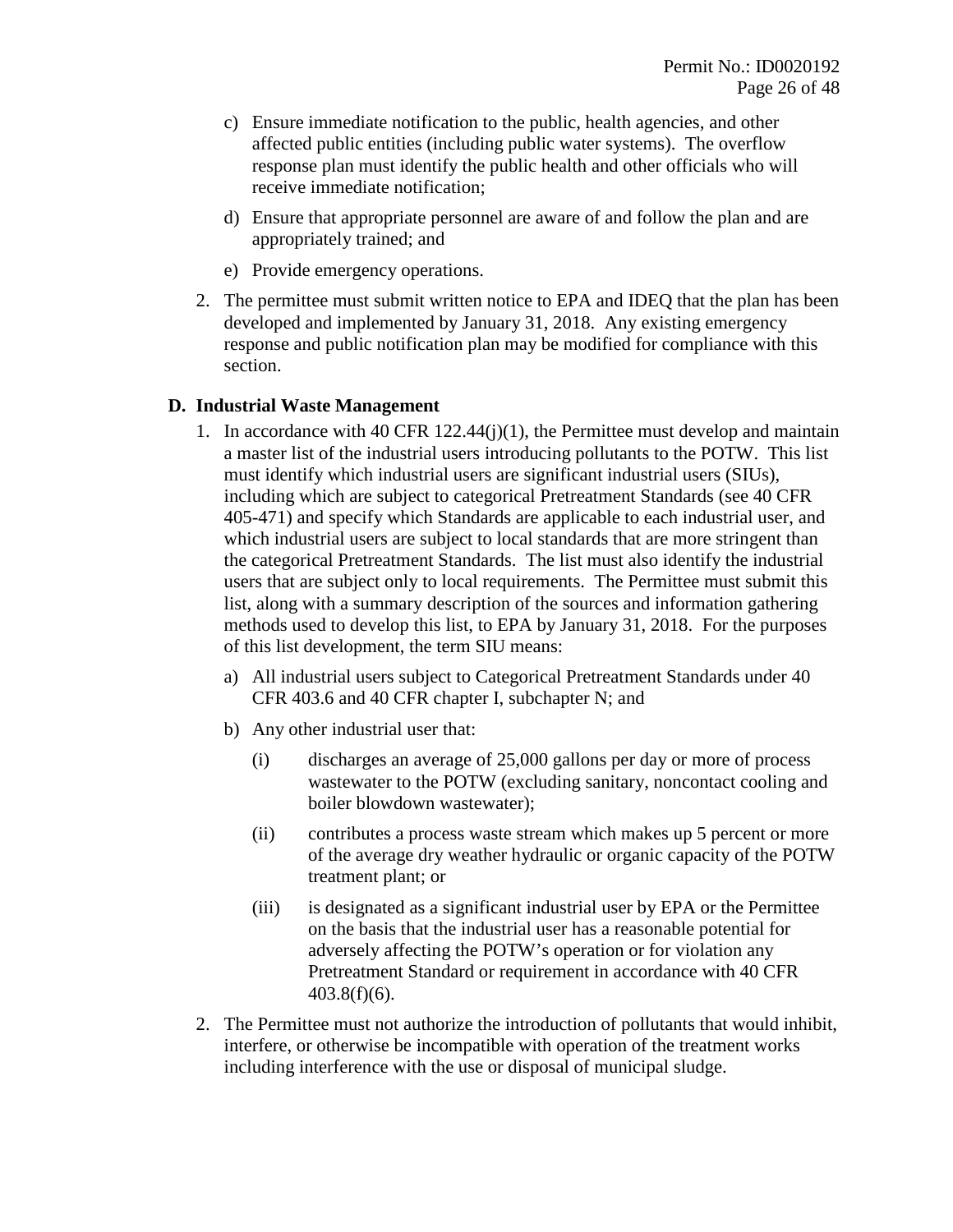- 3. The Permittee must not authorize, under any circumstances, the introduction of the following pollutants to the POTW from any source of nondomestic discharge:
	- a) Any pollutant which may cause Pass Through or Interference;
	- b) Pollutants which create a fire or explosion hazard in the POTW, including, but not limited to, waste streams with a closed cup flashpoint of less than 60° Celsius (140° Fahrenheit) using the test methods specified in 40 CFR Section 261.21;
	- c) Pollutants which will cause corrosive structural damage to the POTW, but in no case indirect discharges with a pH of lower than 5.0 s.u., unless the treatment facilities are specifically designed to accommodate such indirect discharges;
	- d) Solid or viscous pollutants in amounts which will cause obstruction to the flow in the POTW, or other interference with the operation of the POTW;
	- e) Any pollutant, including oxygen demanding pollutants (e.g.,  $BOD_5$ ), released in an indirect discharge at a flow rate and/or pollutant concentration which will cause Interference with any treatment process at the POTW;
	- f) Heat in amounts which will inhibit biological activity in the POTW resulting in Interference, but in no case heat in such quantities that the temperature at the POTW treatment plant exceeds 40° Celsius (104° Fahrenheit) unless the Approval Authority, upon request of the POTW, approves alternate temperature limits;
	- g) Petroleum oil, nonbiodegradable cutting oil, or products of mineral oil origin in amounts that will cause Interference or Pass Through at the POTW;
	- h) Pollutants which result in the presence of toxic gases, vapors, or fumes within the POTW in a quantity that may cause acute worker health and safety problems;
	- i) Any trucked or hauled pollutants, except at discharge points designated by the POTW
	- j) Any specific pollutant which exceeds a local limitation established by the Permittee in accordance with the requirements of 40 CFR Section 403.5(c) and (d).
- 4. The EPA is the Approval Authority. The mailing address for all reporting and notifications to the Approval Authority is U.S. EPA Region 10, 1200  $6<sup>th</sup>$  Avenue Suite 900, OWW-191, Seattle WA 98101 (Attn: Pretreatment Coordinator).

## **III. Monitoring, Recording and Reporting Requirements**

#### **A. Representative Sampling (Routine and Non-Routine Discharges)**

Samples and measurements must be representative of the volume and nature of the monitored activity.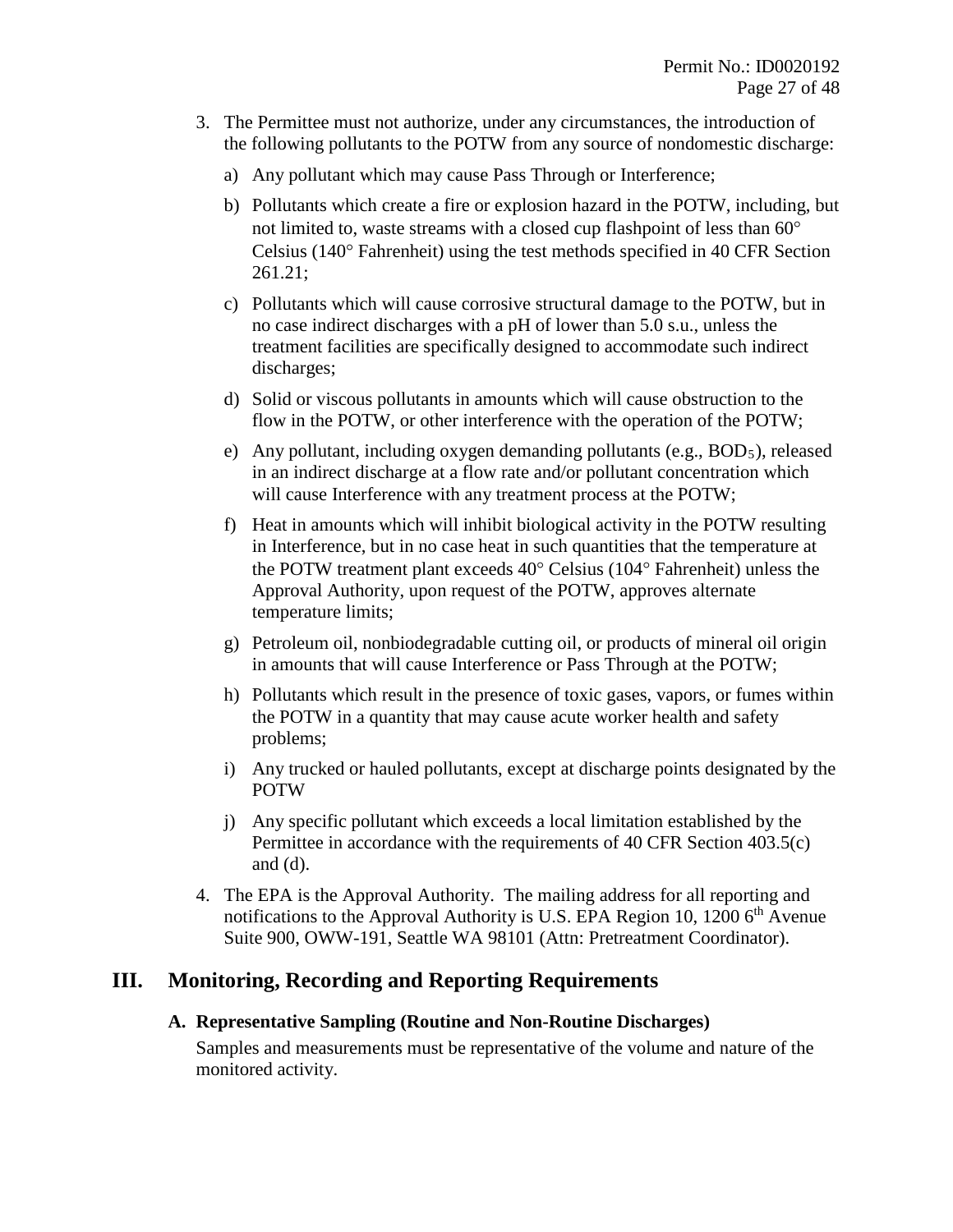In order to ensure that the effluent limits set forth in this permit are not violated at times other than when routine samples are taken, the permittee must collect additional samples at the appropriate outfall whenever any discharge occurs that may reasonably be expected to cause or contribute to a violation that is unlikely to be detected by a routine sample. The permittee must analyze the additional samples for those parameters limited in Part I.B. of this permit that are likely to be affected by the discharge.

The permittee must collect such additional samples as soon as the spill, discharge, or bypassed effluent reaches the outfall. The samples must be analyzed in accordance with paragraph III.C ("Monitoring Procedures"). The permittee must report all additional monitoring in accordance with paragraph III.D ("Additional Monitoring by Permittee").

#### **B. Reporting of Monitoring Results**

The permittee must submit monitoring data and other reports electronically using NetDMR.

- 1. Monitoring data must be submitted electronically to EPA no later than the 20th of the month following the completed reporting period. All reports required under this permit must be submitted to EPA as a legible electronic attachment to the DMR.
- 2. The permittee must sign and certify all DMRs, and all other reports, in accordance with the requirements of Part V.E, of this permit, Signatory Requirements.
- 3. The permittee must submit copies of the DMRs and other reports to IDEQ at the following address:

Idaho Department of Environmental Quality 1445 N. Orchard St. Boise, ID 837062

4. The permittee may use NetDMR after requesting and receiving permission from US EPA Region 10. NetDMR is accessed from: https://netdmr.epa.gov

#### **C. Monitoring Procedures**

Monitoring must be conducted according to test procedures approved under 40 CFR 136, unless another method is required under 40 CFR subchapters N or O, or other test procedures have been specified in this permit or approved by EPA as an alternate test procedure under 40 CFR 136.5.

#### **D. Additional Monitoring by Permittee**

If the permittee monitors any pollutant more frequently than required by this permit, using test procedures approved under 40 CFR 136 or as specified in this permit, the permittee must include the results of this monitoring in the calculation and reporting of the data submitted in the DMR.

Upon request by EPA, the permittee must submit results of any other sampling, regardless of the test method used.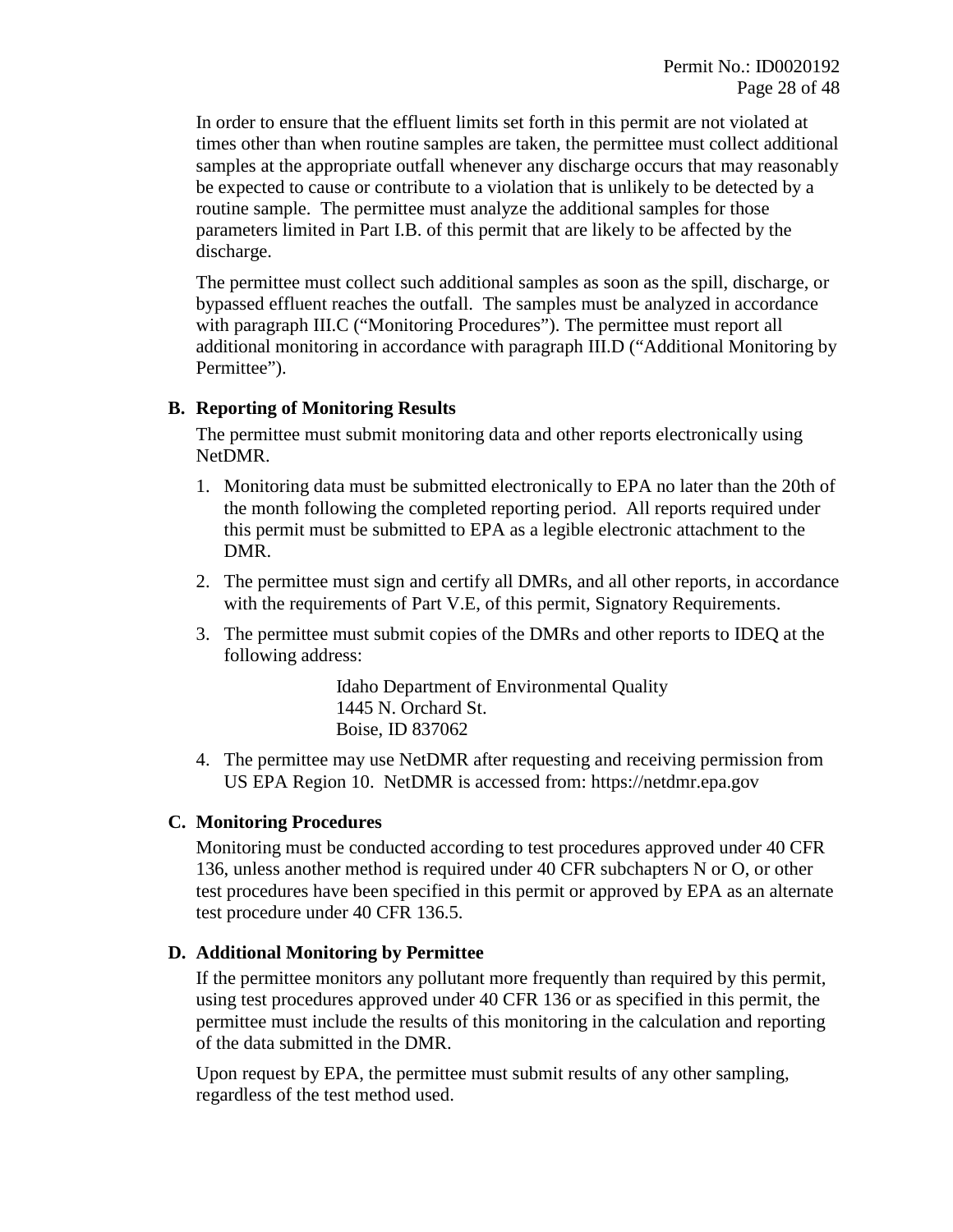#### **E. Records Contents**

Records of monitoring information must include:

- 1. the date, exact place, and time of sampling or measurements;
- 2. the name(s) of the individual(s) who performed the sampling or measurements;
- 3. the date(s) analyses were performed;
- 4. the names of the individual(s) who performed the analyses;
- 5. the analytical techniques or methods used; and
- 6. the results of such analyses.

## **F. Retention of Records**

The permittee must retain records of all monitoring information, including, all calibration and maintenance records and all original strip chart recordings for continuous monitoring instrumentation, copies of all reports required by this permit, copies of DMRs, a copy of the NPDES permit, and records of all data used to complete the application for this permit, for a period of at least five years from the date of the sample, measurement, report or application. This period may be extended by request of EPA or IDEQ at any time.

## **G. Twenty-four Hour Notice of Noncompliance Reporting**

- 1. The permittee must report the following occurrences of noncompliance by telephone within 24 hours from the time the permittee becomes aware of the circumstances:
	- a) any noncompliance that may endanger health or the environment;
	- b) any unanticipated bypass that exceeds any effluent limitation in the permit (See Part IV.F., "Bypass of Treatment Facilities");
	- c) any upset that exceeds any effluent limitation in the permit (See Part IV.G., "Upset Conditions"); or
	- d) any violation of a maximum daily discharge limitation for applicable pollutants identified by Part I.B.2.
	- e) any overflow prior to the treatment works over which the permittee has ownership or has operational control. An overflow is any spill, release or diversion of municipal sewage including:
		- (i) an overflow that results in a discharge to waters of the United States; and
		- (ii) an overflow of wastewater, including a wastewater backup into a building (other than a backup caused solely by a blockage or other malfunction in a privately owned sewer or building lateral) that does not reach waters of the United States.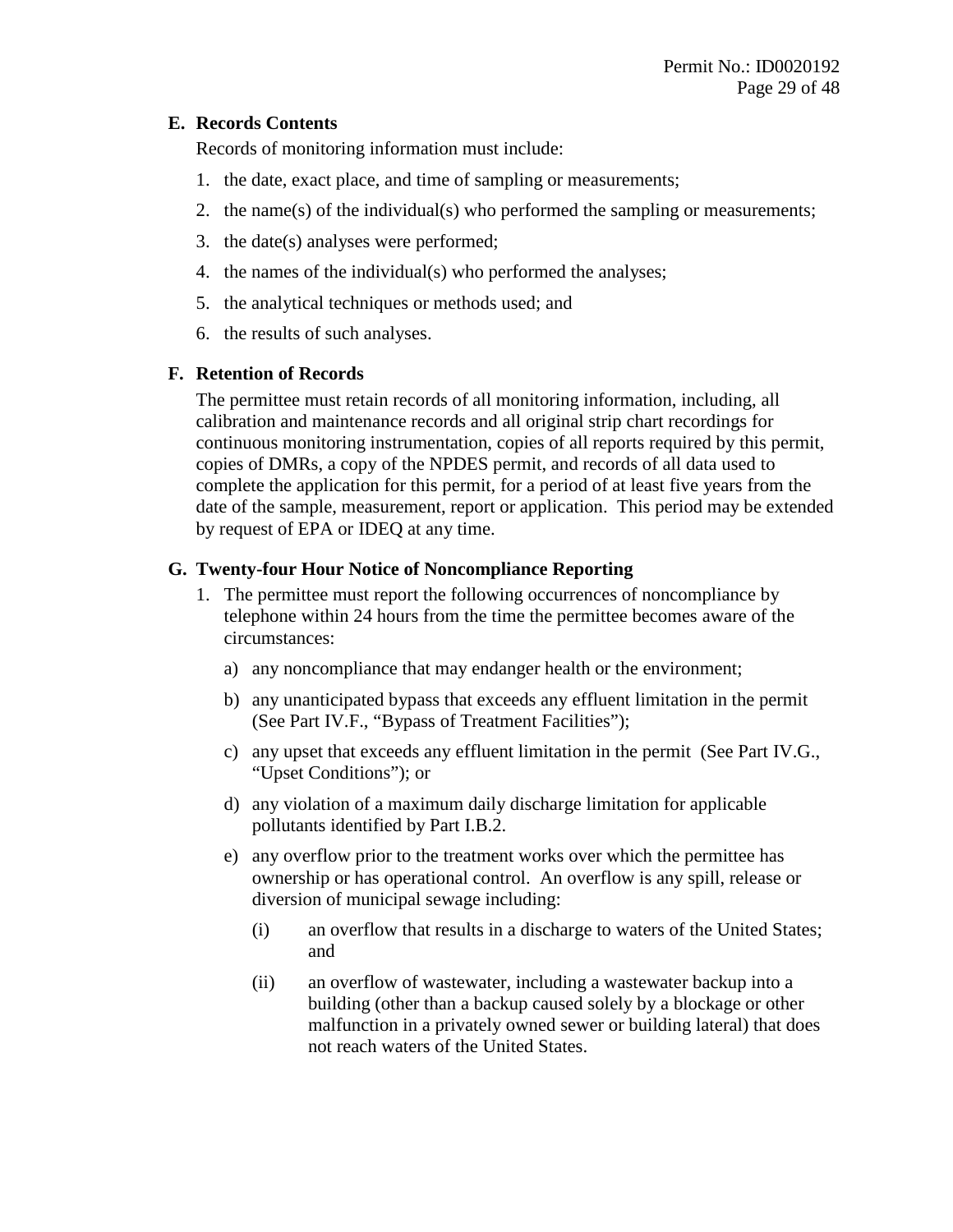- 2. The permittee must also provide a written submission within five days of the time that the permittee becomes aware of any event required to be reported under subpart 1 above. The written submission must contain:
	- a) a description of the noncompliance and its cause;
	- b) the period of noncompliance, including exact dates and times;
	- c) the estimated time noncompliance is expected to continue if it has not been corrected; and
	- d) steps taken or planned to reduce, eliminate, and prevent recurrence of the noncompliance.
	- e) if the noncompliance involves an overflow, the written submission must contain:
		- (i) The location of the overflow;
		- (ii) The receiving water (if there is one);
		- (iii) An estimate of the volume of the overflow;
		- (iv) A description of the sewer system component from which the release occurred (e.g., manhole, constructed overflow pipe, crack in pipe);
		- (v) The estimated date and time when the overflow began and stopped or will be stopped;
		- (vi) The cause or suspected cause of the overflow;
		- (vii) Steps taken or planned to reduce, eliminate, and prevent reoccurrence of the overflow and a schedule of major milestones for those steps;
		- (viii) An estimate of the number of persons who came into contact with wastewater from the overflow; and
		- $(ix)$  Steps taken or planned to mitigate the impact(s) of the overflow and a schedule of major milestones for those steps.
- 3. The Director of the Office of Compliance and Enforcement may waive the written report on a case-by-case basis if the oral report has been received within 24 hours by the NPDES Compliance Hotline in Seattle, Washington, by telephone, (206) 553-1846.
- 4. Reports must be submitted to the addresses in Part III.B ("Reporting of Monitoring Results").

#### **H. Other Noncompliance Reporting**

The permittee must report all instances of noncompliance, not required to be reported within 24 hours, at the time that monitoring reports for Part III.B ("Reporting of Monitoring Results") are submitted. The reports must contain the information listed in Part III.G.2 of this permit ("Twenty-four Hour Notice of Noncompliance Reporting").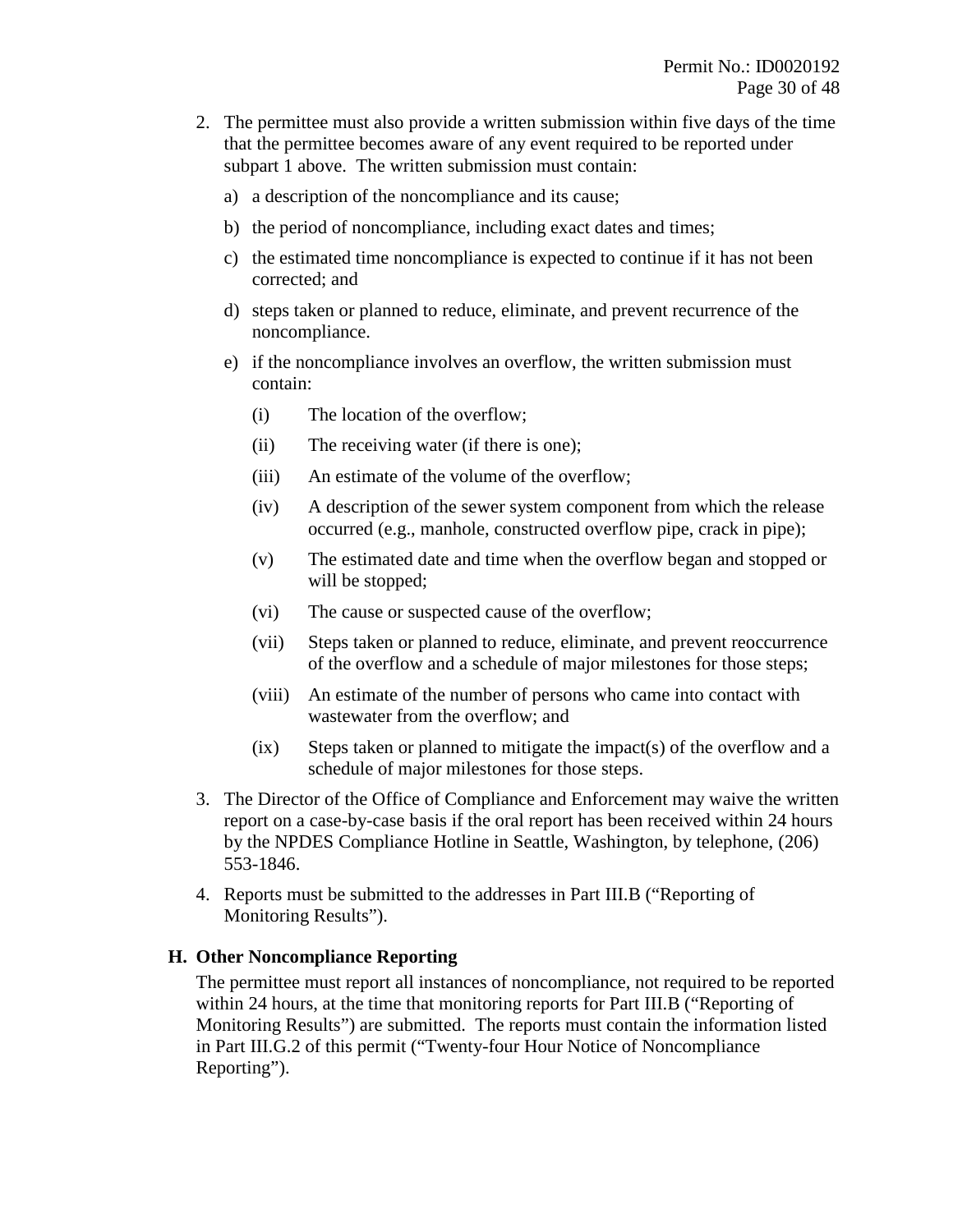#### **I. Public Notification**

The permittee must immediately notify the public, health agencies and other affected entities (e.g., public water systems) of any overflow which the permittee owns or has operational control; or any unanticipated bypass or upset that exceeds any effluent limitation in the permit in accordance with the notification procedures developed in accordance with Part II.G.

## **J. Notice of New Introduction of Toxic Pollutants**

The permittee must notify the Director of the Office of Water and Watersheds and IDEQ in writing of:

- 1. Any new introduction of pollutants into the POTW from an indirect discharger which would be subject to Sections 301 or 306 of the Act if it were directly discharging those pollutants; and
- 2. Any substantial change in the volume or character of pollutants being introduced into the POTW by a source introducing pollutants into the POTW at the time of issuance of the permit.
- 3. For the purposes of this section, adequate notice must include information on:
	- a) The quality and quantity of effluent to be introduced into the POTW, and
	- b) Any anticipated impact of the change on the quantity or quality of effluent to be discharged from the POTW.
- 4. The permittee must notify the Director of the Office of Water and Watersheds at the following address:

US EPA Region 10 Attn: NPDES Permits Unit Manager 1200 Sixth Avenue, Suite 900 OWW-191 Seattle, WA 98101-3140

## **K. Compliance Schedules**

Reports of compliance or noncompliance with, or any progress reports on, interim and final requirements contained in any compliance schedule of this permit must be submitted no later than 14 days following each schedule date.

## **IV. Compliance Responsibilities**

## **A. Duty to Comply**

The permittee must comply with all conditions of this permit. Any permit noncompliance constitutes a violation of the Act and is grounds for enforcement action, for permit termination, revocation and reissuance, or modification, or for denial of a permit renewal application.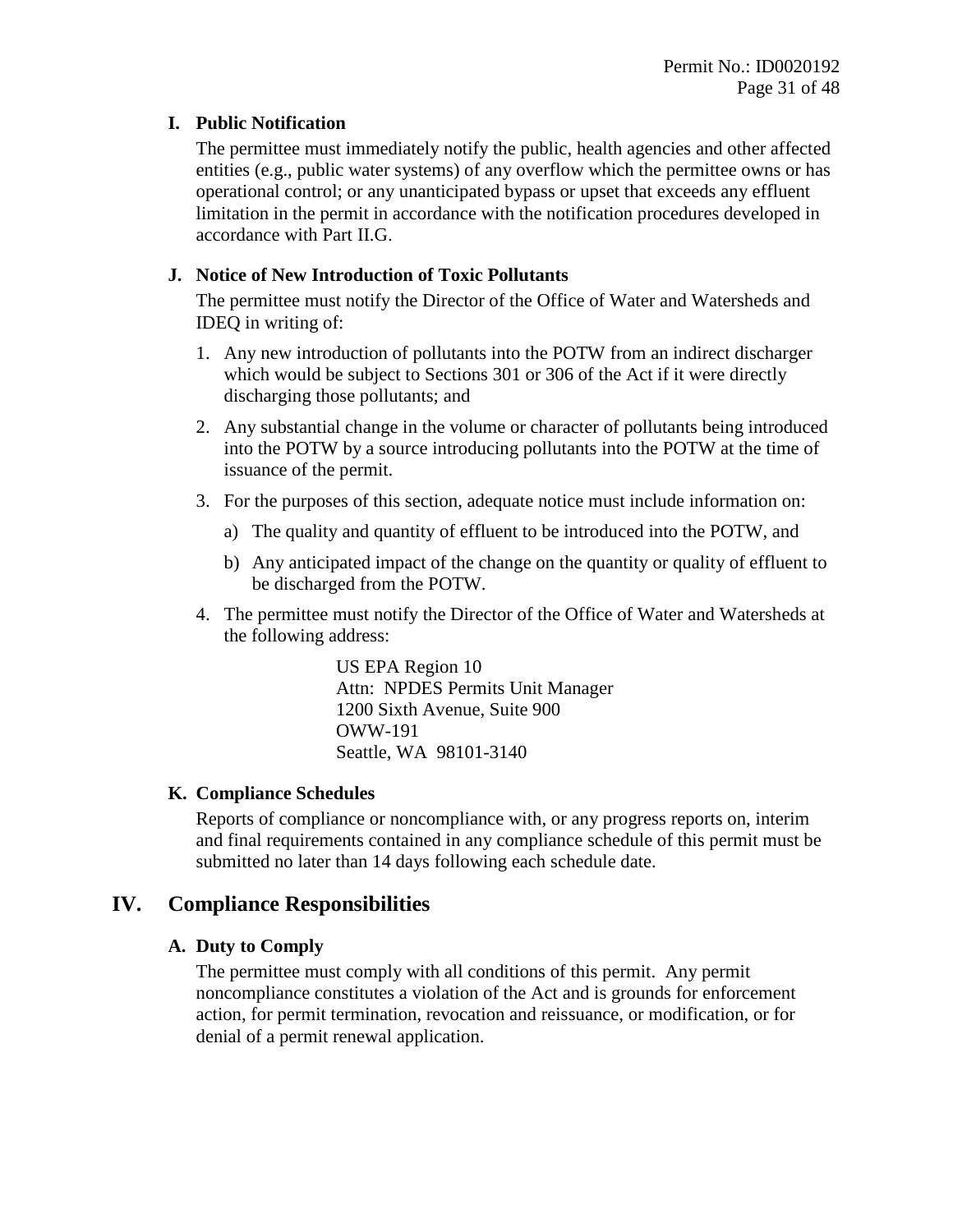#### **B. Penalties for Violations of Permit Conditions**

- 1. Civil and Administrative Penalties. Pursuant to 40 CFR Part 19 and the Act, any person who violates section 301, 302, 306, 307, 308, 318 or 405 of the Act, or any permit condition or limitation implementing any such sections in a permit issued under section 402, or any requirement imposed in a pretreatment program approved under sections  $402(a)(3)$  or  $402(b)(8)$  of the Act, is subject to a civil penalty not to exceed the maximum amounts authorized by Section 309(d) of the Act and the Federal Civil Penalties Inflation Adjustment Act (28 U.S.C. § 2461 note) as amended by the Debt Collection Improvement Act (31 U.S.C. § 3701 note) (currently \$52,414 per day for each violation).
- 2. Administrative Penalties. Any person may be assessed an administrative penalty by the Administrator for violating section 301, 302, 306, 307, 308, 318 or 405 of this Act, or any permit condition or limitation implementing any of such sections in a permit issued under section 402 of this Act. Pursuant to 40 CFR 19 and the Act, administrative penalties for Class I violations are not to exceed the maximum amounts authorized by Section  $309(g)(2)(A)$  of the Act and the Federal Civil Penalties Inflation Adjustment Act (28 U.S.C. § 2461 note) as amended by the Debt Collection Improvement Act (31 U.S.C. § 3701 note) (currently \$16,000 per violation, with the maximum amount of any Class I penalty assessed not to exceed \$37,500). Pursuant to 40 CFR 19 and the Act, penalties for Class II violations are not to exceed the maximum amounts authorized by Section  $309(g)(2)(B)$  of the Act and the Federal Civil Penalties Inflation Adjustment Act (28 U.S.C. § 2461 note) as amended by the Debt Collection Improvement Act (31 U.S.C. § 3701 note) (currently \$20,965 per day for each day during which the violation continues, with the maximum amount of any Class II penalty not to exceed \$262,066).
- 3. Criminal Penalties:
	- a) Negligent Violations. The Act provides that any person who negligently violates sections 301, 302, 306, 307, 308, 318, or 405 of the Act, or any condition or limitation implementing any of such sections in a permit issued under section 402 of the Act, or any requirement imposed in a pretreatment program approved under section  $402(a)(3)$  or  $402(b)(8)$  of the Act, is subject to criminal penalties of \$2,500 to \$25,000 per day of violation, or imprisonment of not more than 1 year, or both. In the case of a second or subsequent conviction for a negligent violation, a person shall be subject to criminal penalties of not more than \$50,000 per day of violation, or by imprisonment of not more than 2 years, or both.
	- b) Knowing Violations. Any person who knowingly violates such sections, or such conditions or limitations is subject to criminal penalties of \$5,000 to \$50,000 per day of violation, or imprisonment for not more than 3 years, or both. In the case of a second or subsequent conviction for a knowing violation, a person shall be subject to criminal penalties of not more than \$100,000 per day of violation, or imprisonment of not more than 6 years, or both.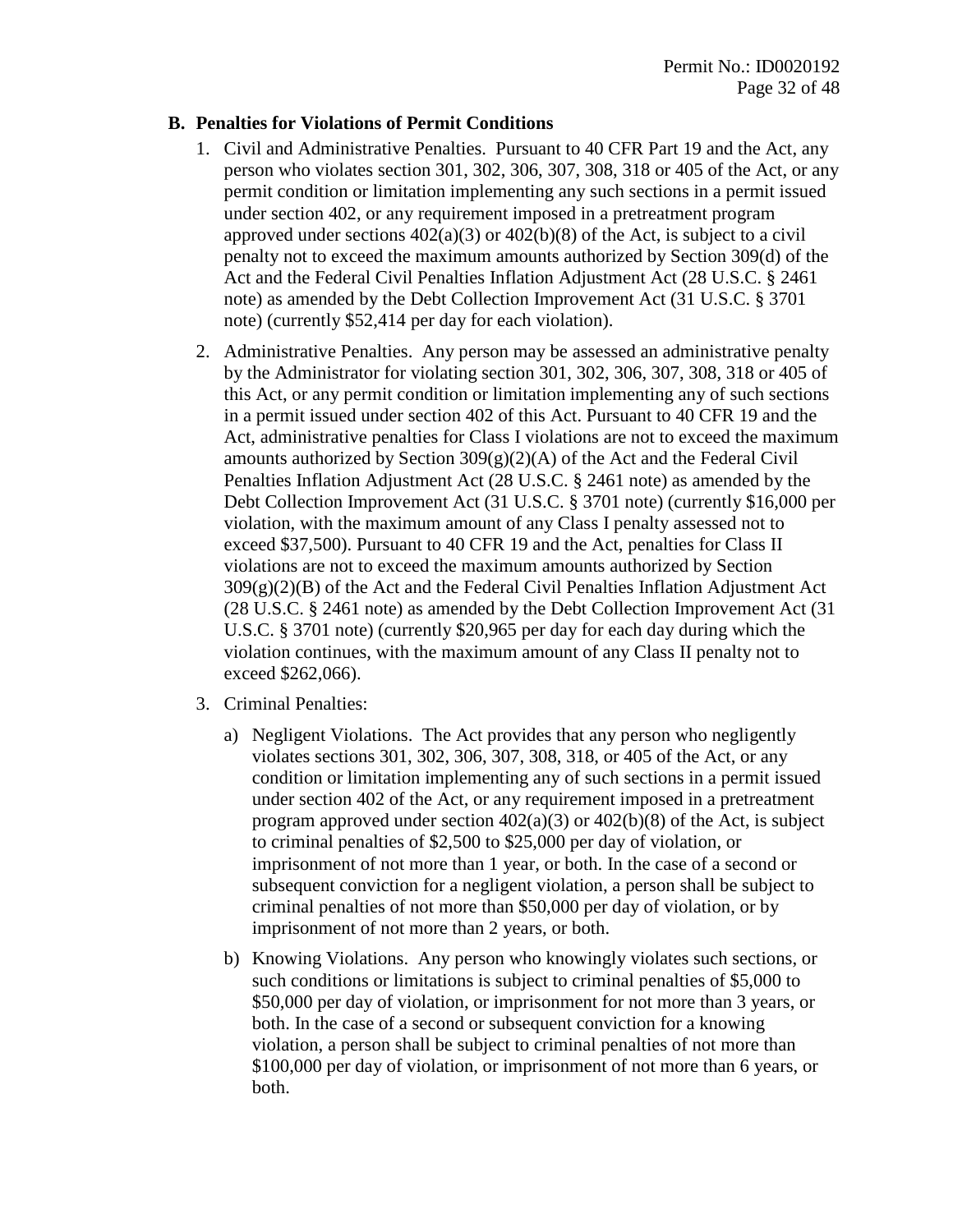- c) Knowing Endangerment. Any person who knowingly violates section 301, 302, 303, 306, 307, 308, 318 or 405 of the Act, or any permit condition or limitation implementing any of such sections in a permit issued under section 402 of the Act, and who knows at that time that he thereby places another person in imminent danger of death or serious bodily injury, shall, upon conviction, be subject to a fine of not more than \$250,000 or imprisonment of not more than 15 years, or both. In the case of a second or subsequent conviction for a knowing endangerment violation, a person shall be subject to a fine of not more than \$500,000 or by imprisonment of not more than 30 years, or both. An organization, as defined in section  $309(c)(3)(B)(iii)$  of the Act, shall, upon conviction of violating the imminent danger provision, be subject to a fine of not more than \$1,000,000 and can be fined up to \$2,000,000 for second or subsequent convictions.
- d) False Statements. The Act provides that any person who falsifies, tampers with, or knowingly renders inaccurate any monitoring device or method required to be maintained under this permit shall, upon conviction, be punished by a fine of not more than \$10,000, or by imprisonment for not more than 2 years, or both. If a conviction of a person is for a violation committed after a first conviction of such person under this paragraph, punishment is a fine of not more than \$20,000 per day of violation, or by imprisonment of not more than 4 years, or both. The Act further provides that any person who knowingly makes any false statement, representation, or certification in any record or other document submitted or required to be maintained under this permit, including monitoring reports or reports of compliance or noncompliance shall, upon conviction, be punished by a fine of not more than \$10,000 per violation, or by imprisonment for not more than 6 months per violation, or by both.

#### **C. Need To Halt or Reduce Activity not a Defense**

It shall not be a defense for the permittee in an enforcement action that it would have been necessary to halt or reduce the permitted activity in order to maintain compliance with this permit.

#### **D. Duty to Mitigate**

The permittee must take all reasonable steps to minimize or prevent any discharge in violation of this permit that has a reasonable likelihood of adversely affecting human health or the environment.

#### **E. Proper Operation and Maintenance**

The permittee must at all times properly operate and maintain all facilities and systems of treatment and control (and related appurtenances) which are installed or used by the permittee to achieve compliance with the conditions of this permit. Proper operation and maintenance also includes adequate laboratory controls and appropriate quality assurance procedures. This provision requires the operation of back-up or auxiliary facilities or similar systems which are installed by the permittee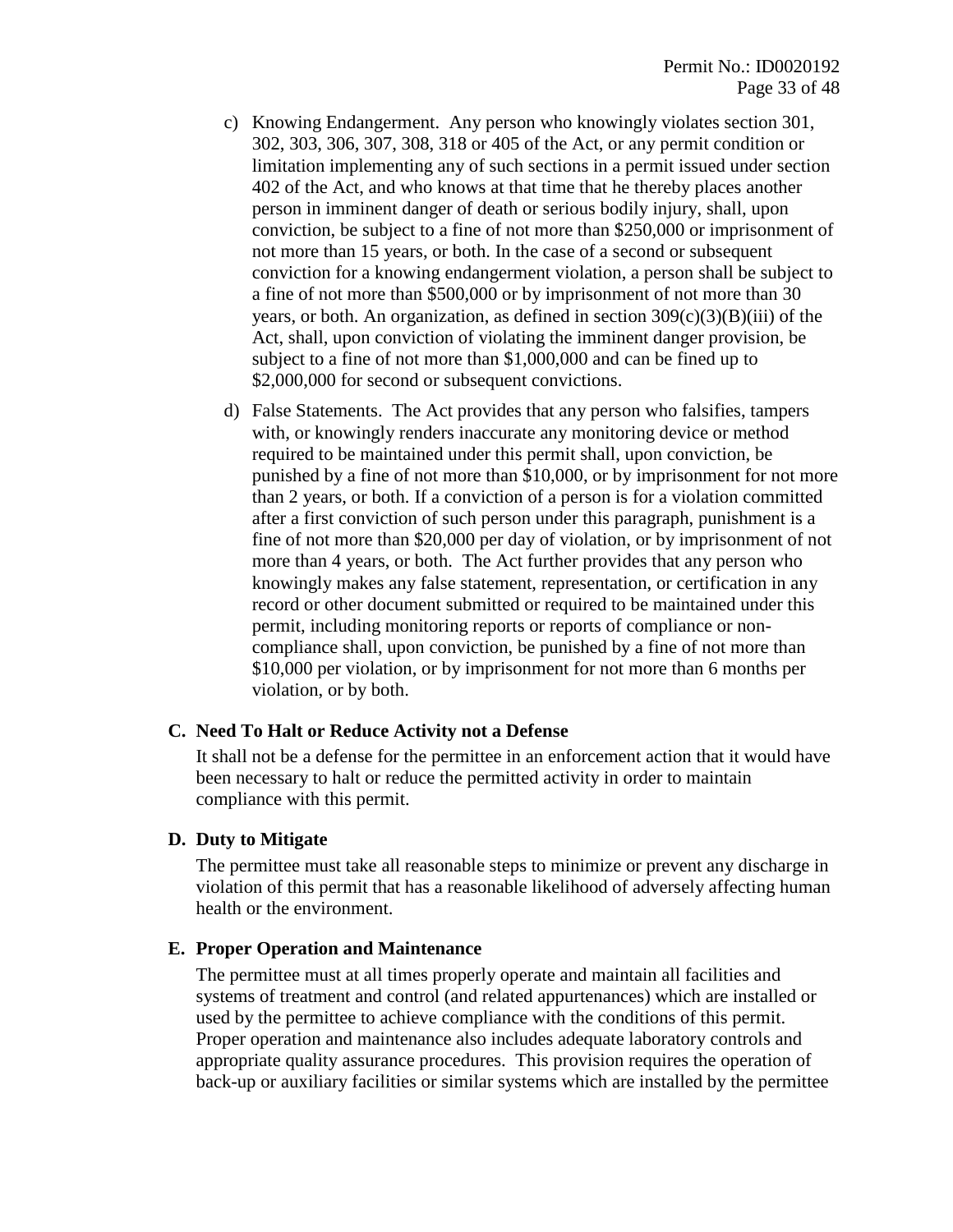only when the operation is necessary to achieve compliance with the conditions of the permit.

#### **F. Bypass of Treatment Facilities**

- 1. Bypass not exceeding limitations. The permittee may allow any bypass to occur that does not cause effluent limitations to be exceeded, but only if it also is for essential maintenance to assure efficient operation. These bypasses are not subject to the provisions of paragraphs 2 and 3 of this Part.
- 2. Notice.
	- a) Anticipated bypass. If the permittee knows in advance of the need for a bypass, it must submit prior written notice, if possible at least 10 days before the date of the bypass.
	- b) Unanticipated bypass. The permittee must submit notice of an unanticipated bypass as required under Part III.G ("Twenty-four Hour Notice of Noncompliance Reporting").
- 3. Prohibition of bypass.
	- a) Bypass is prohibited, and the Director of the Office of Compliance and Enforcement may take enforcement action against the permittee for a bypass, unless:
		- (i) The bypass was unavoidable to prevent loss of life, personal injury, or severe property damage;
		- (ii) There were no feasible alternatives to the bypass, such as the use of auxiliary treatment facilities, retention of untreated wastes, or maintenance during normal periods of equipment downtime. This condition is not satisfied if adequate back-up equipment should have been installed in the exercise of reasonable engineering judgment to prevent a bypass that occurred during normal periods of equipment downtime or preventive maintenance; and
		- (iii) The permittee submitted notices as required under paragraph 2 of this Part.
	- b) The Director of the Office of Compliance and Enforcement may approve an anticipated bypass, after considering its adverse effects, if the Director determines that it will meet the three conditions listed above in paragraph 3.a. of this Part.

#### **G. Upset Conditions**

1. Effect of an upset. An upset constitutes an affirmative defense to an action brought for noncompliance with such technology-based permit effluent limitations if the permittee meets the requirements of paragraph 2 of this Part. No determination made during administrative review of claims that noncompliance was caused by upset, and before an action for noncompliance, is final administrative action subject to judicial review.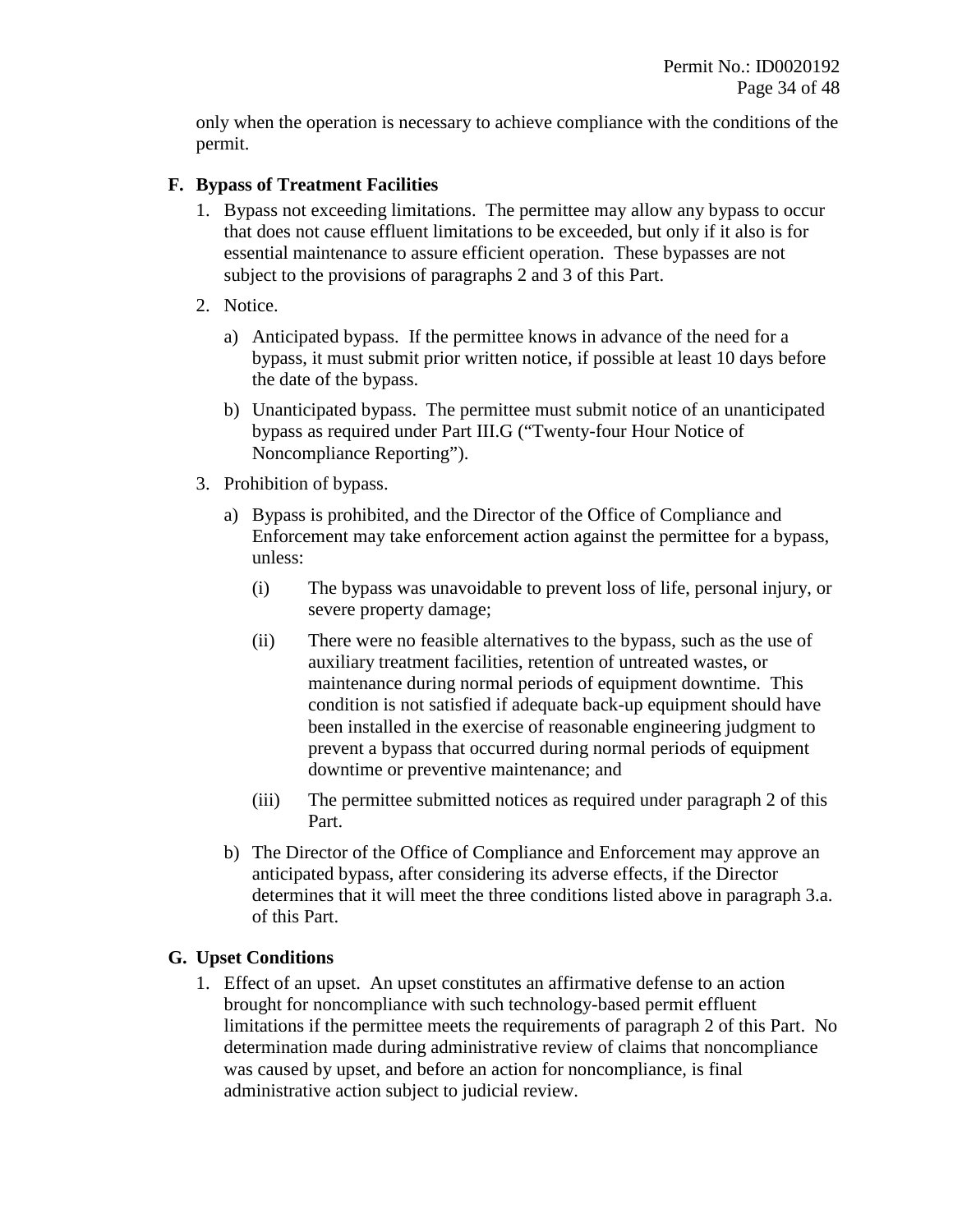- 2. Conditions necessary for a demonstration of upset. To establish the affirmative defense of upset, the permittee must demonstrate, through properly signed, contemporaneous operating logs, or other relevant evidence that:
	- a) An upset occurred and that the permittee can identify the cause(s) of the upset;
	- b) The permitted facility was at the time being properly operated;
	- c) The permittee submitted notice of the upset as required under Part III.G, "Twenty-four Hour Notice of Noncompliance Reporting;" and
	- d) The permittee complied with any remedial measures required under Part IV.D, "Duty to Mitigate."
- 3. Burden of proof. In any enforcement proceeding, the permittee seeking to establish the occurrence of an upset has the burden of proof.

#### **H. Toxic Pollutants**

The permittee must comply with effluent standards or prohibitions established under Section 307(a) of the Act for toxic pollutants and with standards for sewage sludge use or disposal established under section 405(d) of the Act within the time provided in the regulations that establish those standards or prohibitions, even if the permit has not yet been modified to incorporate the requirement.

## **I. Planned Changes**

The permittee must give written notice to the Director of the Office of Water and Watersheds as specified in Part III.J.4. and IDEQ as soon as possible of any planned physical alterations or additions to the permitted facility whenever:

- 1. The alteration or addition to a permitted facility may meet one of the criteria for determining whether a facility is a new source as determined in 40 CFR 122.29(b); or
- 2. The alteration or addition could significantly change the nature or increase the quantity of pollutants discharged. This notification applies to pollutants that are not subject to effluent limitations in this permit.
- 3. The alteration or addition results in a significant change in the permittee's sludge use or disposal practices, and such alteration, addition, or change may justify the application of permit conditions that are different from or absent in the existing permit, including notification of additional use or disposal sites not reported during the permit application process or not reported pursuant to an approved land application site.

## **J. Anticipated Noncompliance**

The permittee must give written advance notice to the Director of the Office of Compliance and Enforcement and IDEQ of any planned changes in the permitted facility or activity that may result in noncompliance with this permit.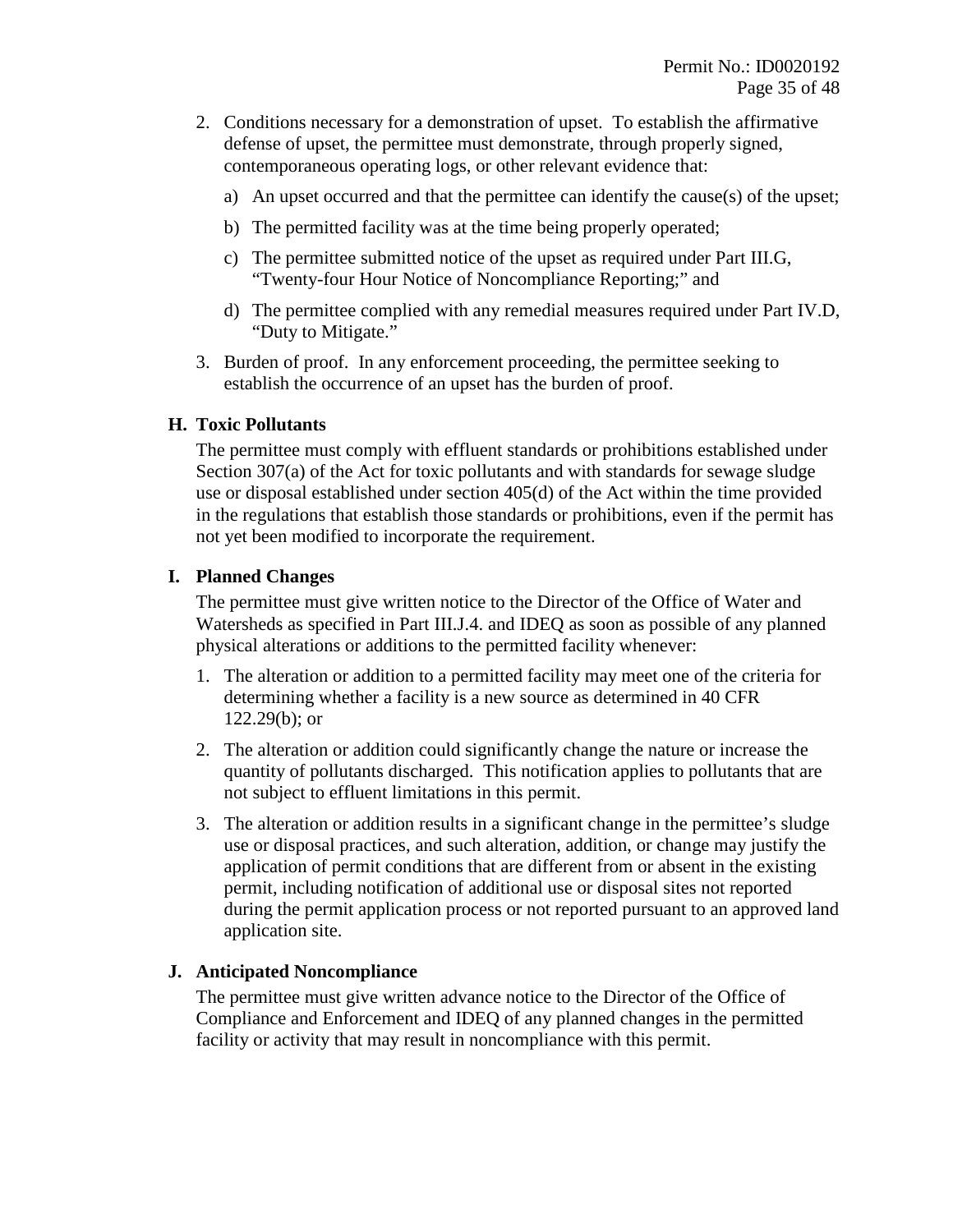#### **K. Reopener**

This permit may be reopened to include any applicable standard for sewage sludge use or disposal promulgated under section 405(d) of the Act. The Director may modify or revoke and reissue the permit if the standard for sewage sludge use or disposal is more stringent than any requirements for sludge use or disposal in the permit, or controls a pollutant or practice not limited in the permit.

## **V. General Provisions**

## **A. Permit Actions**

This permit may be modified, revoked and reissued, or terminated for cause as specified in 40 CFR 122.62, 122.64, or 124.5. The filing of a request by the permittee for a permit modification, revocation and reissuance, termination, or a notification of planned changes or anticipated noncompliance does not stay any permit condition.

## **B. Duty to Reapply**

If the permittee intends to continue an activity regulated by this permit after the expiration date of this permit, the permittee must apply for and obtain a new permit. In accordance with 40 CFR 122.21(d), and unless permission for the application to be submitted at a later date has been granted by the Regional Administrator, the permittee must submit a new application by February 1, 2022.

## **C. Duty to Provide Information**

The permittee must furnish to EPA and IDEQ*,* within the time specified in the request, any information that EPA or IDEQ may request to determine whether cause exists for modifying, revoking and reissuing, or terminating this permit, or to determine compliance with this permit. The permittee must also furnish to EPA or IDEQ, upon request, copies of records required to be kept by this permit.

## **D. Other Information**

When the permittee becomes aware that it failed to submit any relevant facts in a permit application, or that it submitted incorrect information in a permit application or any report to EPA or IDEQ*,* it must promptly submit the omitted facts or corrected information in writing.

## **E. Signatory Requirements**

All applications, reports or information submitted to EPA and IDEQ must be signed and certified as follows.

- 1. All permit applications must be signed as follows:
	- a) For a corporation: by a responsible corporate officer.
	- b) For a partnership or sole proprietorship: by a general partner or the proprietor, respectively.
	- c) For a municipality, state, federal, Indian tribe, or other public agency: by either a principal executive officer or ranking elected official.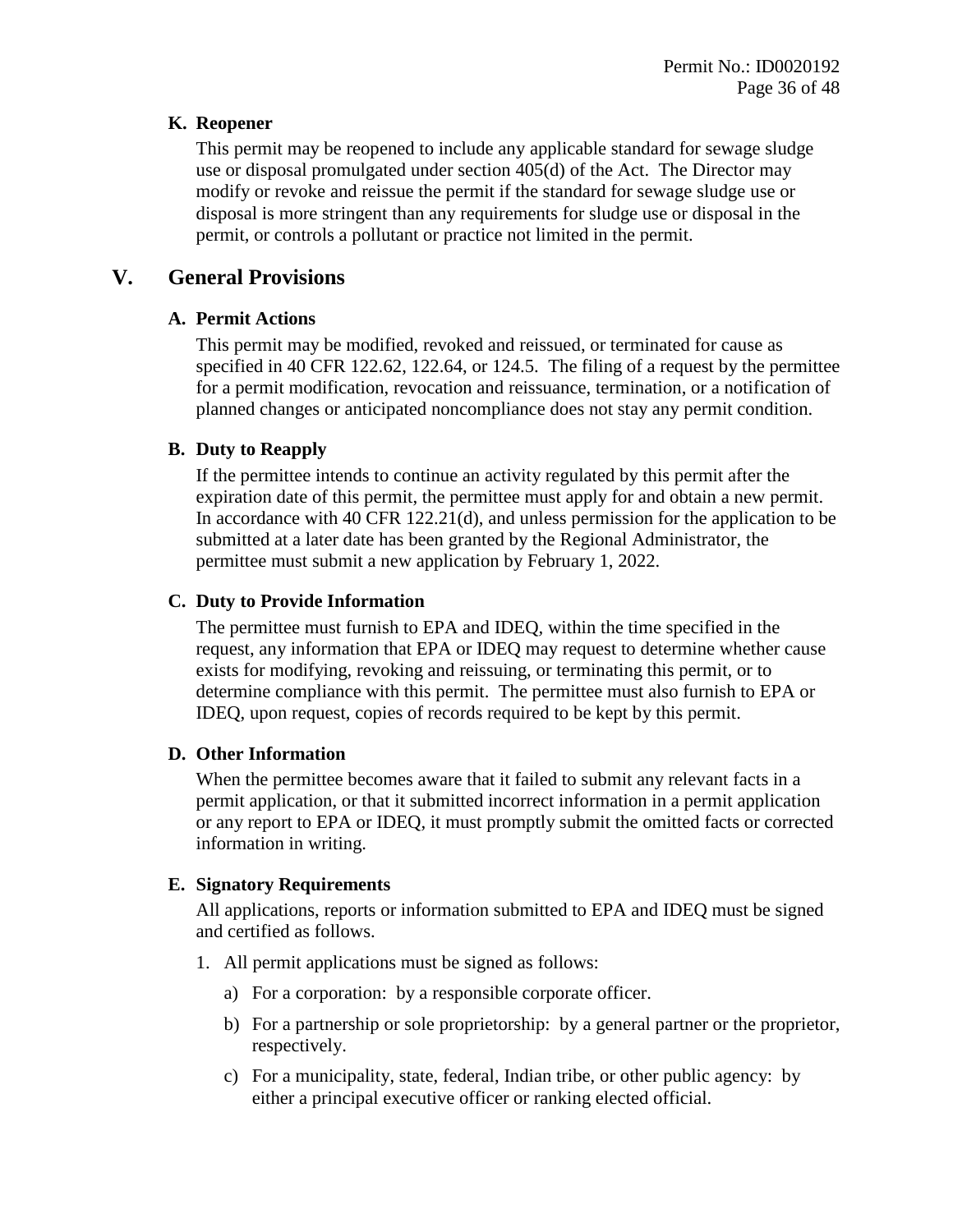- 2. All reports required by the permit and other information requested by EPA or IDEQ must be signed by a person described above or by a duly authorized representative of that person. A person is a duly authorized representative only if:
	- a) The authorization is made in writing by a person described above;
	- b) The authorization specifies either an individual or a position having responsibility for the overall operation of the regulated facility or activity, such as the position of plant manager, operator of a well or a well field, superintendent, position of equivalent responsibility, or an individual or position having overall responsibility for environmental matters for the company; and
	- c) The written authorization is submitted to the Director of the Office of Compliance and Enforcement and IDEQ.
- 3. Changes to authorization. If an authorization under Part V.E.2 is no longer accurate because a different individual or position has responsibility for the overall operation of the facility, a new authorization satisfying the requirements of Part V.E.2. must be submitted to the Director of the Office of Compliance and Enforcement and IDEQ prior to or together with any reports, information, or applications to be signed by an authorized representative.
- 4. Certification. Any person signing a document under this Part must make the following certification:

"I certify under penalty of law that this document and all attachments were prepared under my direction or supervision in accordance with a system designed to assure that qualified personnel properly gather and evaluate the information submitted. Based on my inquiry of the person or persons who manage the system, or those persons directly responsible for gathering the information, the information submitted is, to the best of my knowledge and belief, true, accurate, and complete. I am aware that there are significant penalties for submitting false information, including the possibility of fine and imprisonment for knowing violations."

#### **F. Availability of Reports**

In accordance with 40 CFR 2, information submitted to EPA pursuant to this permit may be claimed as confidential by the permittee. In accordance with the Act, permit applications, permits and effluent data are not considered confidential. Any confidentiality claim must be asserted at the time of submission by stamping the words "confidential business information" on each page containing such information. If no claim is made at the time of submission, EPA may make the information available to the public without further notice to the permittee. If a claim is asserted, the information will be treated in accordance with the procedures in 40 CFR 2, Subpart B (Public Information) and 41 Fed. Reg. 36902 through 36924 (September 1, 1976), as amended.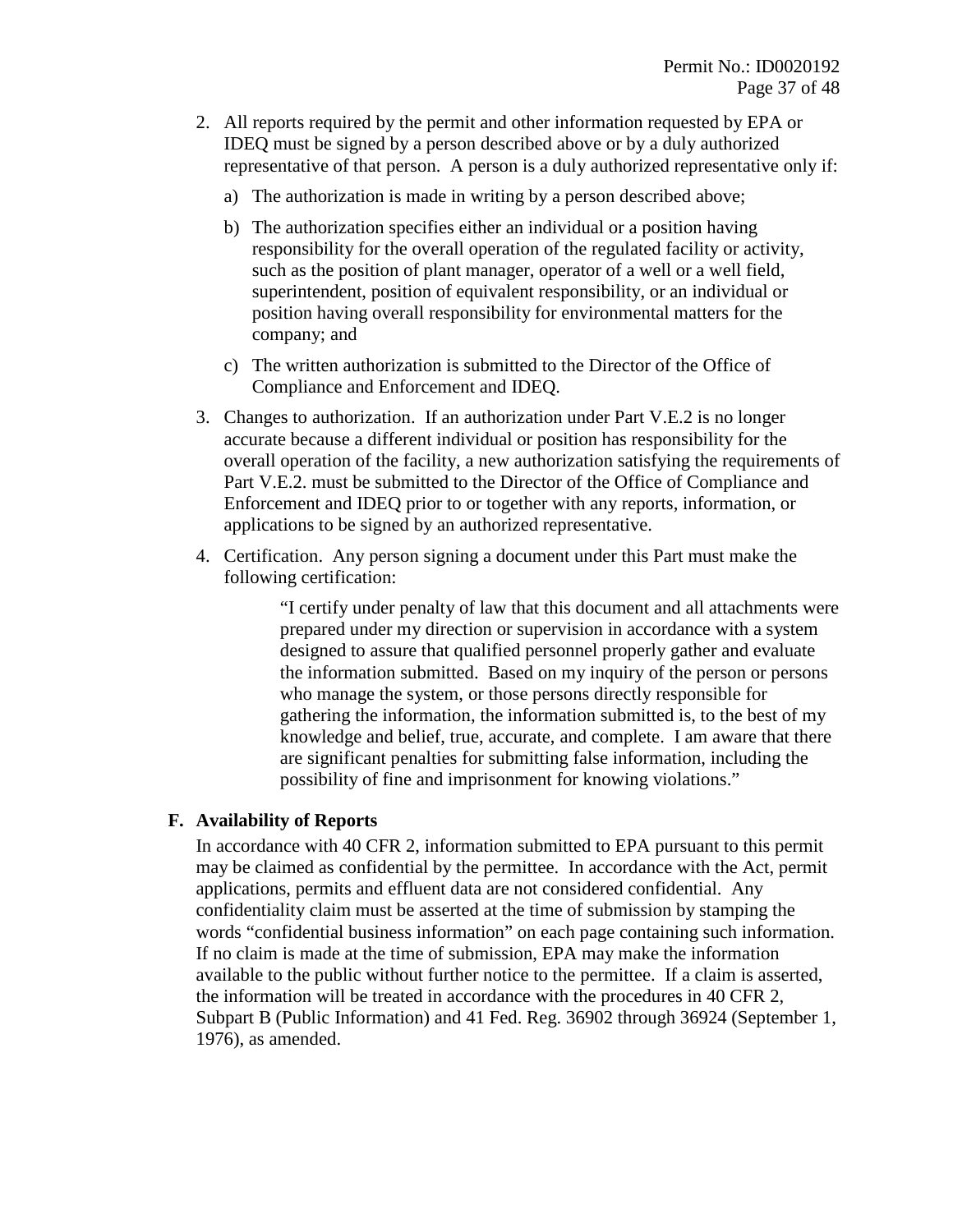#### **G. Inspection and Entry**

The permittee must allow the Director of the Office of Compliance and Enforcement, EPA Region 10; IDEQ; or an authorized representative (including an authorized contractor acting as a representative of the Administrator), upon the presentation of credentials and other documents as may be required by law, to:

- 1. Enter upon the permittee's premises where a regulated facility or activity is located or conducted, or where records must be kept under the conditions of this permit;
- 2. Have access to and copy, at reasonable times, any records that must be kept under the conditions of this permit;
- 3. Inspect at reasonable times any facilities, equipment (including monitoring and control equipment), practices, or operations regulated or required under this permit; and
- 4. Sample or monitor at reasonable times, for the purpose of assuring permit compliance or as otherwise authorized by the Act, any substances or parameters at any location.

#### **H. Property Rights**

The issuance of this permit does not convey any property rights of any sort, or any exclusive privileges, nor does it authorize any injury to persons or property or invasion of other private rights, nor any infringement of federal, tribal, state or local laws or regulations.

#### **I. Transfers**

This permit is not transferable to any person except after written notice to the Director of the Office of Water and Watersheds as specified in Part III.J.4. The Director may require modification or revocation and reissuance of the permit to change the name of the permittee and incorporate such other requirements as may be necessary under the Act. (See 40 CFR 122.61; in some cases, modification or revocation and reissuance is mandatory).

#### **J. State Laws**

Nothing in this permit shall be construed to preclude the institution of any legal action or relieve the permittee from any responsibilities, liabilities, or penalties established pursuant to any applicable state law or regulation under authority preserved by Section 510 of the Act.

## **VI. Definitions**

- 1. "Act" means the Clean Water Act.
- 2. "Administrator" means the Administrator of the EPA, or an authorized representative.
- 3. "Average monthly discharge limitation" means the highest allowable average of "daily discharges" over a calendar month, calculated as the sum of all "daily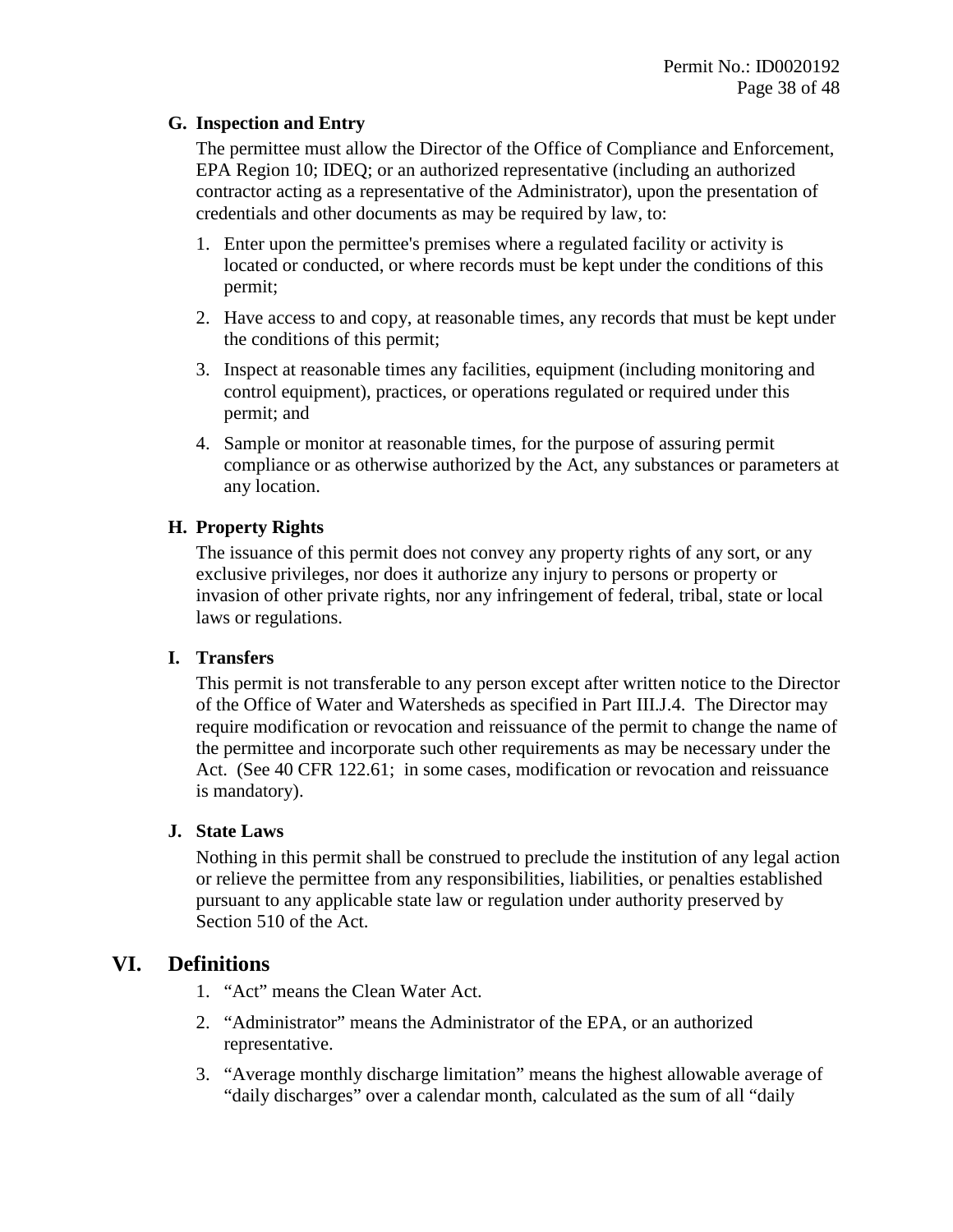discharges" measured during a calendar month divided by the number of "daily discharges" measured during that month.

- 4. "Average weekly discharge limitation" means the highest allowable average of "daily discharges" over a calendar week, calculated as the sum of all "daily discharges" measured during a calendar week divided by the number of "daily discharges" measured during that week.
- 5. "Best Management Practices" (BMPs) means schedules of activities, prohibitions of practices, maintenance procedures, and other management practices to prevent or reduce the pollution of waters of the United States. BMPs also include treatment requirements, operating procedures, and practices to control plant site runoff, spillage or leaks, sludge or waste disposal, or drainage from raw material storage areas.
- 6. "Bypass" means the intentional diversion of waste streams from any portion of a treatment facility.
- 7. "Composite" see "24-hour composite".
- 8. "Daily discharge" means the discharge of a pollutant measured during a calendar day or any 24-hour period that reasonably represents the calendar day for purposes of sampling. For pollutants with limitations expressed in units of mass, the "daily discharge" is calculated as the total mass of the pollutant discharged over the day. For pollutants with limitations expressed in other units of measurement, the "daily discharge" is calculated as the average measurement of the pollutant over the day.
- 9. "Director of the Office of Compliance and Enforcement" means the Director of the Office of Compliance and Enforcement, EPA Region 10, or an authorized representative.
- 10. "Director of the Office of Water and Watersheds" means the Director of the Office of Water and Watersheds, EPA Region 10, or an authorized representative.
- 11. "DMR" means discharge monitoring report.
- 12. "EPA" means the United States Environmental Protection Agency.
- 13. "Geometric Mean" means the  $n<sup>th</sup>$  root of a product of n factors, or the antilogarithm of the arithmetic mean of the logarithms of the individual sample values.
- 14. "Grab" sample is an individual sample collected over a period of time not exceeding 15 minutes.
- 15. "IDEQ" means the Idaho Department of Environmental Quality.
- 16. "Inhibition concentration", IC, is a point estimate of the toxicant concentration that causes a given percent reduction (p) in a non-quantal biological measurement (e.g., reproduction or growth) calculated from a continuous model (e.g., Interpolation Method).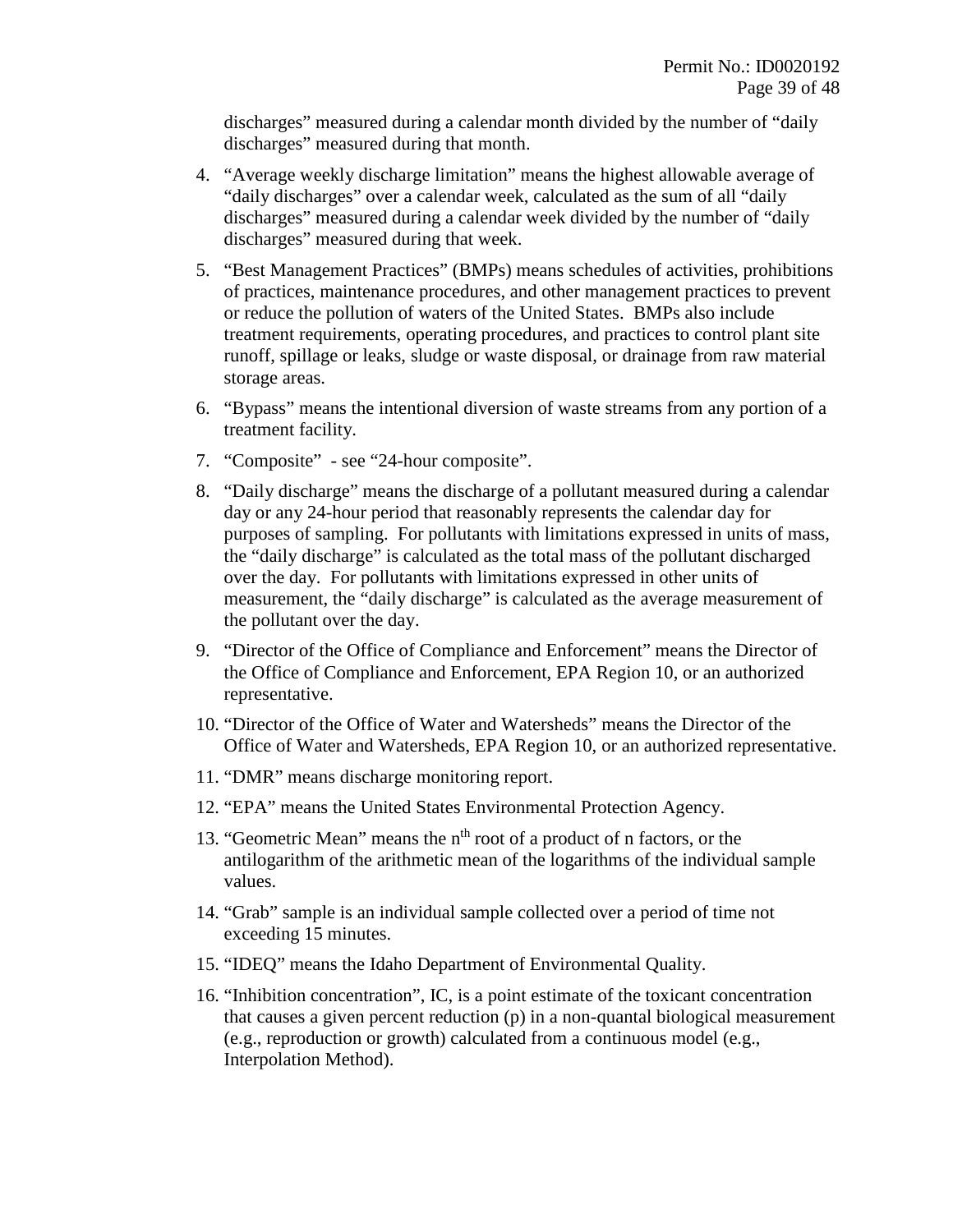- 17. "Indirect Discharge" means the introduction of pollutants into a POTW from any non-domestic source regulated under section 307(b), (c) or (d) of the Act.
- 18. "Interference" is defined in 40 CFR 403.3.
- 19. "Maximum daily discharge limitation" means the highest allowable "daily discharge."
- 20. "Method Detection Limit (MDL)" means the minimum concentration of a substance (analyte) that can be measured and reported with 99 percent confidence that the analyte concentration is greater than zero and is determined from analysis of a sample in a given matrix containing the analyte.
- 21. "Minimum Level (ML)" means either the sample concentration equivalent to the lowest calibration point in a method or a multiple of the method detection limit (MDL), whichever is higher. Minimum levels may be obtained in several ways: They may be published in a method; they may be based on the lowest acceptable calibration point used by a laboratory; or they may be calculated by multiplying the MDL in a method, or the MDL determined by a laboratory, by a factor of 3. For the purposes of NPDES compliance monitoring, EPA considers the following terms to be synonymous: "quantitation limit," "reporting limit," and "minimum level."
- 22. "NPDES" means National Pollutant Discharge Elimination System, the national program for issuing, modifying, revoking and reissuing, terminating, monitoring and enforcing permits . . . under sections 307, 402, 318, and 405 of the CWA.
- 23. "Pass Through" means a Discharge which exits the POTW into waters of the United States in quantities or concentrations which, alone or in conjunction with a discharge or discharges from other sources, is a cause of a violation of any requirement of the POTW's NPDES permit (including an increase in the magnitude or duration of a violation).
- 24. "QA/QC" means quality assurance/quality control.
- 25. "Regional Administrator" means the Regional Administrator of Region 10 of the EPA, or the authorized representative of the Regional Administrator.
- 26. "Severe property damage" means substantial physical damage to property, damage to the treatment facilities which causes them to become inoperable, or substantial and permanent loss of natural resources which can reasonably be expected to occur in the absence of a bypass. Severe property damage does not mean economic loss caused by delays in production.
- 27. "Significant Industrial User" means all industrial users subject to Categorical Pretreatment Standards under 40 CFR 403.6 and 40 CFR chapter I, subchapter N; and any other industrial user that: discharges an average of 25,000 gallons per day or more of process wastewater to the POTW (excluding sanitary, noncontact cooling and boiler blowdown wastewater); contributes a process wastestream which makes up 5 percent or more of the average dry weather hydraulic or organic capacity of the POTW treatment plant; or is designated as such by the Control Authority as defined in 40 CFR 403.12(a) on the basis that the industrial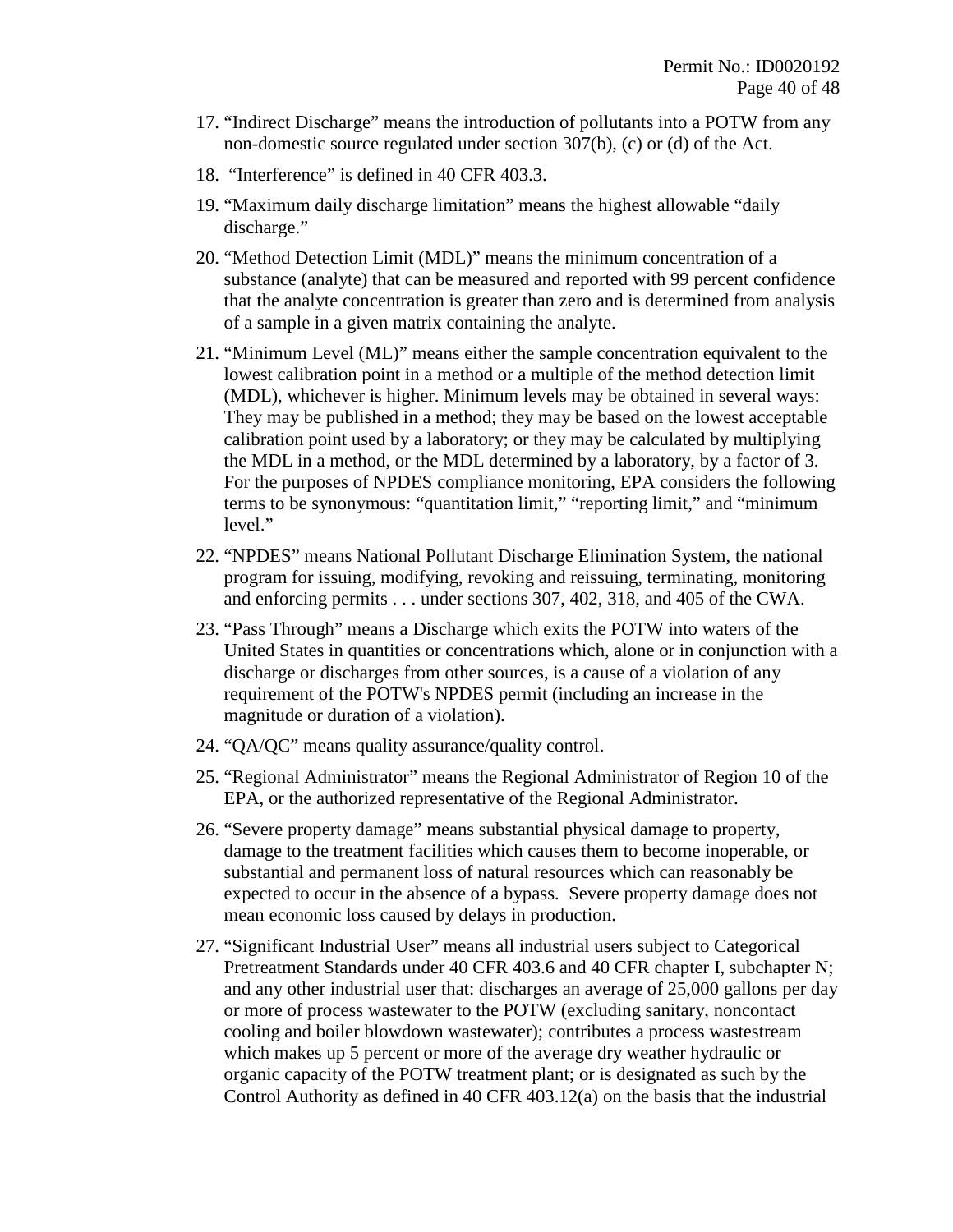user has a reasonable potential for adversely affecting the POTW's operation or for violating any pretreatment standard or requirement (in accordance with 40 CFR 403.8(f)(6)). Upon a finding that an industrial user meeting above the criteria has no reasonable potential for adversely affecting the POTW's operation or for violating any pretreatment standard or requirement, the Control Authority (as defined in 40 CFR 403.12(a)) may at any time, on its own initiative or in response to a petition received from an industrial user or POTW, and in accordance with 40 CFR 403.8(f)(6), determine that such industrial user is not a significant industrial user.

- 28. "Upset" means an exceptional incident in which there is unintentional and temporary noncompliance with technology-based permit effluent limitations because of factors beyond the reasonable control of the permittee. An upset does not include noncompliance to the extent caused by operational error, improperly designed treatment facilities, inadequate treatment facilities, lack of preventive maintenance, or careless or improper operation.
- 29. "24-hour composite" sample means a combination of at least 8 sample aliquots of at least 100 milliliters, collected at periodic intervals during the operating hours of a facility over a 24 hour period. The composite must be flow proportional; either the time interval between each aliquot or the volume of each aliquot must be proportional to either the stream flow at the time of sampling or the total stream flow since the collection of the previous aliquot. Aliquots may be collected manually or automatically. For GC/MS Volatile Organic Analysis (VOA), aliquots must be combined in the laboratory immediately before analysis. At least four (4) (rather than eight) aliquots or grab samples must be collected for VOA and for phthalates. Only one analysis is required.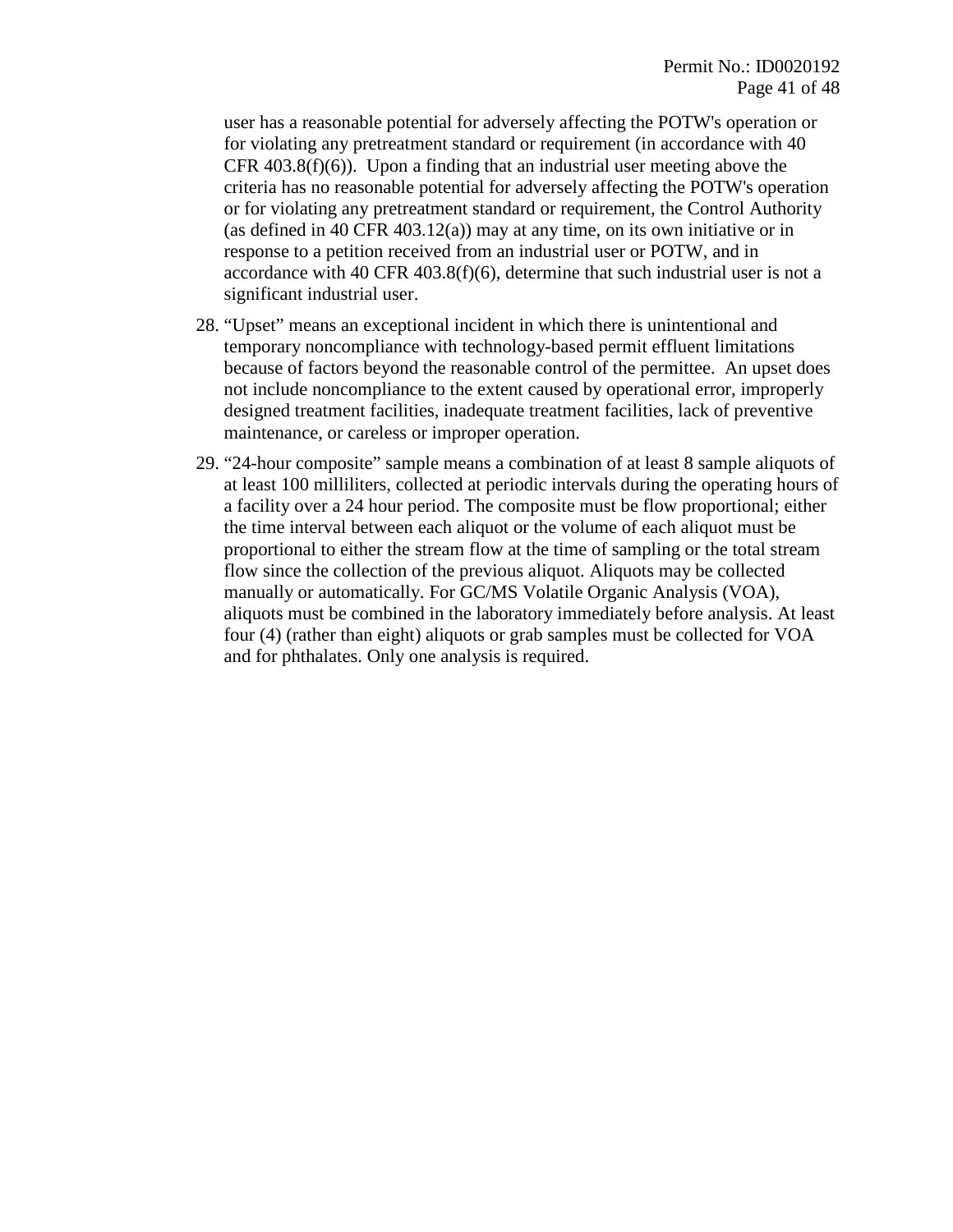# **Appendix A**  *Minimum Levels*

The Table below lists the maximum Minimum Level (ML) for pollutants not subject to concentration effluent limits in the permit. The permittee may request different MLs. The request must be in writing and must be approved by EPA.

## *CONVENTIONAL PARAMETERS*

| Pollutant & CAS No. (if available) | Minimum Level $(ML)$ $\mu$ g/L unless<br>specified |
|------------------------------------|----------------------------------------------------|
| Biochemical Oxygen Demand          | $2 \text{ mg/L}$                                   |
| Soluble Biochemical Oxygen Demand  | $2 \text{ mg/L}$                                   |
| Chemical Oxygen Demand             | $10 \text{ mg/L}$                                  |
| <b>Total Organic Carbon</b>        | $1 \text{ mg/L}$                                   |
| <b>Total Suspended Solids</b>      | $5 \text{ mg/L}$                                   |
| Total Ammonia (as N)               | 50                                                 |
| Dissolved oxygen                   | 0.1 mg/L calibrated accuracy                       |
| Temperature                        | 0.2° C calibrated accuracy                         |
| pH                                 | N/A                                                |

## *NONCONVENTIONAL PARAMETERS*

| Pollutant & CAS No. (if available)                 | Minimum Level (ML) µg/L unless specified         |
|----------------------------------------------------|--------------------------------------------------|
| <b>Total Alkalinity</b>                            | 5 mg/L as CaCO3                                  |
| Chlorine, Total Residual                           | 50.0                                             |
| Color                                              | 10 color units                                   |
| Fluoride (16984-48-8)                              | 100                                              |
| Nitrate + Nitrite Nitrogen (as $N$ )               | 100                                              |
| Nitrogen, Total Kjeldahl (as N)                    | 300                                              |
| Soluble Reactive Phosphorus (as P)                 | 10                                               |
| Phosphorus, Total (as P)                           | 10                                               |
| Oil and Grease (HEM) (Hexane Extractable Material) | 5,000                                            |
| Salinity                                           | 3 practical salinity units or scale (PSU or PSS) |
| Settleable Solids                                  | $500$ (or 0.1 mL/L)                              |
| Sulfate (as mg/L SO4)                              | $0.2 \text{ mg/L}$                               |
| Sulfide (as $mg/L S$ )                             | $0.2 \text{ mg/L}$                               |
| Sulfite (as mg/L SO3)                              | $2 \text{ mg/L}$                                 |
| Total dissolved solids                             | $20 \text{ mg/L}$                                |
| <b>Total Hardness</b>                              | $200$ as $CaCO3$                                 |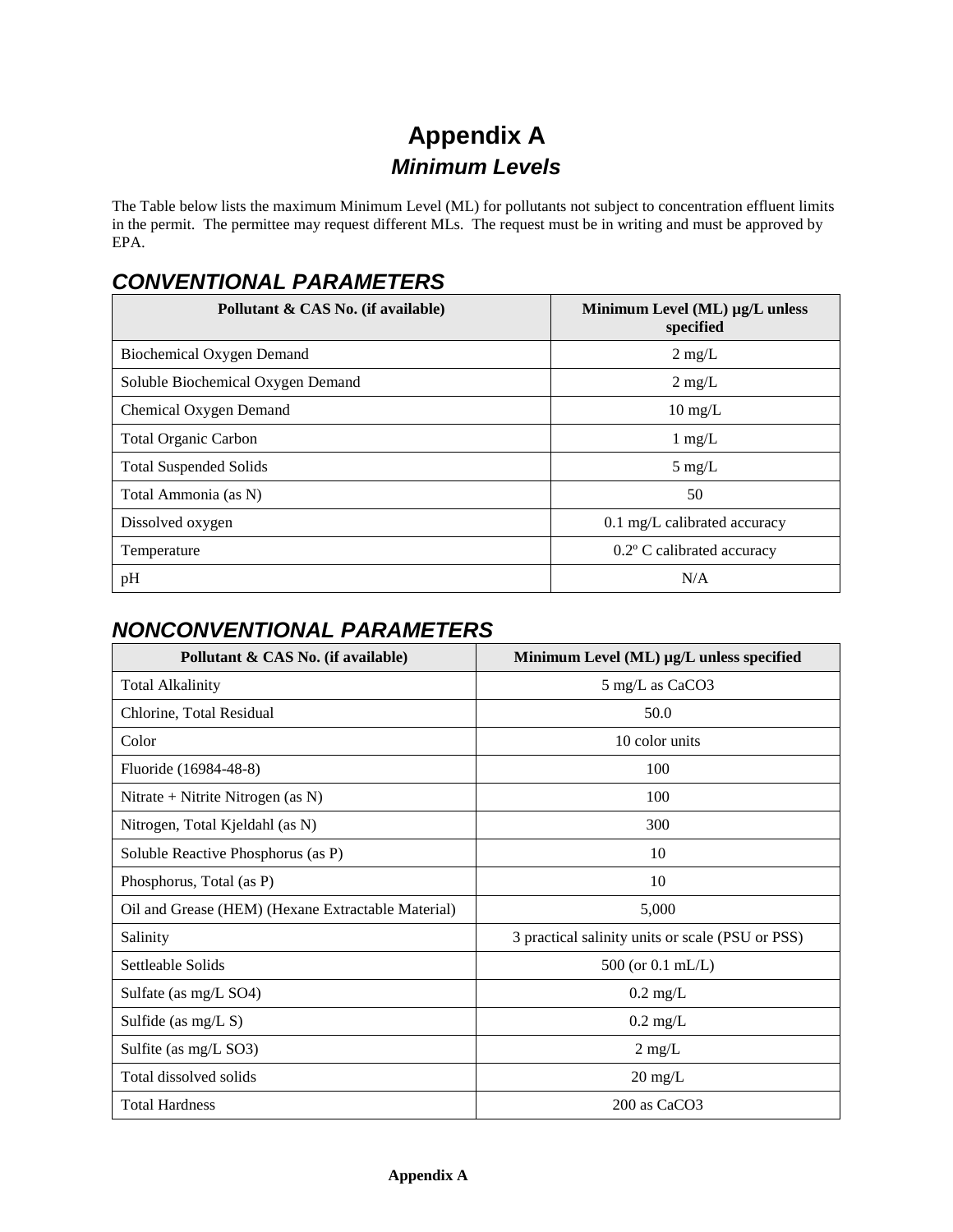| Pollutant & CAS No. (if available)                        | Minimum Level (ML) µg/L unless specified |
|-----------------------------------------------------------|------------------------------------------|
| Aluminum, Total (7429-90-5)                               | 10                                       |
| Barium Total (7440-39-3)                                  | 2.0                                      |
| BTEX (benzene +toluene + ethylbenzene + m,o,p<br>xylenes) | $\overline{2}$                           |
| Boron Total (7440-42-8)                                   | 10.0                                     |
| Cobalt, Total (7440-48-4)                                 | 0.25                                     |
| Iron, Total (7439-89-6)                                   | 50                                       |
| Magnesium, Total (7439-95-4)                              | 50                                       |
| Molybdenum, Total (7439-98-7)                             | 0.5                                      |
| Manganese, Total (7439-96-5)                              | 0.5                                      |
| Tin, Total (7440-31-5)                                    | 1.5                                      |
| Titanium, Total (7440-32-6)                               | 2.5                                      |

## *PRIORITY POLLUTANTS*

| Pollutant & CAS No. (if available)                         | Minimum Level (ML) µg/L<br>unless specified |  |  |  |  |
|------------------------------------------------------------|---------------------------------------------|--|--|--|--|
| <b>METALS, CYANIDE &amp; TOTAL PHENOLS</b>                 |                                             |  |  |  |  |
| Antimony, Total (7440-36-0)                                | 1.0                                         |  |  |  |  |
| Arsenic, Total (7440-38-2)                                 | 0.5                                         |  |  |  |  |
| Beryllium, Total (7440-41-7)                               | 0.5                                         |  |  |  |  |
| Cadmium, Total (7440-43-9)                                 | 0.25                                        |  |  |  |  |
| Chromium (hex) dissolved<br>$(18540-29-9)$                 | 1.2                                         |  |  |  |  |
| Chromium, Total (7440-47-3)                                | 1.0                                         |  |  |  |  |
| Copper, Total (7440-50-8)                                  | 2.0                                         |  |  |  |  |
| Lead, Total (7439-92-1)                                    | 0.5                                         |  |  |  |  |
| Mercury, Total (7439-97-6)                                 | 0.0005                                      |  |  |  |  |
| Nickel, Total (7440-02-0)                                  | 0.5                                         |  |  |  |  |
| Selenium, Total (7782-49-2)                                | 1.0                                         |  |  |  |  |
| Silver, Total (7440-22-4)                                  | 0.2                                         |  |  |  |  |
| Thallium, Total (7440-28-0)                                | 0.36                                        |  |  |  |  |
| Zinc, Total (7440-66-6)                                    | 2.5                                         |  |  |  |  |
| Cyanide, Total (57-12-5)                                   | 10                                          |  |  |  |  |
| Cyanide, Weak Acid Dissociable                             | 10                                          |  |  |  |  |
| Cyanide, Free Amenable to Chlorination (Available Cyanide) | 10                                          |  |  |  |  |
| Phenols, Total                                             | 50                                          |  |  |  |  |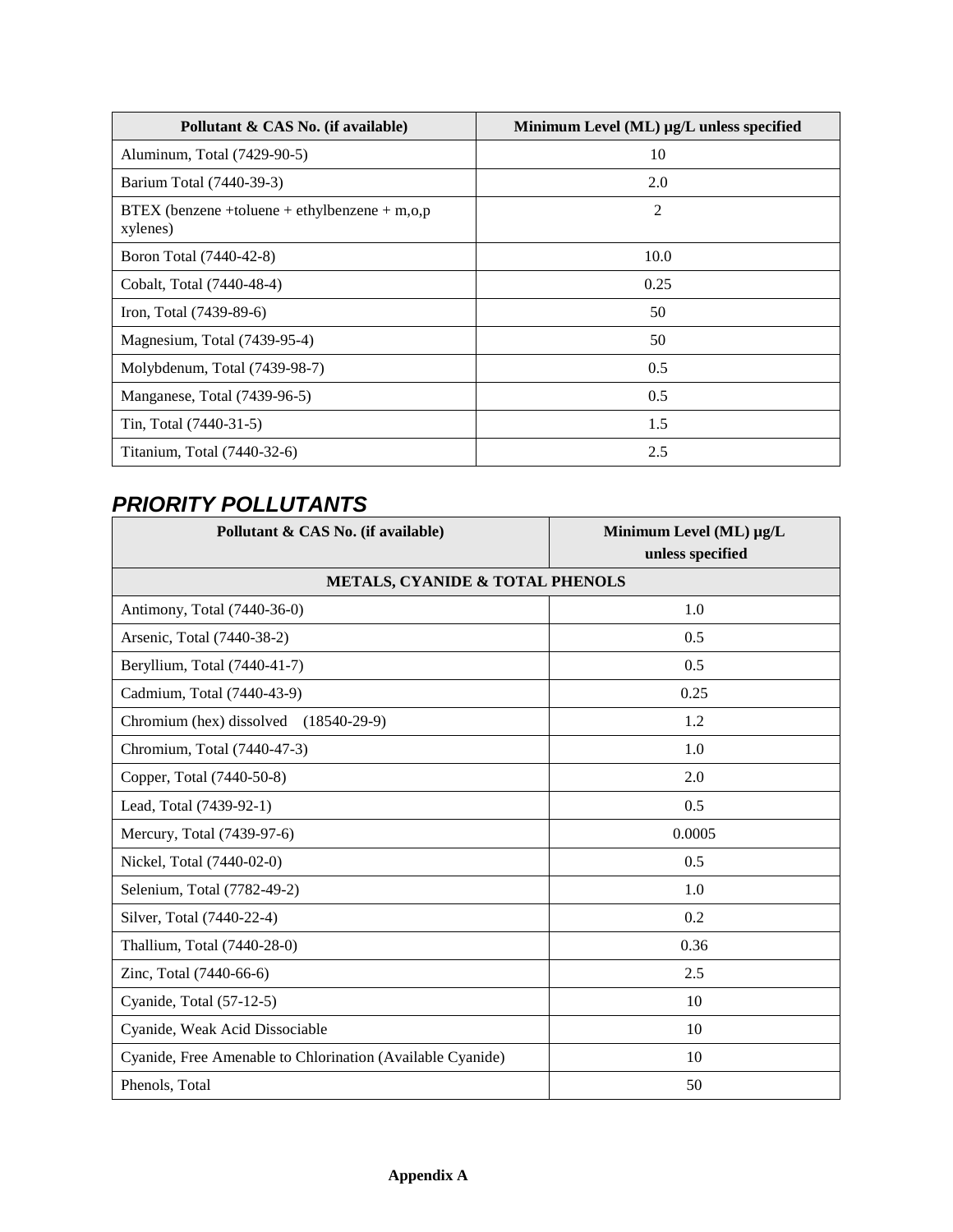| Pollutant & CAS No. (if available)                           | Minimum Level (ML) µg/L<br>unless specified |
|--------------------------------------------------------------|---------------------------------------------|
| 2-Chlorophenol (95-57-8)                                     | 9.9                                         |
| 2,4-Dichlorophenol (120-83-2)                                | 8.1                                         |
| 2,4-Dimethylphenol (105-67-9)                                | 8.1                                         |
| 4,6-dinitro-o-cresol (534-52-1)                              |                                             |
| (2-methyl-4,6,-dinitrophenol)                                | 2.0                                         |
| 2,4 dinitrophenol $(51-28-5)$                                | 2.0                                         |
| 2-Nitrophenol (88-75-5)                                      | 10.8                                        |
| 4-nitrophenol (100-02-7)                                     | 7.2                                         |
| Parachlorometa cresol (59-50-7)<br>(4-chloro-3-methylphenol) | 9.0                                         |
| Pentachlorophenol (87-86-5)                                  | 1.0                                         |
| Phenol (108-95-2)                                            | 4.5                                         |
| 2,4,6-Trichlorophenol (88-06-2)                              | 4.0                                         |
| <b>VOLATILE COMPOUNDS</b>                                    |                                             |
| Acrolein (107-02-8)                                          | 10                                          |
| Acrylonitrile (107-13-1)                                     | 2.0                                         |
| Benzene (71-43-2)                                            | 2.0                                         |
| Bromoform (75-25-2)                                          | 2.0                                         |
| Carbon tetrachloride (56-23-5)                               | 2.0                                         |
| Chlorobenzene (108-90-7)                                     | 18                                          |
| Chloroethane (75-00-3)                                       | 2.0                                         |
| 2-Chloroethylvinyl Ether<br>$(110-75-8)$                     | 2.0                                         |
| Chloroform (67-66-3)                                         | 4.8                                         |
| Dibromochloromethane<br>$(124-48-1)$                         | 2.0                                         |
| 1,2-Dichlorobenzene (95-50-1)                                | 7.6                                         |
| 1,3-Dichlorobenzene (541-73-1)                               | 7.6                                         |
| 1,4-Dichlorobenzene (106-46-7)                               | 17.6                                        |
| Dichlorobromomethane (75-27-4)                               | 2.0                                         |
| 1,1-Dichloroethane (75-34-3)                                 | 2.0                                         |
| 1,2-Dichloroethane (107-06-2)                                | 2.0                                         |
| 1,1-Dichloroethylene (75-35-4)                               | 8.4                                         |
| 1,2-Dichloropropane (78-87-5)                                | 2.0                                         |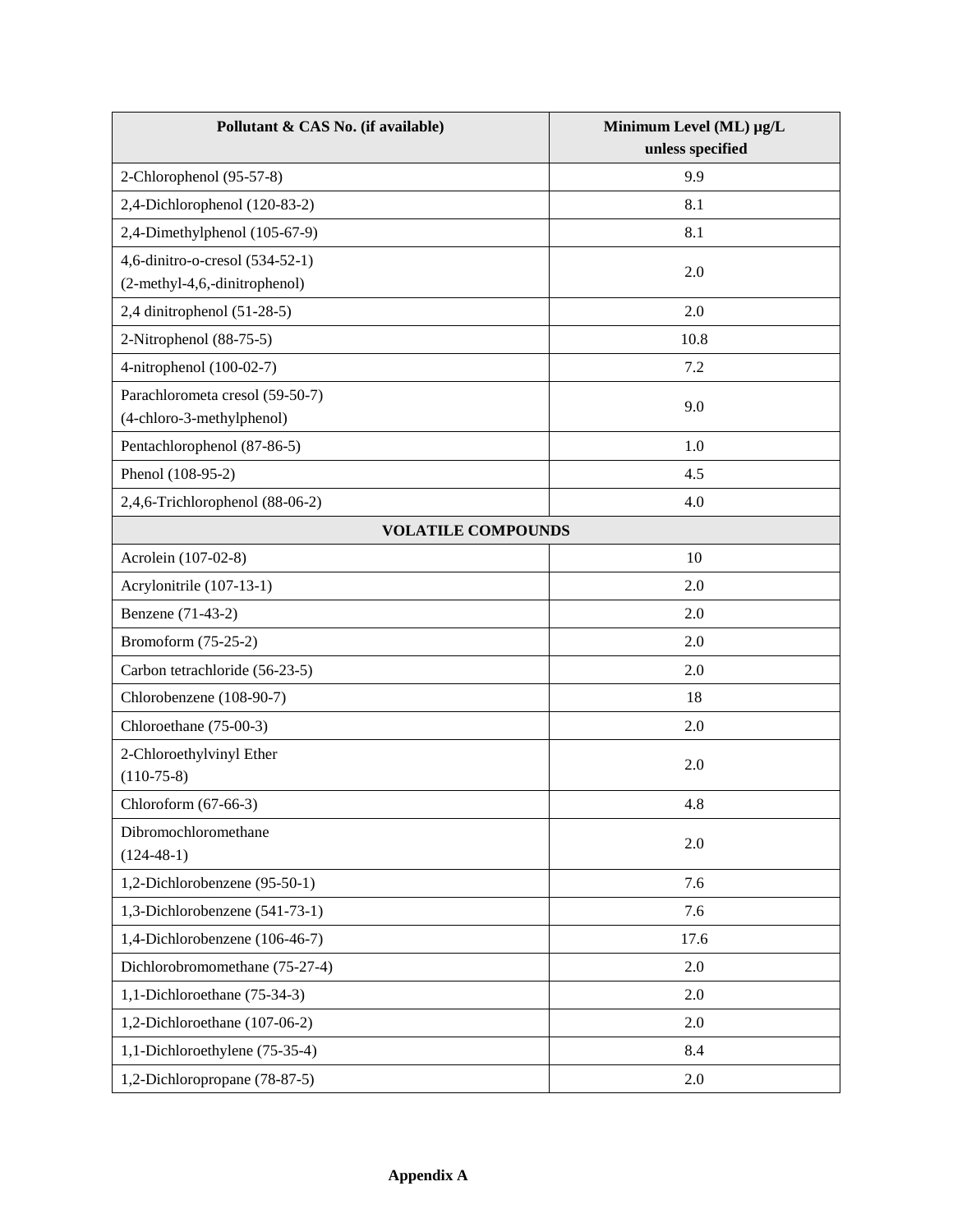| Pollutant & CAS No. (if available)                                                | Minimum Level (ML) µg/L |  |
|-----------------------------------------------------------------------------------|-------------------------|--|
|                                                                                   | unless specified        |  |
| 1,3-dichloropropene (mixed isomers) (1,2-dichloropropylene)<br>$(542 - 75 - 6)$ 6 | 2.0                     |  |
| Ethylbenzene (100-41-4)                                                           | 21.6                    |  |
| Methyl bromide (74-83-9) (Bromomethane)                                           | 10.0                    |  |
| Methyl chloride (74-87-3) (Chloromethane)                                         | 2.0                     |  |
| Methylene chloride (75-09-2)                                                      | 10.0                    |  |
| 1,1,2,2-Tetrachloroethane<br>$(79-34-5)$                                          | 2.0                     |  |
| Tetrachloroethylene (127-18-4)                                                    | 2.0                     |  |
| Toluene (108-88-3)                                                                | 18                      |  |
| 1,2-Trans-Dichloroethylene<br>(156-60-5) (Ethylene dichloride)                    | 4.8                     |  |
| 1,1,1-Trichloroethane $(71-55-6)$                                                 | 11.4                    |  |
| 1,1,2-Trichloroethane $(79-00-5)$                                                 | 2.0                     |  |
| Trichloroethylene (79-01-6)                                                       | 2.0                     |  |
| Vinyl chloride (75-01-4)                                                          | 2.0                     |  |
| <b>BASE/NEUTRAL COMPOUNDS</b>                                                     |                         |  |
| Acenaphthene (83-32-9)                                                            | 5.7                     |  |
| Acenaphthylene (208-96-8)                                                         | 10.5                    |  |
| Anthracene (120-12-7)                                                             | 5.7                     |  |
| Benzidine (92-87-5)                                                               | 24                      |  |
| Benzyl butyl phthalate (85-68-7)                                                  | 7.5                     |  |
| Benzo(a)anthracene (56-55-3)                                                      | 0.6                     |  |
| Benzo(b)fluoranthene<br>(3,4-benzofluoranthene) (205-99-2) 7                      | 1.6                     |  |
| Benzo(j)fluoranthene (205-82-3) 7                                                 | 1.0                     |  |
| Benzo(k)fluoranthene<br>(11,12-benzofluoranthene) (207-08-9) 7                    | 1.6                     |  |
| $Benzo(r,s,t)$ pentaphene<br>$(189 - 55 - 9)$                                     | 1.0                     |  |
| Benzo(a)pyrene $(50-32-8)$                                                        | 1.0                     |  |
| Benzo(ghi)Perylene (191-24-2)                                                     | 12.3                    |  |
| Bis(2-chloroethoxy)methane (111-91-1)                                             | 21.2                    |  |
| Bis(2-chloroethyl)ether (111-44-4)                                                | 1.0                     |  |
| Bis(2-chloroisopropyl)ether (39638-32-9)                                          | 0.6                     |  |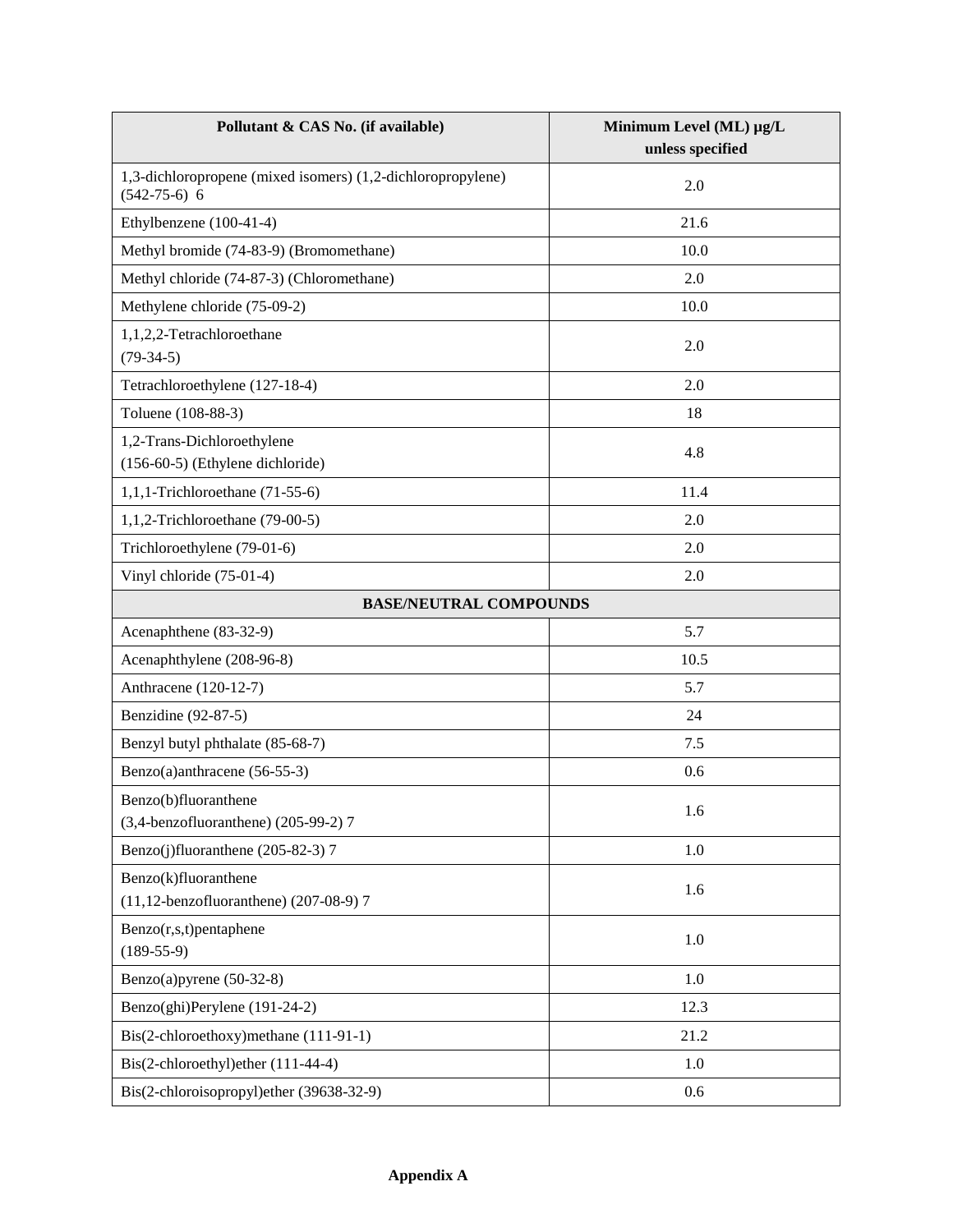| Pollutant & CAS No. (if available)                               | Minimum Level (ML) µg/L<br>unless specified |
|------------------------------------------------------------------|---------------------------------------------|
| Bis(2-ethylhexyl)phthalate<br>$(117-81-7)$                       | 7.5                                         |
| 4-Bromophenyl phenyl ether (101-55-3)                            | 5.7                                         |
| 2-Chloronaphthalene (91-58-7)                                    | 5.7                                         |
| 4-Chlorophenyl phenyl ether (7005-72-3)                          | 12.6                                        |
| Chrysene (218-01-9)                                              | 0.6                                         |
| Dibenzo (a,h) acridine (226-36-8)                                | 10.0                                        |
| Dibenzo $(a,j)$ acridine $(224-42-0)$                            | 10.0                                        |
| Dibenzo(a-h)anthracene<br>$(53-70-3)(1,2,5,6$ -dibenzanthracene) | 1.6                                         |
| Dibenzo $(a,e)$ pyrene (192-65-4)                                | 10.0                                        |
| Dibenzo $(a,h)$ pyrene (189-64-0)                                | 10.0                                        |
| 3,3-Dichlorobenzidine (91-94-1)                                  | 1.0                                         |
| Diethyl phthalate (84-66-2)                                      | 7.6                                         |
| Dimethyl phthalate (131-11-3)                                    | 6.4                                         |
| Di-n-butyl phthalate (84-74-2)                                   | 7.5                                         |
| 2,4-dinitrotoluene (121-14-2)                                    | 0.4                                         |
| 2,6-dinitrotoluene $(606-20-2)$                                  | 5.7                                         |
| Di-n-octyl phthalate (117-84-0)                                  | 7.5                                         |
| 1,2-Diphenylhydrazine (as Azobenzene) (122-66-7)                 | 20                                          |
| Fluoranthene (206-44-0)                                          | 0.6                                         |
| Fluorene (86-73-7)                                               | 5.7                                         |
| Hexachlorobenzene (118-74-1)                                     | 0.6                                         |
| Hexachlorobutadiene (87-68-3)                                    | 1.0                                         |
| Hexachlorocyclopentadiene<br>$(77-47-4)$                         | 1.0                                         |
| Hexachloroethane (67-72-1)                                       | $1.0\,$                                     |
| $Indeno(1,2,3-cd)Pyrene$<br>$(193-39-5)$                         | 1.0                                         |
| Isophorone $(78-59-1)$                                           | 6.6                                         |
| 3-Methyl cholanthrene (56-49-5)                                  | 8.0                                         |
| Naphthalene (91-20-3)                                            | 4.8                                         |
| Nitrobenzene (98-95-3)                                           | 5.7                                         |
| N-Nitrosodimethylamine (62-75-9)                                 | 4.0                                         |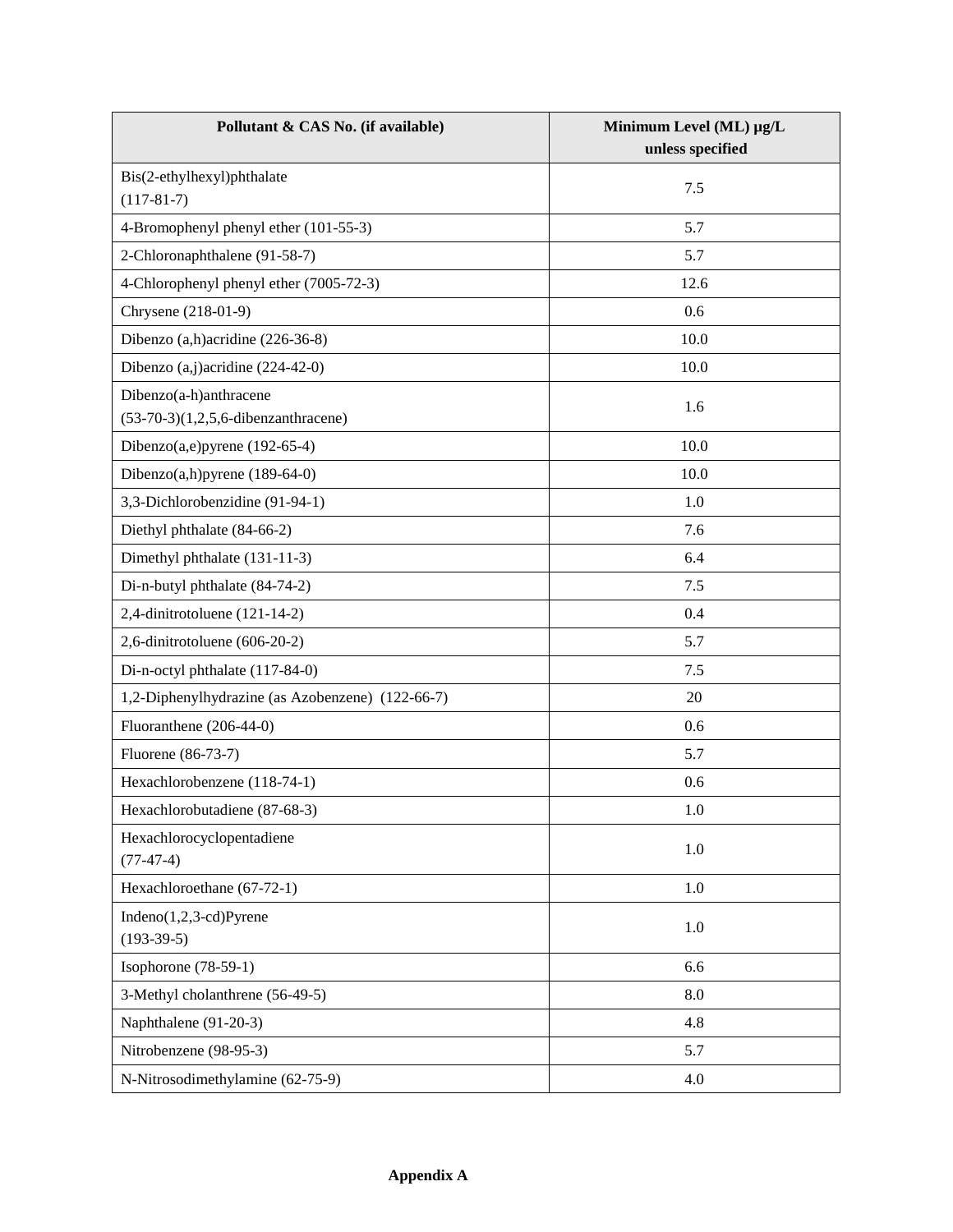| Pollutant & CAS No. (if available)                                 | Minimum Level (ML) µg/L<br>unless specified |  |
|--------------------------------------------------------------------|---------------------------------------------|--|
| N-Nitrosodi-n-propylamine<br>$(621-64-7)$                          | 1.0                                         |  |
| N-Nitrosodiphenylamine (86-30-6)                                   | 1.0                                         |  |
| Perylene (198-55-0)                                                | 7.6                                         |  |
| Phenanthrene (85-01-8)                                             | 16.2                                        |  |
| Pyrene (129-00-0)                                                  | 5.7                                         |  |
| 1,2,4-Trichlorobenzene<br>$(120-82-1)$                             | 5.7                                         |  |
| <b>DIOXIN</b>                                                      |                                             |  |
| 2,3,7,8-Tetra-Chlorodibenzo-P-Dioxin (176-40-16) (2,3,7,8<br>TCDD) | $5$ pg/L                                    |  |
| <b>PESTICIDES/PCBs</b>                                             |                                             |  |
| Aldrin (309-00-2)                                                  | 0.05                                        |  |
| alpha-BHC (319-84-6)                                               | 0.05                                        |  |
| beta-BHC (319-85-7)                                                | 0.05                                        |  |
| gamma-BHC (58-89-9)                                                | 0.05                                        |  |
| delta-BHC (319-86-8)                                               | 0.05                                        |  |
| Chlordane (57-74-9)                                                | 0.05                                        |  |
| Chlorpyrifos (2921-88-2)                                           | 0.05                                        |  |
| 4,4'-DDT (50-29-3)                                                 | 0.05                                        |  |
| 4,4'-DDE (72-55-9)                                                 | 0.05                                        |  |
| 4,4' DDD (72-54-8)                                                 | 0.05                                        |  |
| Dieldrin (60-57-1)                                                 | 0.05                                        |  |
| alpha-Endosulfan (959-98-8)                                        | 0.05                                        |  |
| beta-Endosulfan (33213-65-9)                                       | 0.05                                        |  |
| Endosulfan Sulfate (1031-07-8)                                     | 0.05                                        |  |
| Endrin (72-20-8)                                                   | 0.05                                        |  |
| Endrin Aldehyde (7421-93-4)                                        | 0.05                                        |  |
| Heptachlor (76-44-8)                                               | 0.05                                        |  |
| Heptachlor Epoxide (1024-57-3)                                     | 0.05                                        |  |
| PCB-1242 (53469-21-9)                                              | 0.5                                         |  |
| PCB-1254 (11097-69-1)                                              | 0.5                                         |  |
| PCB-1221 (11104-28-2)                                              | 0.5                                         |  |
| PCB-1232 (11141-16-5)                                              | 0.5                                         |  |